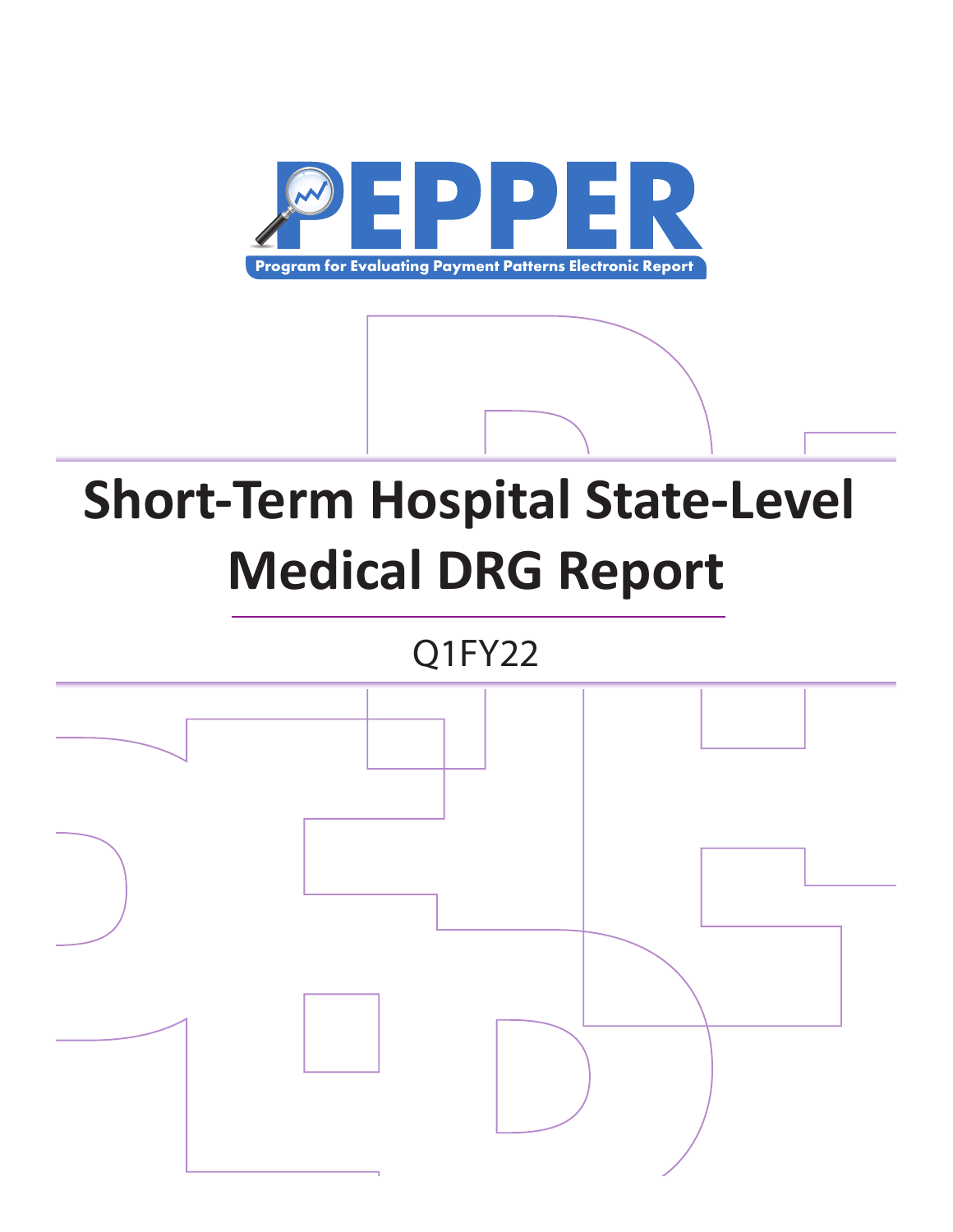#### **Discharges for most recent 4 quarters, ending Q1FY22 1 In Descending Order by Same- and 1-Day Stay Counts Per DRG**

## **Top Medical DRGs for Same- and 1-Day Stays - Alaska, 8 Hospitals**

| <b>DRG Code and Description</b>                                                | Same-<br>and<br>1-Day<br>Stav<br>Count* | <b>Total</b><br><b>Discharges</b><br>for DRG* | Proportion<br>of Same-<br>and $1-$<br>Day Stays<br>to Total<br><b>Discharges</b> | Average<br>Length<br>of Stay<br>for DRG |
|--------------------------------------------------------------------------------|-----------------------------------------|-----------------------------------------------|----------------------------------------------------------------------------------|-----------------------------------------|
| 177 : Respiratory infections and inflammations w MCC                           | 41                                      | 650                                           | 6.3%                                                                             | 7.8                                     |
| 291 : Heart failure and shock w MCC                                            | 31                                      | 393                                           | 7.9%                                                                             | 6.5                                     |
| 871 : Septicemia or severe sepsis w/o MV >96 hours w MCC                       | 25                                      | 789                                           | 3.2%                                                                             | 8.2                                     |
| 378 : Gastrointestinal hemorrhage w CC                                         | 21                                      | 145                                           | 14.5%                                                                            | 2.9                                     |
| 065 : Intracranial hemorrhage or cerebral infarction w CC or tPA in 24 hours   | 20                                      | 212                                           | 9.4%                                                                             | 5.9                                     |
| 189 : Pulmonary edema and respiratory failure                                  | 18                                      | 193                                           | 9.3%                                                                             | 5.9                                     |
| 190 : Chronic obstructive pulmonary disease w MCC                              | 18                                      | 97                                            | 18.6%                                                                            | 4.0                                     |
| 281 : Acute myocardial infarction, discharged alive w CC                       | 17                                      | 66                                            | 25.8%                                                                            | 3.0                                     |
| 101 : Seizures w/o MCC                                                         | 15                                      | 54                                            | 27.8%                                                                            | 4.2                                     |
| 392 : Esophagitis, gastroenteritis and misc digestive disorders w/o MCC        | 15                                      | 107                                           | 14.0%                                                                            | 3.4                                     |
| 683 : Renal failure w CC                                                       | 15                                      | 134                                           | 11.2%                                                                            | 4.5                                     |
| 309 : Cardiac arrhythmia and conduction disorders w CC                         | 14                                      | 56                                            | 25.0%                                                                            | 2.9                                     |
| 312 : Syncope and collapse                                                     | 14                                      | 49                                            | 28.6%                                                                            | 3.2                                     |
| 640 : Misc disorders of nutrition, metabolism, fluids and electrolytes w MCC   | 14                                      | 107                                           | 13.1%                                                                            | 6.9                                     |
| 641 : Misc disorders of nutrition, metabolism, fluids and electrolytes w/o MCC | 14                                      | 88                                            | 15.9%                                                                            | 4.3                                     |
| 193 : Simple pneumonia and pleurisy w MCC                                      | 13                                      | 83                                            | 15.7%                                                                            | 4.8                                     |
| 287 : Circulatory disorders except AMI, w cardiac catheterization w/o MCC      | 13                                      | 33                                            | 39.4%                                                                            | 2.5                                     |
| 066 : Intracranial hemorrhage or cerebral infarction w/o CC/MCC                | 12                                      | 46                                            | 26.1%                                                                            | 2.4                                     |
| 069 : Transient ischemia w/o thrombolytic                                      | 12                                      | 44                                            | 27.3%                                                                            | 5.0                                     |
| 690 : Kidney and urinary tract infections w/o MCC                              | 12                                      | 90                                            | 13.3%                                                                            | 3.5                                     |
| <b>Top Medical DRGs</b>                                                        | 354                                     | 3,436                                         | 10.3%                                                                            | 6.2                                     |
| <b>All Medical DRGs</b>                                                        | 775                                     | 7,536                                         | 10.3%                                                                            | 6.3                                     |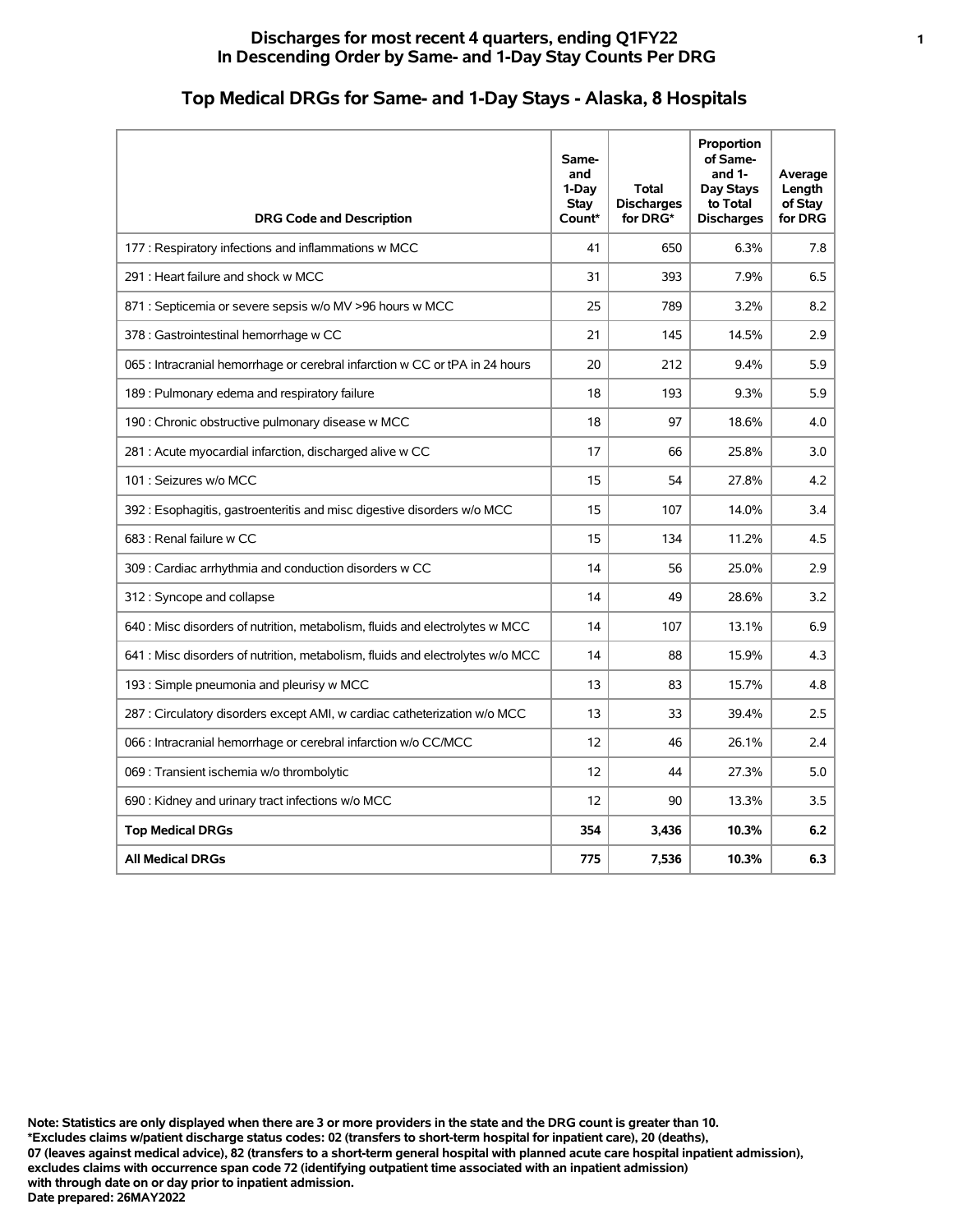| <b>DRG Code and Description</b>                                                | Same-<br>and<br>1-Dav<br><b>Stay</b><br>Count* | <b>Total</b><br><b>Discharges</b><br>for DRG* | Proportion<br>of Same-<br>and $1-$<br>Day Stays<br>to Total<br><b>Discharges</b> | Average<br>Length<br>of Stay<br>for DRG |
|--------------------------------------------------------------------------------|------------------------------------------------|-----------------------------------------------|----------------------------------------------------------------------------------|-----------------------------------------|
| 392 : Esophagitis, gastroenteritis and misc digestive disorders w/o MCC        | 211                                            | 1.642                                         | 12.9%                                                                            | 3.5                                     |
| 641 : Misc disorders of nutrition, metabolism, fluids and electrolytes w/o MCC | 177                                            | 1,194                                         | 14.8%                                                                            | 3.4                                     |
| 177 : Respiratory infections and inflammations w MCC                           | 173                                            | 5,730                                         | 3.0%                                                                             | 7.5                                     |
| 291 : Heart failure and shock w MCC                                            | 171                                            | 4,153                                         | 4.1%                                                                             | 5.6                                     |
| 310 : Cardiac arrhythmia and conduction disorders w/o CC/MCC                   | 171                                            | 596                                           | 28.7%                                                                            | 2.3                                     |
| 309 : Cardiac arrhythmia and conduction disorders w CC                         | 167                                            | 949                                           | 17.6%                                                                            | 3.2                                     |
| 313 : Chest pain                                                               | 156                                            | 532                                           | 29.3%                                                                            | 2.6                                     |
| 871 : Septicemia or severe sepsis w/o MV >96 hours w MCC                       | 137                                            | 5,597                                         | 2.4%                                                                             | 7.9                                     |
| 312 : Syncope and collapse                                                     | 130                                            | 888                                           | 14.6%                                                                            | 3.5                                     |
| 287 : Circulatory disorders except AMI, w cardiac catheterization w/o MCC      | 124                                            | 655                                           | 18.9%                                                                            | 3.2                                     |
| 069 : Transient ischemia w/o thrombolytic                                      | 123                                            | 566                                           | 21.7%                                                                            | 2.8                                     |
| 065 : Intracranial hemorrhage or cerebral infarction w CC or tPA in 24 hours   | 114                                            | 1,413                                         | 8.1%                                                                             | 4.2                                     |
| 378 : Gastrointestinal hemorrhage w CC                                         | 100                                            | 1,571                                         | 6.4%                                                                             | 3.9                                     |
| 066 : Intracranial hemorrhage or cerebral infarction w/o CC/MCC                | 97                                             | 411                                           | 23.6%                                                                            | 2.6                                     |
| 812 : Red blood cell disorders w/o MCC                                         | 92                                             | 751                                           | 12.3%                                                                            | 3.9                                     |
| 690 : Kidney and urinary tract infections w/o MCC                              | 88                                             | 1,552                                         | 5.7%                                                                             | 4.1                                     |
| 683 : Renal failure w CC                                                       | 86                                             | 1,150                                         | 7.5%                                                                             | 4.3                                     |
| 640 : Misc disorders of nutrition, metabolism, fluids and electrolytes w MCC   | 81                                             | 990                                           | 8.2%                                                                             | 5.2                                     |
| 281 : Acute myocardial infarction, discharged alive w CC                       | 73                                             | 556                                           | 13.1%                                                                            | 3.5                                     |
| 189 : Pulmonary edema and respiratory failure                                  | 71                                             | 1,039                                         | 6.8%                                                                             | 5.5                                     |
| <b>Top Medical DRGs</b>                                                        | 2,542                                          | 31,935                                        | 8.0%                                                                             | 5.4                                     |
| <b>All Medical DRGs</b>                                                        | 5,665                                          | 73,692                                        | 7.7%                                                                             | 5.4                                     |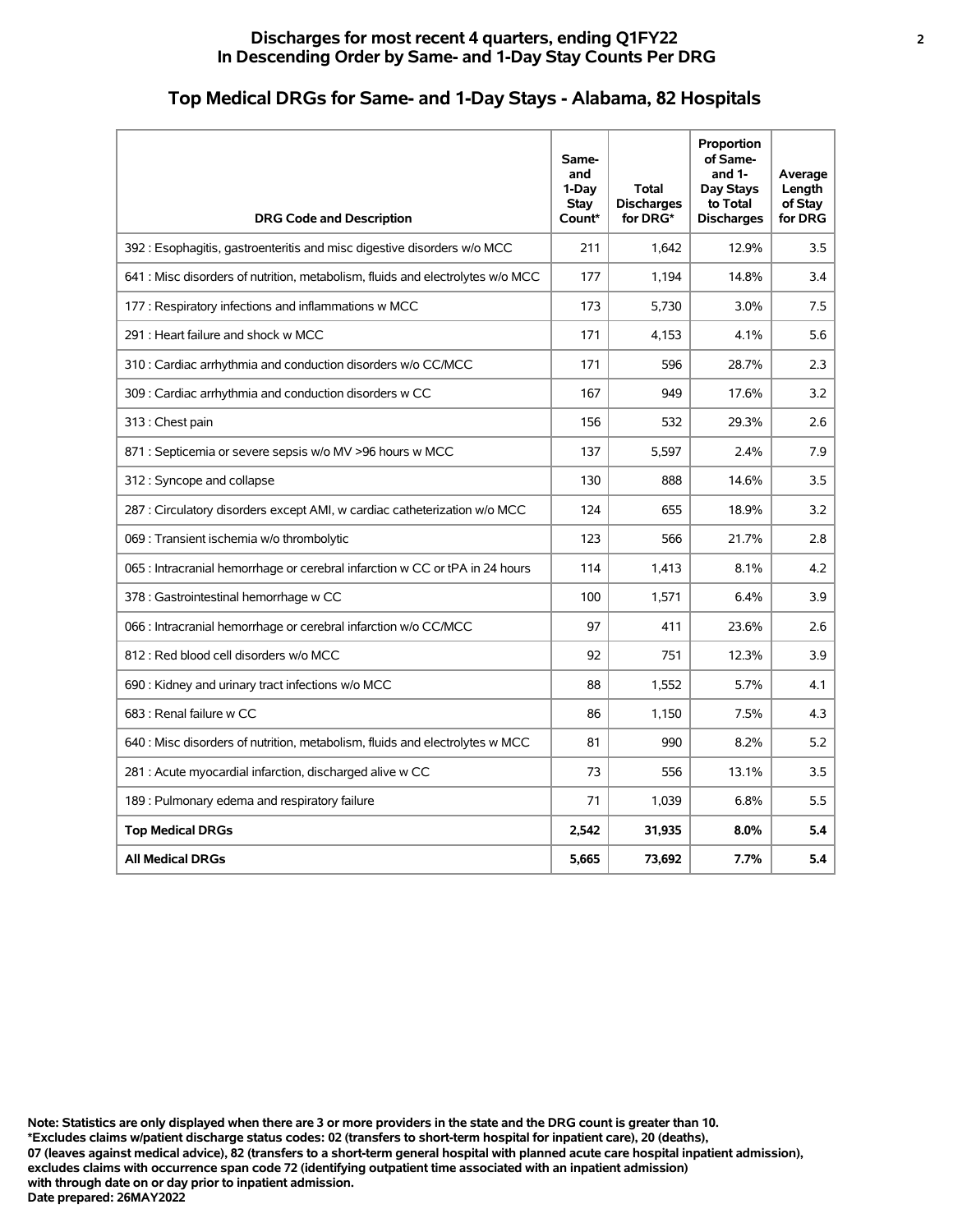#### **Discharges for most recent 4 quarters, ending Q1FY22 3 In Descending Order by Same- and 1-Day Stay Counts Per DRG**

## **Top Medical DRGs for Same- and 1-Day Stays - Arkansas, 45 Hospitals**

| <b>DRG Code and Description</b>                                                | Same-<br>and<br>1-Day<br>Stay<br>Count* | <b>Total</b><br><b>Discharges</b><br>for DRG* | Proportion<br>of Same-<br>and $1-$<br>Day Stays<br>to Total<br><b>Discharges</b> | Average<br>Length<br>of Stay<br>for DRG |
|--------------------------------------------------------------------------------|-----------------------------------------|-----------------------------------------------|----------------------------------------------------------------------------------|-----------------------------------------|
| 291 : Heart failure and shock w MCC                                            | 204                                     | 3.133                                         | 6.5%                                                                             | 4.8                                     |
| 310 : Cardiac arrhythmia and conduction disorders w/o CC/MCC                   | 160                                     | 557                                           | 28.7%                                                                            | 2.2                                     |
| 287 : Circulatory disorders except AMI, w cardiac catheterization w/o MCC      | 159                                     | 458                                           | 34.7%                                                                            | 2.7                                     |
| 177 : Respiratory infections and inflammations w MCC                           | 158                                     | 3,687                                         | 4.3%                                                                             | 6.5                                     |
| 309 : Cardiac arrhythmia and conduction disorders w CC                         | 148                                     | 730                                           | 20.3%                                                                            | 2.9                                     |
| 065 : Intracranial hemorrhage or cerebral infarction w CC or tPA in 24 hours   | 142                                     | 937                                           | 15.2%                                                                            | 3.2                                     |
| 871 : Septicemia or severe sepsis w/o MV >96 hours w MCC                       | 142                                     | 4,954                                         | 2.9%                                                                             | 6.7                                     |
| 392 : Esophagitis, gastroenteritis and misc digestive disorders w/o MCC        | 116                                     | 894                                           | 13.0%                                                                            | 3.4                                     |
| 683 : Renal failure w CC                                                       | 110                                     | 1,005                                         | 10.9%                                                                            | 3.7                                     |
| 641 : Misc disorders of nutrition, metabolism, fluids and electrolytes w/o MCC | 107                                     | 631                                           | 17.0%                                                                            | 3.3                                     |
| 690 : Kidney and urinary tract infections w/o MCC                              | 91                                      | 930                                           | 9.8%                                                                             | 3.3                                     |
| 378 : Gastrointestinal hemorrhage w CC                                         | 87                                      | 1.077                                         | 8.1%                                                                             | 3.5                                     |
| 312 : Syncope and collapse                                                     | 86                                      | 343                                           | 25.1%                                                                            | 2.8                                     |
| 812 : Red blood cell disorders w/o MCC                                         | 84                                      | 430                                           | 19.5%                                                                            | 3.3                                     |
| 069 : Transient ischemia w/o thrombolytic                                      | 81                                      | 253                                           | 32.0%                                                                            | 2.5                                     |
| 189 : Pulmonary edema and respiratory failure                                  | 78                                      | 1,106                                         | 7.1%                                                                             | 4.4                                     |
| 313 : Chest pain                                                               | 72                                      | 134                                           | 53.7%                                                                            | 2.0                                     |
| 308 : Cardiac arrhythmia and conduction disorders w MCC                        | 70                                      | 634                                           | 11.0%                                                                            | 4.2                                     |
| 682 : Renal failure w MCC                                                      | 62                                      | 1,150                                         | 5.4%                                                                             | 5.5                                     |
| 292 : Heart failure and shock w CC                                             | 61                                      | 534                                           | 11.4%                                                                            | 3.6                                     |
| <b>Top Medical DRGs</b>                                                        | 2,218                                   | 23.577                                        | 9.4%                                                                             | 4.9                                     |
| <b>All Medical DRGs</b>                                                        | 4,728                                   | 51,649                                        | 9.2%                                                                             | 4.9                                     |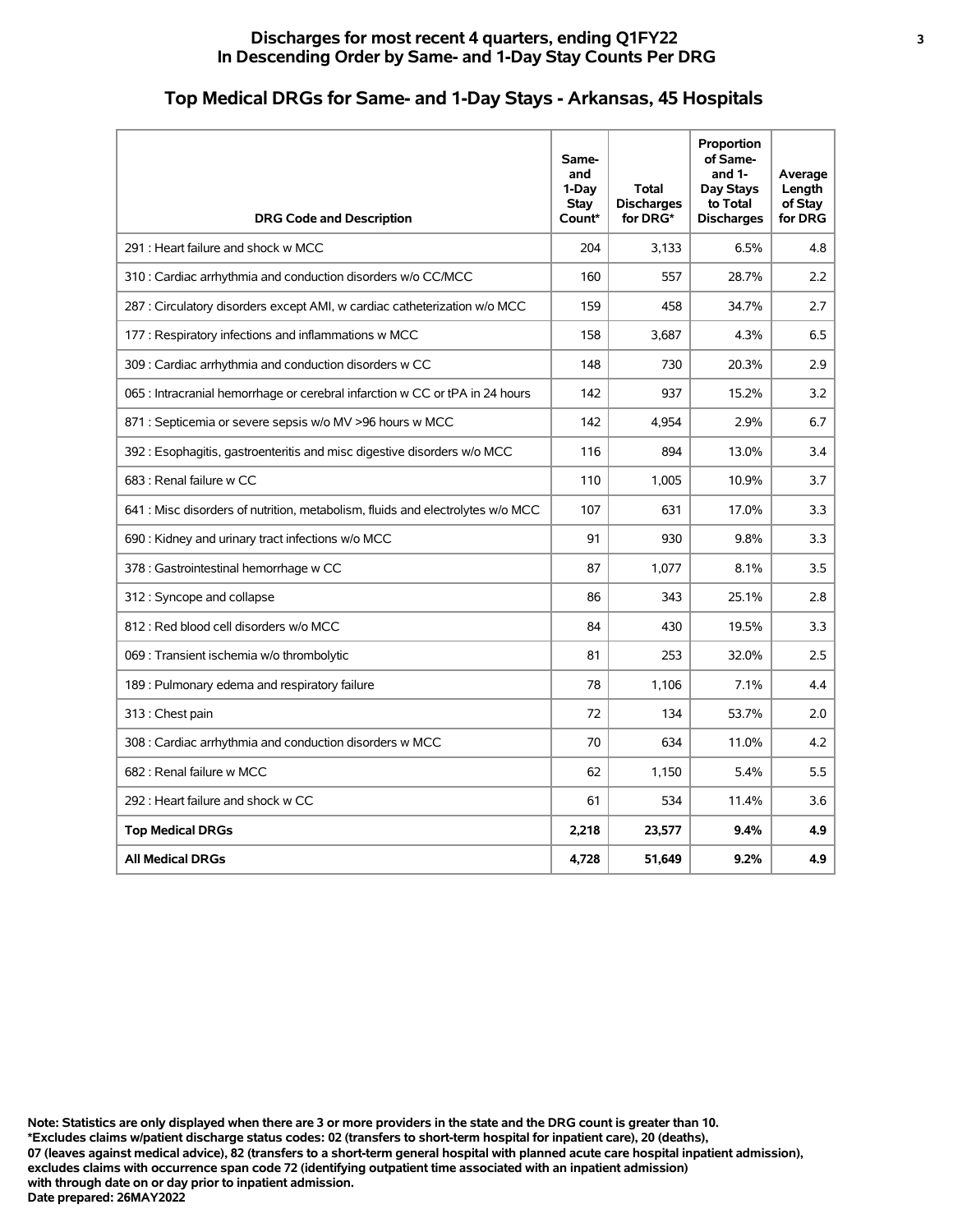#### **Discharges for most recent 4 quarters, ending Q1FY22 4 In Descending Order by Same- and 1-Day Stay Counts Per DRG**

#### **DRG Code and Description Sameand 1-Day Stay Count\* Total Discharges for DRG\* Proportion of Sameand 1- Day Stays to Total Discharges Average Length of Stay for DRG** 177 : Respiratory infections and inflammations w MCC  $\begin{array}{|c|c|c|c|c|c|c|c|c|} \hline & 288 & & 7,255 & 4.0\% & 6.8 \\\hline \end{array}$ 291 : Heart failure and shock w MCC 253 3,894 6.5% 5.0 871 : Septicemia or severe sepsis w/o MV >96 hours w MCC 235 8,029 2.9% 7.0 065 : Intracranial hemorrhage or cerebral infarction w CC or tPA in 24 hours | 216 | 1,234 | 17.5% | 3.2 392 : Esophagitis, gastroenteritis and misc digestive disorders w/o MCC | 193 | 1,218 | 15.8% | 3.2 309 : Cardiac arrhythmia and conduction disorders w CC 176 | 176 822 21.4% 2.8 310 : Cardiac arrhythmia and conduction disorders w/o CC/MCC  $\vert$  164 468  $\vert$  35.0% 2.1 378 : Gastrointestinal hemorrhage w CC 141 | 1,382 | 10.2% 3.4 690 : Kidney and urinary tract infections w/o MCC  $\begin{array}{|c|c|c|c|c|c|c|c|} \hline \end{array}$  140  $\begin{array}{|c|c|c|c|c|c|} \hline \end{array}$  1,043  $\begin{array}{|c|c|c|c|c|} \hline \end{array}$  13.4% 3.3 641 : Misc disorders of nutrition, metabolism, fluids and electrolytes w/o MCC  $\vert$  139  $\vert$  864 16.1% 3.1 312 : Syncope and collapse 123  $\vert$  123  $\vert$  123  $\vert$  24.6%  $\vert$  3.0 287 : Circulatory disorders except AMI, w cardiac catheterization w/o MCC | 122 | 470 | 26.0% 3.0 066 : Intracranial hemorrhage or cerebral infarction w/o CC/MCC 118 360 360 32.8% 2.3 640 : Misc disorders of nutrition, metabolism, fluids and electrolytes w MCC | 108 | 1,058 | 10.2% | 4.4 683 : Renal failure w CC 683 : Renal failure w CC 683 : Renal failure w CC 683 : Renal failure w CC 683 : Renal failure w CC 683 : Renal failure w CC 683 : Renal failure w CC 683 : Renal failure w CC 683 : Renal failure w 872 : Septicemia or severe sepsis w/o MV >96 hours w/o MCC 93 1,981 4.7% 4.3 281 : Acute myocardial infarction, discharged alive w CC  $\vert$  91  $\vert$  461  $\vert$  19.7% 2.9 189 : Pulmonary edema and respiratory failure **88** 88 912 9.6% 4.5 193 : Simple pneumonia and pleurisy w MCC  $\begin{array}{|c|c|c|c|c|c|c|c|c|} \hline \end{array}$  88  $\begin{array}{|c|c|c|c|c|c|} \hline \end{array}$  1,471  $\begin{array}{|c|c|c|c|c|c|} \hline \end{array}$  4.8 069 : Transient ischemia w/o thrombolytic  $\begin{array}{|c|c|c|c|c|c|c|c|c|} \hline \text{069 :} & \text{293 } & \text{27.6\%} & \text{2.5} \end{array}$ **Top Medical DRGs 2,965 34,826 8.5% 5.2 All Medical DRGs 6,769 72,980 9.3% 5.0**

## **Top Medical DRGs for Same- and 1-Day Stays - Arizona, 64 Hospitals**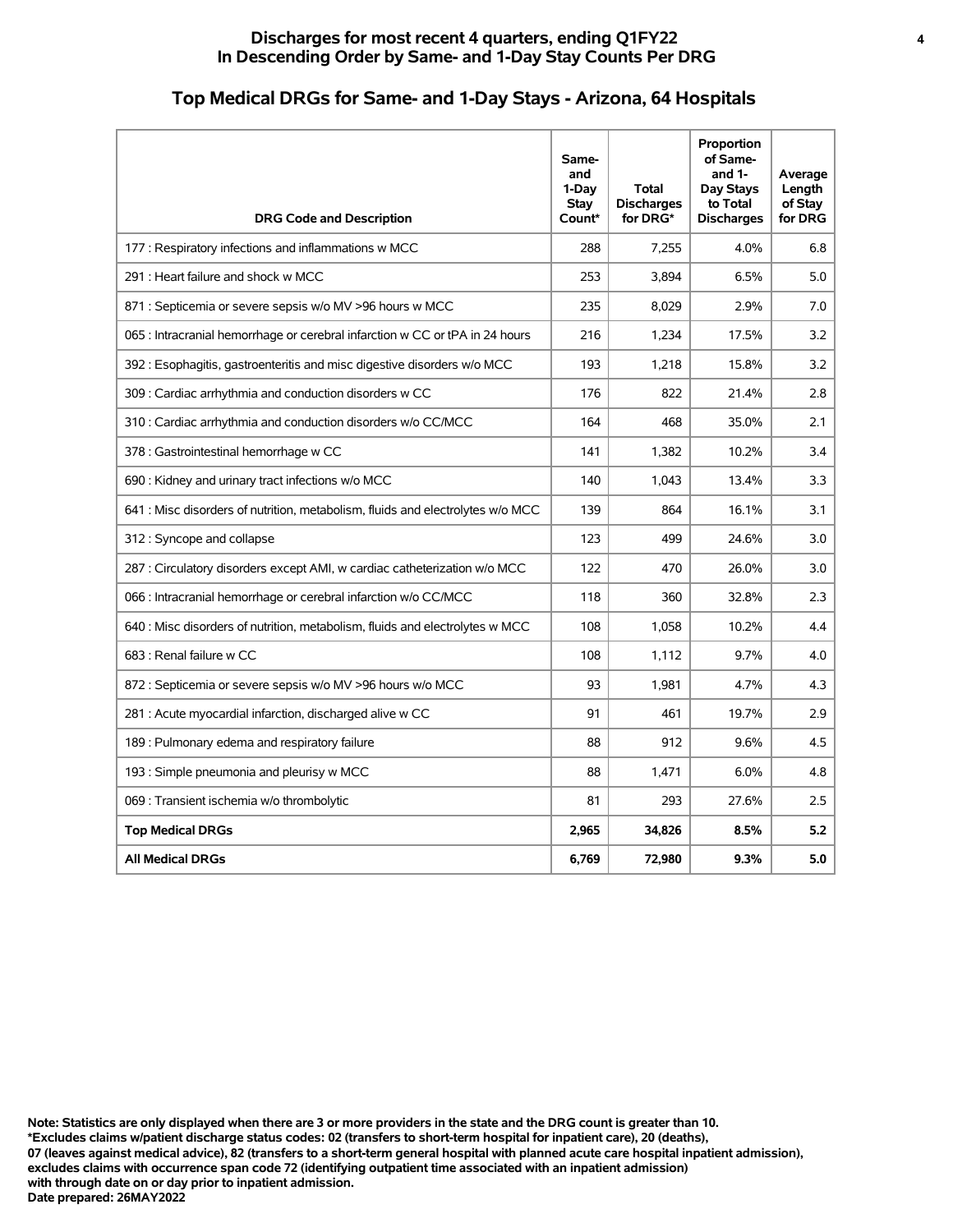#### **Discharges for most recent 4 quarters, ending Q1FY22 5 In Descending Order by Same- and 1-Day Stay Counts Per DRG**

#### **DRG Code and Description Sameand 1-Day Stay Count\* Total Discharges for DRG\* Proportion of Sameand 1- Day Stays to Total Discharges Average Length of Stay for DRG** 291 : Heart failure and shock w MCC 1,212 20,953 5.8% 4.9 871 : Septicemia or severe sepsis w/o MV >96 hours w MCC 973 45,111 2.2% 7.0 392 : Esophagitis, gastroenteritis and misc digestive disorders w/o MCC  $\qquad$  705  $\qquad$  5,756  $\qquad$  12.2% 3.4 177 : Respiratory infections and inflammations w MCC 700 19,734 3.5% 7.4 309 : Cardiac arrhythmia and conduction disorders w CC  $\vert$  697  $\vert$  3,455  $\vert$  20.2% 2.9 065 : Intracranial hemorrhage or cerebral infarction w CC or tPA in 24 hours | 668 | 5,831 | 11.5% | 3.6 641 : Misc disorders of nutrition, metabolism, fluids and electrolytes w/o MCC  $\vert$  668  $\vert$  4,587  $\vert$  14.6% 3.3 640 : Misc disorders of nutrition, metabolism, fluids and electrolytes w MCC  $\qquad \qquad 633 \qquad 6,232 \qquad 10.2\% \qquad 4.5$ 312 : Syncope and collapse 615  $\vert$  615  $\vert$  3,239  $\vert$  19.0% 3.1 313 : Chest pain 671 2.4 310 : Cardiac arrhythmia and conduction disorders w/o CC/MCC  $\begin{array}{|c|c|c|c|c|c|c|c|c|} \hline \end{array}$  550 1,609 34.2% 2.1 378 : Gastrointestinal hemorrhage w CC 6571  $\vert$  529 6,671  $\vert$  7.9% 3.5 690 : Kidney and urinary tract infections w/o MCC  $\begin{array}{|c|c|c|c|c|c|c|c|} \hline \end{array}$  499 5,561 9.0% 3.6 069 : Transient ischemia w/o thrombolytic 488 1,999 24.4% 2.6 872 : Septicemia or severe sepsis w/o MV >96 hours w/o MCC  $\begin{array}{|c|c|c|c|c|c|c|c|c|} \hline &421 & 10,821 & 4.4\% & 4.2 \hline \end{array}$ 189 : Pulmonary edema and respiratory failure 425 | 425 | 4,677 | 9.1% | 4.6 683 : Renal failure w CC 683 : Renal failure w CC 683 : Renal failure w CC 683 : Renal failure w CC 683 : Renal failure w CC 683 : Renal failure w CC 683 : Renal failure w CC 683 : Renal failure w CC 683 : Renal failure w 287 : Circulatory disorders except AMI, w cardiac catheterization w/o MCC | 371 | 1,783 | 20.8% | 3.1 066 : Intracranial hemorrhage or cerebral infarction w/o CC/MCC 357 1,400 25.5% 2.5 281 : Acute myocardial infarction, discharged alive w CC  $\vert$  336  $\vert$  2,128 15.8% 3.2 **Top Medical DRGs 11,888 158,856 7.5% 5.2 All Medical DRGs 27,383 355,731 7.7% 5.2**

## **Top Medical DRGs for Same- and 1-Day Stays - California, 284 Hospitals**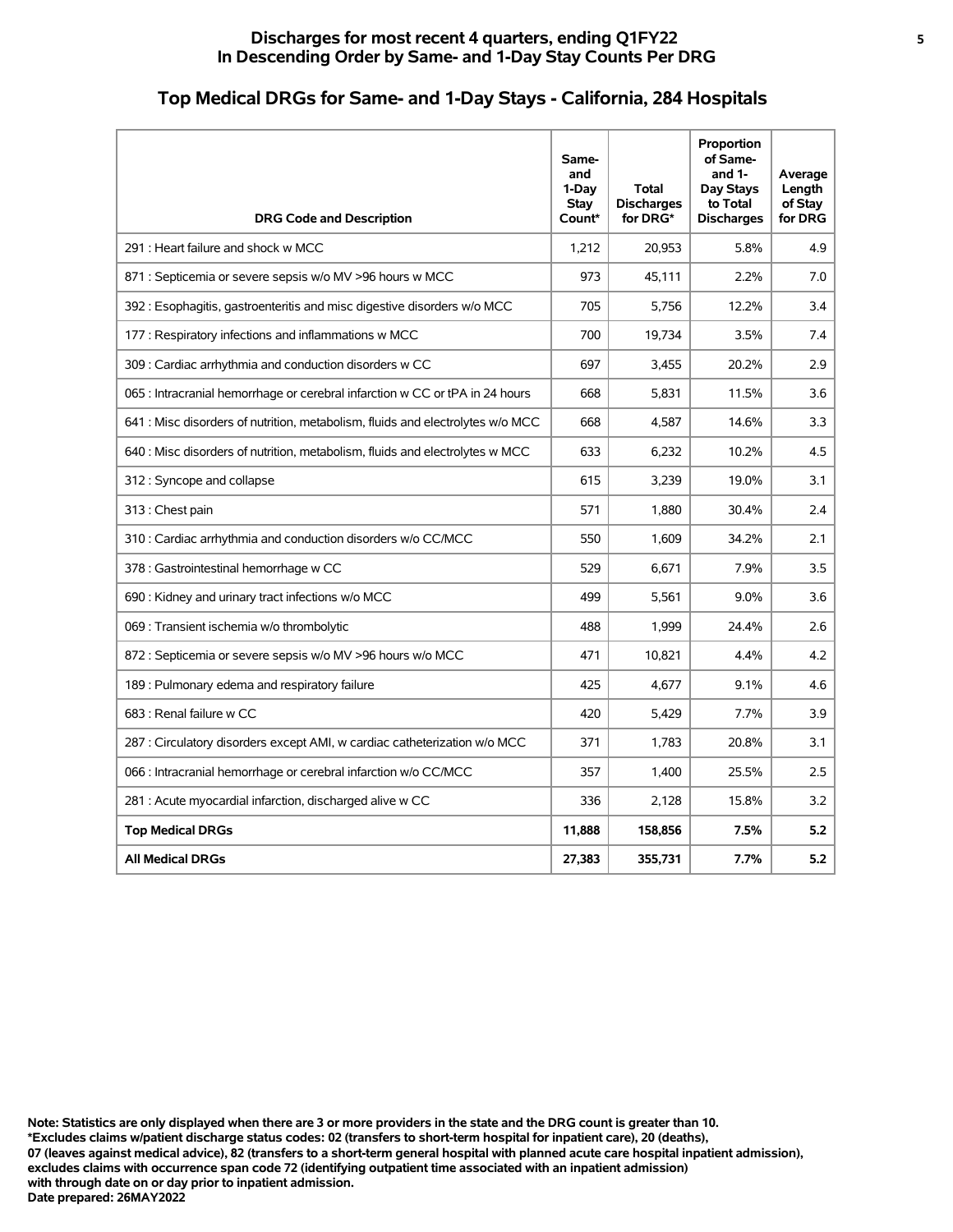#### **Discharges for most recent 4 quarters, ending Q1FY22 6 In Descending Order by Same- and 1-Day Stay Counts Per DRG**

## **Top Medical DRGs for Same- and 1-Day Stays - Colorado, 50 Hospitals**

| <b>DRG Code and Description</b>                                                | Same-<br>and<br>1-Day<br>Stay<br>Count* | <b>Total</b><br><b>Discharges</b><br>for DRG* | Proportion<br>of Same-<br>and $1-$<br>Day Stays<br>to Total<br><b>Discharges</b> | Average<br>Length<br>of Stay<br>for DRG |
|--------------------------------------------------------------------------------|-----------------------------------------|-----------------------------------------------|----------------------------------------------------------------------------------|-----------------------------------------|
| 177 : Respiratory infections and inflammations w MCC                           | 192                                     | 3,039                                         | 6.3%                                                                             | 6.7                                     |
| 871 : Septicemia or severe sepsis w/o MV >96 hours w MCC                       | 174                                     | 4,935                                         | 3.5%                                                                             | 6.5                                     |
| 291 : Heart failure and shock w MCC                                            | 119                                     | 2,167                                         | 5.5%                                                                             | 4.9                                     |
| 065 : Intracranial hemorrhage or cerebral infarction w CC or tPA in 24 hours   | 105                                     | 701                                           | 15.0%                                                                            | 3.5                                     |
| 392 : Esophagitis, gastroenteritis and misc digestive disorders w/o MCC        | 99                                      | 626                                           | 15.8%                                                                            | 3.2                                     |
| 309 : Cardiac arrhythmia and conduction disorders w CC                         | 94                                      | 430                                           | 21.9%                                                                            | 2.6                                     |
| 378 : Gastrointestinal hemorrhage w CC                                         | 84                                      | 711                                           | 11.8%                                                                            | 3.1                                     |
| 189 : Pulmonary edema and respiratory failure                                  | 82                                      | 887                                           | 9.2%                                                                             | 4.2                                     |
| 641 : Misc disorders of nutrition, metabolism, fluids and electrolytes w/o MCC | 79                                      | 496                                           | 15.9%                                                                            | 3.2                                     |
| 640 : Misc disorders of nutrition, metabolism, fluids and electrolytes w MCC   | 77                                      | 595                                           | 12.9%                                                                            | 4.7                                     |
| 872 : Septicemia or severe sepsis w/o MV >96 hours w/o MCC                     | 71                                      | 1,225                                         | 5.8%                                                                             | 3.8                                     |
| 287 : Circulatory disorders except AMI, w cardiac catheterization w/o MCC      | 70                                      | 195                                           | 35.9%                                                                            | 2.9                                     |
| 312 : Syncope and collapse                                                     | 63                                      | 253                                           | 24.9%                                                                            | 2.8                                     |
| 066 : Intracranial hemorrhage or cerebral infarction w/o CC/MCC                | 62                                      | 169                                           | 36.7%                                                                            | 2.1                                     |
| 281 : Acute myocardial infarction, discharged alive w CC                       | 61                                      | 241                                           | 25.3%                                                                            | 2.6                                     |
| 175 : Pulmonary embolism w MCC or acute cor pulmonale                          | 60                                      | 559                                           | 10.7%                                                                            | 4.0                                     |
| 603 : Cellulitis w/o MCC                                                       | 58                                      | 424                                           | 13.7%                                                                            | 3.5                                     |
| 310 : Cardiac arrhythmia and conduction disorders w/o CC/MCC                   | 57                                      | 175                                           | 32.6%                                                                            | 2.0                                     |
| 683 : Renal failure w CC                                                       | 57                                      | 577                                           | 9.9%                                                                             | 3.7                                     |
| 193 : Simple pneumonia and pleurisy w MCC                                      | 56                                      | 666                                           | 8.4%                                                                             | 4.3                                     |
| <b>Top Medical DRGs</b>                                                        | 1.720                                   | 19,071                                        | 9.0%                                                                             | 5.0                                     |
| <b>All Medical DRGs</b>                                                        | 4,059                                   | 41,618                                        | 9.8%                                                                             | 5.0                                     |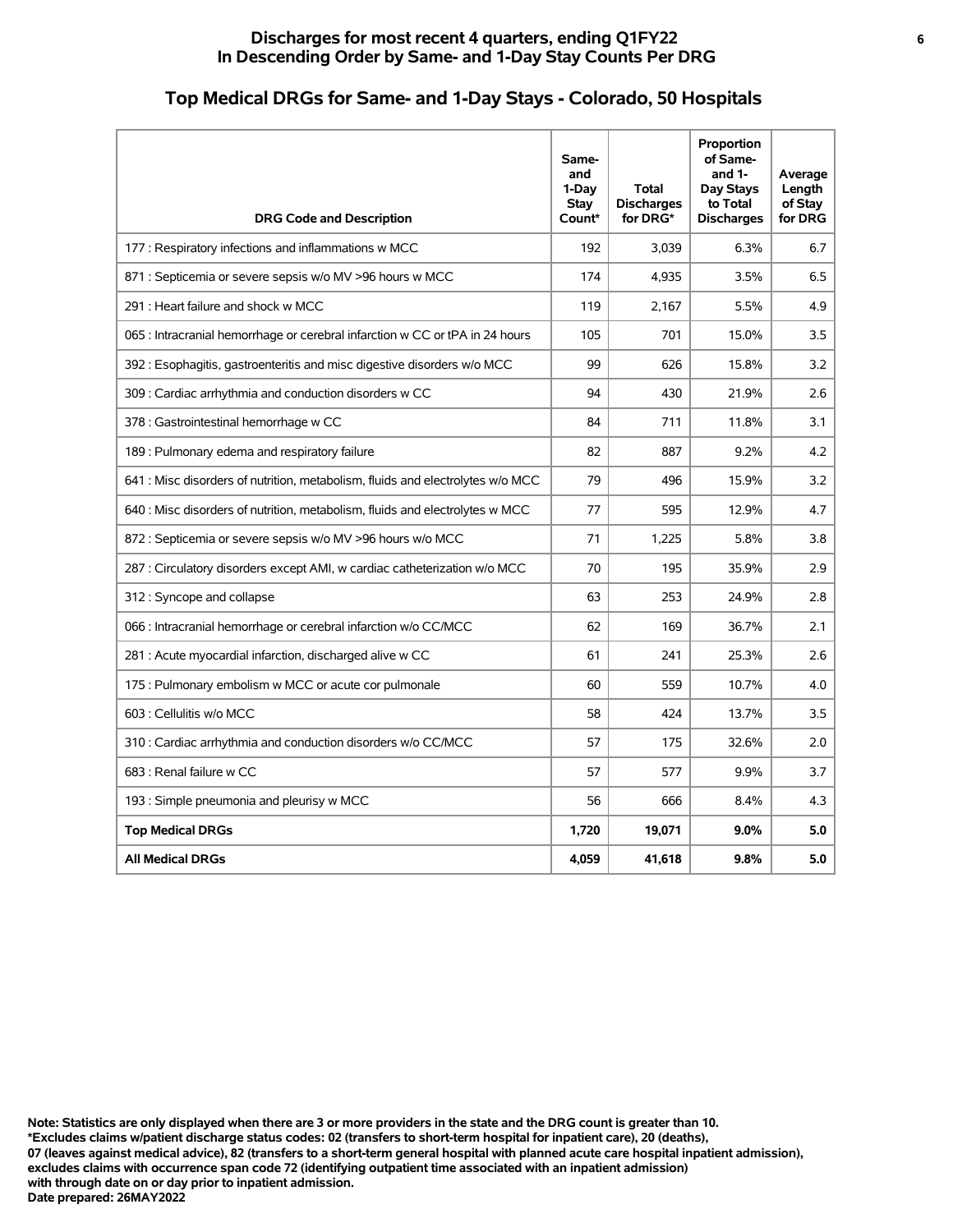## **Top Medical DRGs for Same- and 1-Day Stays - Connecticut, 26 Hospitals**

| <b>DRG Code and Description</b>                                                | Same-<br>and<br>1-Day<br>Stay<br>Count* | <b>Total</b><br><b>Discharges</b><br>for DRG* | Proportion<br>of Same-<br>and $1-$<br>Day Stays<br>to Total<br><b>Discharges</b> | Average<br>Length<br>of Stay<br>for DRG |
|--------------------------------------------------------------------------------|-----------------------------------------|-----------------------------------------------|----------------------------------------------------------------------------------|-----------------------------------------|
| 291 : Heart failure and shock w MCC                                            | 141                                     | 3,686                                         | 3.8%                                                                             | 5.6                                     |
| 871 : Septicemia or severe sepsis w/o MV >96 hours w MCC                       | 114                                     | 5,524                                         | 2.1%                                                                             | 7.2                                     |
| 309 : Cardiac arrhythmia and conduction disorders w CC                         | 112                                     | 660                                           | 17.0%                                                                            | 3.2                                     |
| 065 : Intracranial hemorrhage or cerebral infarction w CC or tPA in 24 hours   | 109                                     | 809                                           | 13.5%                                                                            | 3.7                                     |
| 392 : Esophagitis, gastroenteritis and misc digestive disorders w/o MCC        | 95                                      | 939                                           | 10.1%                                                                            | 3.8                                     |
| 690 : Kidney and urinary tract infections w/o MCC                              | 82                                      | 854                                           | 9.6%                                                                             | 3.5                                     |
| 683 : Renal failure w CC                                                       | 81                                      | 952                                           | 8.5%                                                                             | 4.1                                     |
| 177 : Respiratory infections and inflammations w MCC                           | 80                                      | 2,851                                         | 2.8%                                                                             | 7.5                                     |
| 066 : Intracranial hemorrhage or cerebral infarction w/o CC/MCC                | 77                                      | 235                                           | 32.8%                                                                            | 2.2                                     |
| 641 : Misc disorders of nutrition, metabolism, fluids and electrolytes w/o MCC | 77                                      | 594                                           | 13.0%                                                                            | 3.7                                     |
| 310 : Cardiac arrhythmia and conduction disorders w/o CC/MCC                   | 75                                      | 301                                           | 24.9%                                                                            | 2.3                                     |
| 640 : Misc disorders of nutrition, metabolism, fluids and electrolytes w MCC   | 74                                      | 773                                           | 9.6%                                                                             | 5.6                                     |
| 312 : Syncope and collapse                                                     | 71                                      | 469                                           | 15.1%                                                                            | 3.4                                     |
| 189 : Pulmonary edema and respiratory failure                                  | 66                                      | 946                                           | 7.0%                                                                             | 5.1                                     |
| 378 : Gastrointestinal hemorrhage w CC                                         | 60                                      | 1.028                                         | 5.8%                                                                             | 3.7                                     |
| 872 : Septicemia or severe sepsis w/o MV >96 hours w/o MCC                     | 58                                      | 1,298                                         | 4.5%                                                                             | 4.2                                     |
| 069 : Transient ischemia w/o thrombolytic                                      | 55                                      | 223                                           | 24.7%                                                                            | 2.7                                     |
| 287 : Circulatory disorders except AMI, w cardiac catheterization w/o MCC      | 54                                      | 277                                           | 19.5%                                                                            | 3.4                                     |
| 812 : Red blood cell disorders w/o MCC                                         | 54                                      | 438                                           | 12.3%                                                                            | 3.6                                     |
| 281 : Acute myocardial infarction, discharged alive w CC                       | 47                                      | 343                                           | 13.7%                                                                            | 3.6                                     |
| <b>Top Medical DRGs</b>                                                        | 1.582                                   | 23,200                                        | 6.8%                                                                             | 5.4                                     |
| <b>All Medical DRGs</b>                                                        | 3,621                                   | 52,106                                        | 6.9%                                                                             | 5.4                                     |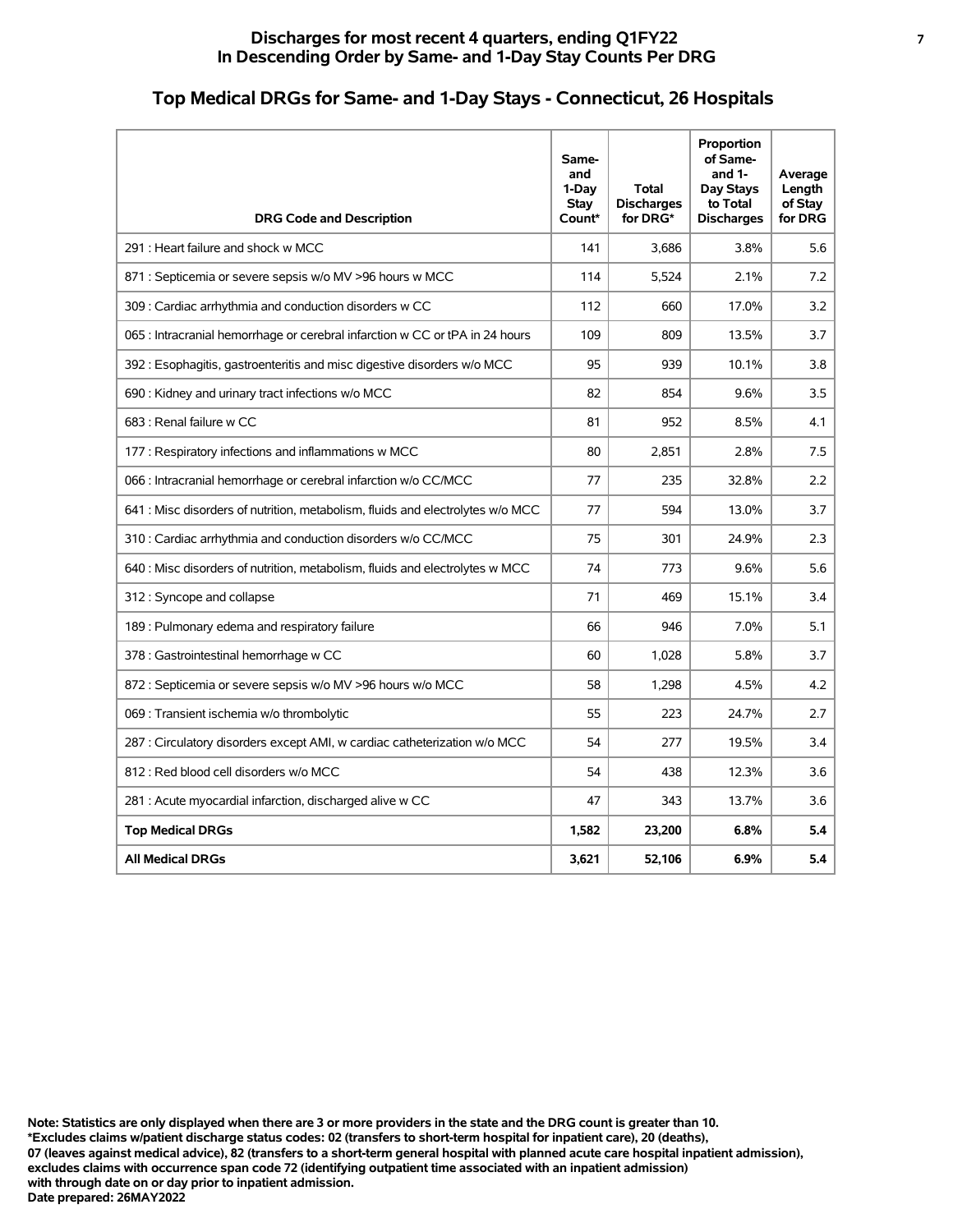## **Top Medical DRGs for Same- and 1-Day Stays - District of Columbia, 6 Hospitals**

| <b>DRG Code and Description</b>                                                | Same-<br>and<br>1-Day<br>Stay<br>Count* | <b>Total</b><br><b>Discharges</b><br>for DRG* | Proportion<br>of Same-<br>and $1-$<br>Day Stays<br>to Total<br><b>Discharges</b> | Average<br>Length<br>of Stay<br>for DRG |
|--------------------------------------------------------------------------------|-----------------------------------------|-----------------------------------------------|----------------------------------------------------------------------------------|-----------------------------------------|
| 291 : Heart failure and shock w MCC                                            | 35                                      | 803                                           | 4.4%                                                                             | 7.0                                     |
| 640 : Misc disorders of nutrition, metabolism, fluids and electrolytes w MCC   | 29                                      | 305                                           | 9.5%                                                                             | 5.7                                     |
| 312 : Syncope and collapse                                                     | 28                                      | 131                                           | 21.4%                                                                            | 3.8                                     |
| 287 : Circulatory disorders except AMI, w cardiac catheterization w/o MCC      | 27                                      | 120                                           | 22.5%                                                                            | 4.3                                     |
| 690 : Kidney and urinary tract infections w/o MCC                              | 26                                      | 176                                           | 14.8%                                                                            | 4.0                                     |
| 177 : Respiratory infections and inflammations w MCC                           | 25                                      | 483                                           | 5.2%                                                                             | 8.5                                     |
| 309 : Cardiac arrhythmia and conduction disorders w CC                         | 24                                      | 108                                           | 22.2%                                                                            | 3.7                                     |
| 683 : Renal failure w CC                                                       | 24                                      | 255                                           | 9.4%                                                                             | 4.7                                     |
| 812 : Red blood cell disorders w/o MCC                                         | 23                                      | 172                                           | 13.4%                                                                            | 4.3                                     |
| 392 : Esophagitis, gastroenteritis and misc digestive disorders w/o MCC        | 22                                      | 165                                           | 13.3%                                                                            | 4.0                                     |
| 641 : Misc disorders of nutrition, metabolism, fluids and electrolytes w/o MCC | 22                                      | 145                                           | 15.2%                                                                            | 4.1                                     |
| 065 : Intracranial hemorrhage or cerebral infarction w CC or tPA in 24 hours   | 21                                      | 208                                           | 10.1%                                                                            | 5.5                                     |
| 282 : Acute myocardial infarction, discharged alive w/o CC/MCC                 | 20                                      | 45                                            | 44.4%                                                                            | 2.4                                     |
| 313 : Chest pain                                                               | 20                                      | 42                                            | 47.6%                                                                            | 2.1                                     |
| 281 : Acute myocardial infarction, discharged alive w CC                       | 19                                      | 106                                           | 17.9%                                                                            | 4.1                                     |
| 885: Psychoses                                                                 | 18                                      | 259                                           | 6.9%                                                                             | 5.6                                     |
| 292 : Heart failure and shock w CC                                             | 16                                      | 154                                           | 10.4%                                                                            | 4.6                                     |
| 552 : Medical back problems w/o MCC                                            | 16                                      | 110                                           | 14.5%                                                                            | 4.3                                     |
| 682 : Renal failure w MCC                                                      | 16                                      | 251                                           | 6.4%                                                                             | 6.9                                     |
| 847 : Chemotherapy w/o acute leukemia as secondary diagnosis w CC              | 16                                      | 77                                            | 20.8%                                                                            | 3.9                                     |
| <b>Top Medical DRGs</b>                                                        | 447                                     | 4.115                                         | 10.9%                                                                            | 5.6                                     |
| <b>All Medical DRGs</b>                                                        | 1,150                                   | 13,699                                        | 8.4%                                                                             | 6.6                                     |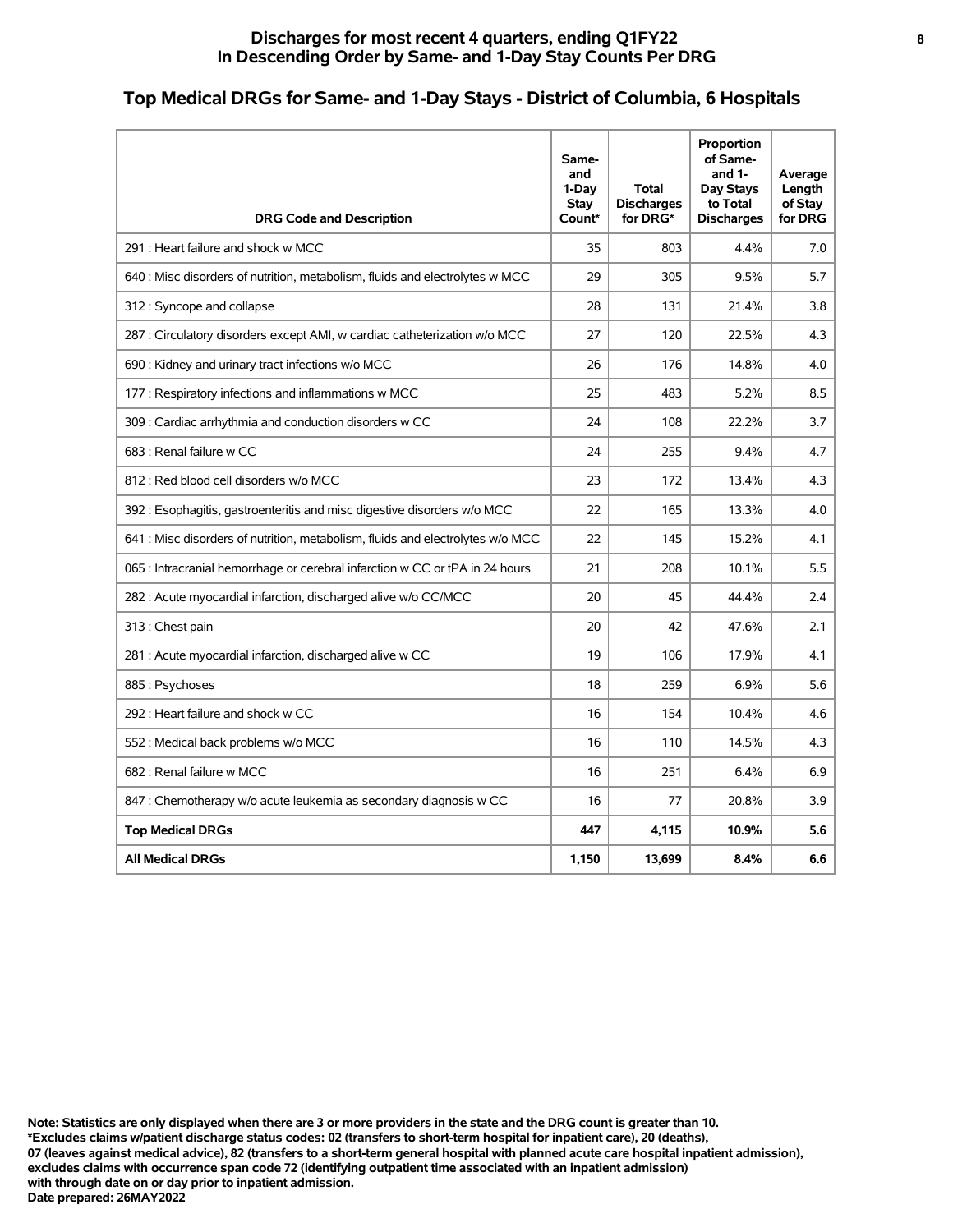#### **Discharges for most recent 4 quarters, ending Q1FY22 9 In Descending Order by Same- and 1-Day Stay Counts Per DRG**

| <b>DRG Code and Description</b>                                                | Same-<br>and<br>1-Dav<br>Stav<br>Count* | <b>Total</b><br><b>Discharges</b><br>for DRG* | Proportion<br>of Same-<br>and $1-$<br>Day Stays<br>to Total<br><b>Discharges</b> | Average<br>Length<br>of Stay<br>for DRG |
|--------------------------------------------------------------------------------|-----------------------------------------|-----------------------------------------------|----------------------------------------------------------------------------------|-----------------------------------------|
| 291 : Heart failure and shock w MCC                                            | 41                                      | 1.353                                         | 3.0%                                                                             | 6.3                                     |
| 871 : Septicemia or severe sepsis w/o MV >96 hours w MCC                       | 35                                      | 1,099                                         | 3.2%                                                                             | 8.8                                     |
| 310 : Cardiac arrhythmia and conduction disorders w/o CC/MCC                   | 29                                      | 107                                           | 27.1%                                                                            | 2.5                                     |
| 065 : Intracranial hemorrhage or cerebral infarction w CC or tPA in 24 hours   | 25                                      | 339                                           | 7.4%                                                                             | 5.2                                     |
| 177 : Respiratory infections and inflammations w MCC                           | 24                                      | 1.616                                         | 1.5%                                                                             | 9.6                                     |
| 392 : Esophagitis, gastroenteritis and misc digestive disorders w/o MCC        | 23                                      | 435                                           | 5.3%                                                                             | 4.6                                     |
| 641 : Misc disorders of nutrition, metabolism, fluids and electrolytes w/o MCC | 23                                      | 252                                           | 9.1%                                                                             | 4.1                                     |
| 309 : Cardiac arrhythmia and conduction disorders w CC                         | 22                                      | 201                                           | 10.9%                                                                            | 3.8                                     |
| 812 : Red blood cell disorders w/o MCC                                         | 21                                      | 159                                           | 13.2%                                                                            | 4.1                                     |
| 287 : Circulatory disorders except AMI, w cardiac catheterization w/o MCC      | 20                                      | 154                                           | 13.0%                                                                            | 3.9                                     |
| 066 : Intracranial hemorrhage or cerebral infarction w/o CC/MCC                | 19                                      | 129                                           | 14.7%                                                                            | 3.0                                     |
| 378 : Gastrointestinal hemorrhage w CC                                         | 19                                      | 485                                           | 3.9%                                                                             | 4.5                                     |
| 690 : Kidney and urinary tract infections w/o MCC                              | 19                                      | 455                                           | 4.2%                                                                             | 4.9                                     |
| 312 : Syncope and collapse                                                     | 18                                      | 272                                           | 6.6%                                                                             | 4.4                                     |
| 640 : Misc disorders of nutrition, metabolism, fluids and electrolytes w MCC   | 18                                      | 261                                           | 6.9%                                                                             | 5.9                                     |
| 683 : Renal failure w CC                                                       | 16                                      | 444                                           | 3.6%                                                                             | 4.9                                     |
| 064 : Intracranial hemorrhage or cerebral infarction w MCC                     | 15                                      | 250                                           | 6.0%                                                                             | 8.8                                     |
| 308 : Cardiac arrhythmia and conduction disorders w MCC                        | 15                                      | 207                                           | 7.2%                                                                             | 5.3                                     |
| 189 : Pulmonary edema and respiratory failure                                  | 13                                      | 414                                           | 3.1%                                                                             | 6.4                                     |
| 190 : Chronic obstructive pulmonary disease w MCC                              | 12                                      | 270                                           | 4.4%                                                                             | 5.7                                     |
| <b>Top Medical DRGs</b>                                                        | 427                                     | 8,902                                         | 4.8%                                                                             | 6.5                                     |
| <b>All Medical DRGs</b>                                                        | 910                                     | 20,292                                        | 4.5%                                                                             | 6.5                                     |

## **Top Medical DRGs for Same- and 1-Day Stays - Delaware, 6 Hospitals**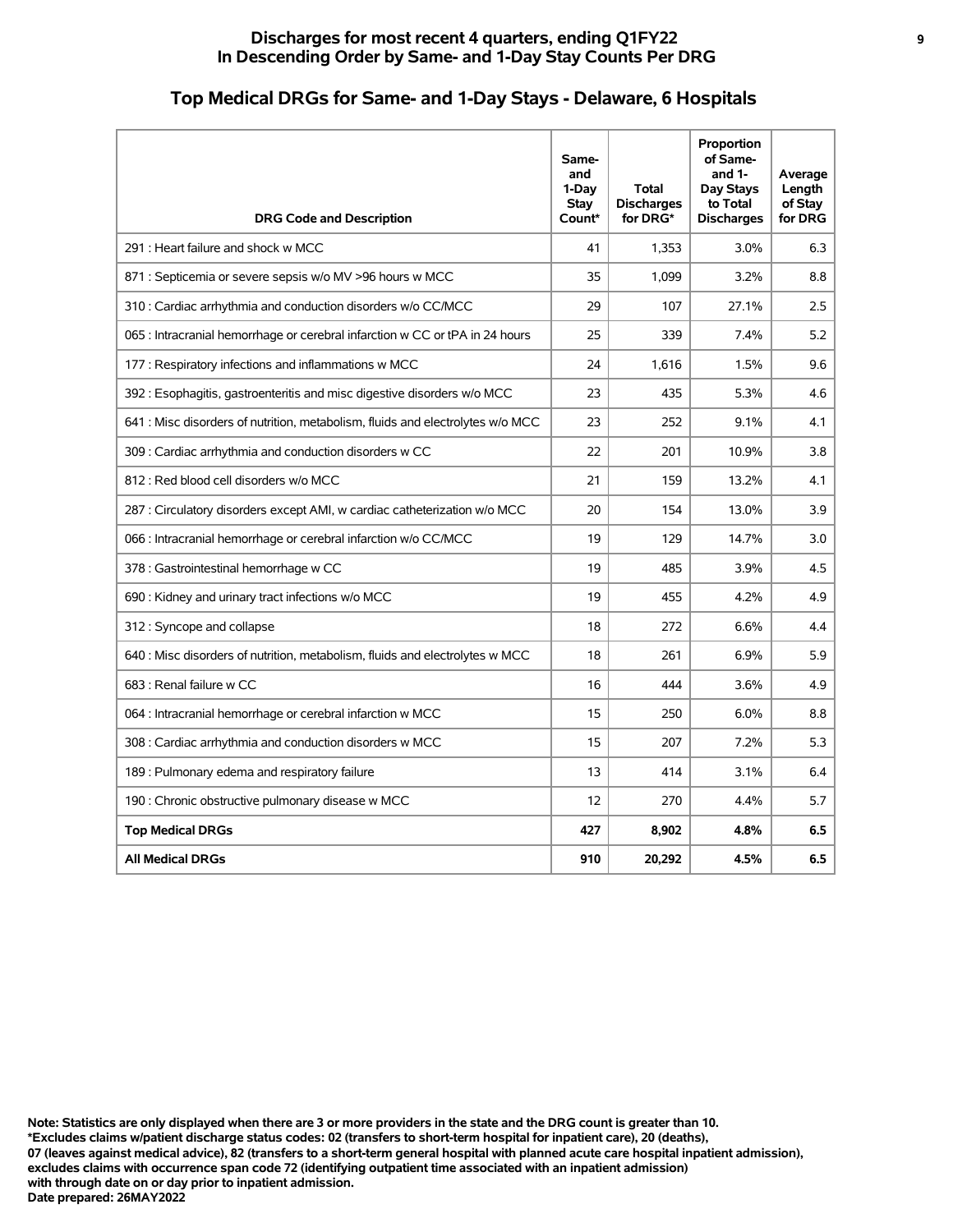#### **Discharges for most recent 4 quarters, ending Q1FY22 10 In Descending Order by Same- and 1-Day Stay Counts Per DRG**

#### **DRG Code and Description Sameand 1-Day Stay Count\* Total Discharges for DRG\* Proportion of Sameand 1- Day Stays to Total Discharges Average Length of Stay for DRG** 871 : Septicemia or severe sepsis w/o MV >96 hours w MCC  $\begin{array}{|c|c|c|c|c|c|c|c|c|} \hline & 1,335 & 35,550 & 3.8\% & 7.2 \hline \end{array}$ 291 : Heart failure and shock w MCC 1,141 1,141 19,696 5.8% 5.2 392 : Esophagitis, gastroenteritis and misc digestive disorders w/o MCC 1,130 7,702 14.7% 3.4 310 : Cardiac arrhythmia and conduction disorders w/o CC/MCC  $\begin{array}{|c|c|c|c|c|c|c|c|c|} \hline 3,117 & 34.1\% & 2.2 \\ \hline \end{array}$ 177 : Respiratory infections and inflammations w MCC 951 23,587 4.0% 7.1 309 : Cardiac arrhythmia and conduction disorders w CC 909 4,625 19.7% 3.0  $312:$  Syncope and collapse  $\begin{array}{|c|c|c|c|c|c|c|c|c|} \hline 3.12:$  Syncope and collapse  $\begin{array}{|c|c|c|c|c|c|c|c|c|} \hline 3.1 & 3.1 & 4.400 & 19.5\% \hline \end{array} \end{array}$ 313 : Chest pain 6 2.3 (2.354 2.364 1) 35.7% 2.3 690 : Kidney and urinary tract infections w/o MCC  $\begin{array}{|c|c|c|c|c|c|c|c|c|} \hline \end{array}$  734  $\begin{array}{|c|c|c|c|c|c|c|c|c|} \hline \end{array}$  6,747  $\begin{array}{|c|c|c|c|c|c|} \hline \end{array}$  3.6 641 : Misc disorders of nutrition, metabolism, fluids and electrolytes w/o MCC | 670 | 4,025 | 16.6% | 3.3 287 : Circulatory disorders except AMI, w cardiac catheterization w/o MCC 615 2,996 20.5% 3.0 065 : Intracranial hemorrhage or cerebral infarction w CC or tPA in 24 hours | 587 | 4,578 | 12.8% | 3.7 069 : Transient ischemia w/o thrombolytic 583 2,501 23.3% 2.7 305 : Hypertension w/o MCC 2.8 378 : Gastrointestinal hemorrhage w CC 1988 [2010] 483 6,308 [2012] 6,308 [2012] 7.7% [2013] 3.7 640 : Misc disorders of nutrition, metabolism, fluids and electrolytes w MCC 459 4,526 10.1% 4.8 683 : Renal failure w CC 683 : Renal failure w CC 683 : Renal failure w CC 683 : Renal failure w CC 65551 8.2% at  $\frac{4.0}{2}$ 552 : Medical back problems w/o MCC 352 : Medical back problems w/o MCC 3539 3396 3,375 11.7% 3.6 812 : Red blood cell disorders w/o MCC  $\begin{array}{|c|c|c|c|c|c|c|c|} \hline \end{array}$  390  $\begin{array}{|c|c|c|c|c|c|} \hline \end{array}$  3.8 189 : Pulmonary edema and respiratory failure 384 384 4,314 8.9% 5.0 **Top Medical DRGs 14,485 150,832 9.6% 5.2 All Medical DRGs 31,942 353,331 9.0% 5.1**

## **Top Medical DRGs for Same- and 1-Day Stays - Florida, 166 Hospitals**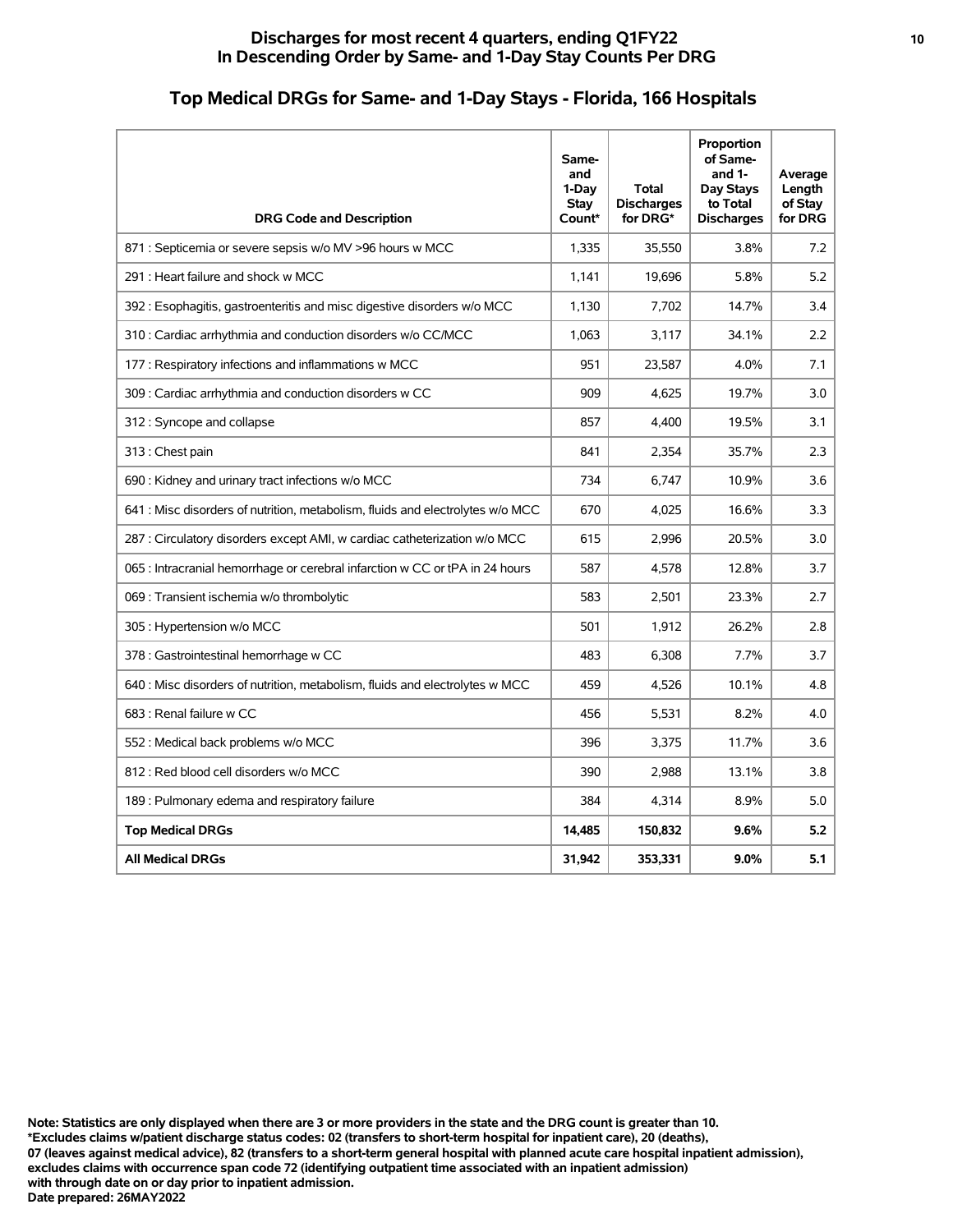#### **Discharges for most recent 4 quarters, ending Q1FY22 11 In Descending Order by Same- and 1-Day Stay Counts Per DRG**

| <b>DRG Code and Description</b>                                                | Same-<br>and<br>1-Dav<br><b>Stay</b><br>Count* | <b>Total</b><br><b>Discharges</b><br>for DRG* | Proportion<br>of Same-<br>and $1-$<br>Day Stays<br>to Total<br><b>Discharges</b> | Average<br>Length<br>of Stay<br>for DRG |
|--------------------------------------------------------------------------------|------------------------------------------------|-----------------------------------------------|----------------------------------------------------------------------------------|-----------------------------------------|
| 291 : Heart failure and shock w MCC                                            | 374                                            | 8.097                                         | 4.6%                                                                             | 5.5                                     |
| 871 : Septicemia or severe sepsis w/o MV >96 hours w MCC                       | 278                                            | 11,611                                        | 2.4%                                                                             | 7.6                                     |
| 177 : Respiratory infections and inflammations w MCC                           | 276                                            | 10,014                                        | 2.8%                                                                             | 7.5                                     |
| 309 : Cardiac arrhythmia and conduction disorders w CC                         | 234                                            | 1,448                                         | 16.2%                                                                            | 3.2                                     |
| 312 : Syncope and collapse                                                     | 225                                            | 1,247                                         | 18.0%                                                                            | 3.5                                     |
| 640 : Misc disorders of nutrition, metabolism, fluids and electrolytes w MCC   | 221                                            | 2,217                                         | 10.0%                                                                            | 5.3                                     |
| 065 : Intracranial hemorrhage or cerebral infarction w CC or tPA in 24 hours   | 215                                            | 2,104                                         | 10.2%                                                                            | 4.2                                     |
| 641 : Misc disorders of nutrition, metabolism, fluids and electrolytes w/o MCC | 206                                            | 1.652                                         | 12.5%                                                                            | 3.8                                     |
| 392 : Esophagitis, gastroenteritis and misc digestive disorders w/o MCC        | 203                                            | 2,043                                         | 9.9%                                                                             | 3.8                                     |
| 287 : Circulatory disorders except AMI, w cardiac catheterization w/o MCC      | 183                                            | 935                                           | 19.6%                                                                            | 3.1                                     |
| 310 : Cardiac arrhythmia and conduction disorders w/o CC/MCC                   | 173                                            | 771                                           | 22.4%                                                                            | 2.3                                     |
| 313 : Chest pain                                                               | 172                                            | 592                                           | 29.1%                                                                            | 2.5                                     |
| 069 : Transient ischemia w/o thrombolytic                                      | 157                                            | 714                                           | 22.0%                                                                            | 2.9                                     |
| 683 : Renal failure w CC                                                       | 154                                            | 2,030                                         | 7.6%                                                                             | 4.3                                     |
| 812 : Red blood cell disorders w/o MCC                                         | 143                                            | 1,134                                         | 12.6%                                                                            | 3.9                                     |
| 189 : Pulmonary edema and respiratory failure                                  | 142                                            | 1,971                                         | 7.2%                                                                             | 5.0                                     |
| 690 : Kidney and urinary tract infections w/o MCC                              | 136                                            | 1,898                                         | 7.2%                                                                             | 4.0                                     |
| 378 : Gastrointestinal hemorrhage w CC                                         | 135                                            | 2,404                                         | 5.6%                                                                             | 3.9                                     |
| 308 : Cardiac arrhythmia and conduction disorders w MCC                        | 108                                            | 1,412                                         | 7.6%                                                                             | 5.1                                     |
| 066 : Intracranial hemorrhage or cerebral infarction w/o CC/MCC                | 102                                            | 498                                           | 20.5%                                                                            | 2.8                                     |
| <b>Top Medical DRGs</b>                                                        | 3.837                                          | 54,792                                        | 7.0%                                                                             | 5.6                                     |
| <b>All Medical DRGs</b>                                                        | 8,228                                          | 121,951                                       | 6.7%                                                                             | 5.6                                     |

## **Top Medical DRGs for Same- and 1-Day Stays - Georgia, 99 Hospitals**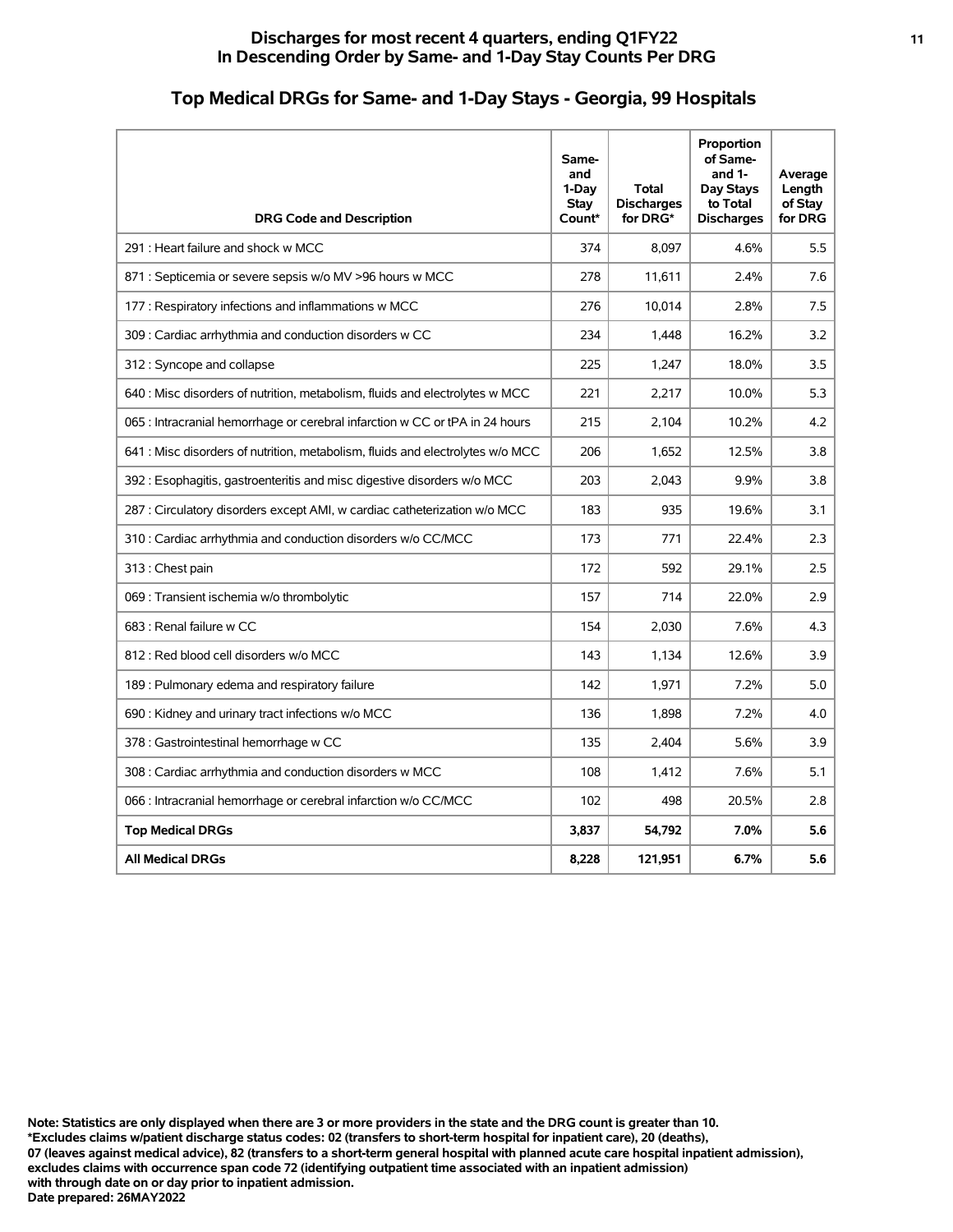#### **Discharges for most recent 4 quarters, ending Q1FY22 12 In Descending Order by Same- and 1-Day Stay Counts Per DRG**

| <b>DRG Code and Description</b>                                                | Same-<br>and<br>1-Day<br><b>Stav</b><br>Count* | Total<br><b>Discharges</b><br>for DRG* | Proportion<br>of Same-<br>and $1-$<br>Day Stays<br>to Total<br><b>Discharges</b> | Average<br>Length<br>of Stay<br>for DRG |
|--------------------------------------------------------------------------------|------------------------------------------------|----------------------------------------|----------------------------------------------------------------------------------|-----------------------------------------|
| 291 : Heart failure and shock w MCC                                            | 29                                             | 548                                    | 5.3%                                                                             | 5.4                                     |
| 066 : Intracranial hemorrhage or cerebral infarction w/o CC/MCC                | 25                                             | 86                                     | 29.1%                                                                            | 2.6                                     |
| 378 : Gastrointestinal hemorrhage w CC                                         | 25                                             | 251                                    | 10.0%                                                                            | 3.5                                     |
| 641 : Misc disorders of nutrition, metabolism, fluids and electrolytes w/o MCC | 24                                             | 166                                    | 14.5%                                                                            | 3.6                                     |
| 065 : Intracranial hemorrhage or cerebral infarction w CC or tPA in 24 hours   | 21                                             | 293                                    | 7.2%                                                                             | 5.0                                     |
| 281 : Acute myocardial infarction, discharged alive w CC                       | 15                                             | 107                                    | 14.0%                                                                            | 3.4                                     |
| 310 : Cardiac arrhythmia and conduction disorders w/o CC/MCC                   | 15                                             | 38                                     | 39.5%                                                                            | 2.6                                     |
| 390 : Gastrointestinal obstruction w/o CC/MCC                                  | 15                                             | 74                                     | 20.3%                                                                            | 2.8                                     |
| 177 : Respiratory infections and inflammations w MCC                           | 13                                             | 449                                    | 2.9%                                                                             | 7.7                                     |
| 309 : Cardiac arrhythmia and conduction disorders w CC                         | 13                                             | 76                                     | 17.1%                                                                            | 3.4                                     |
| 690 : Kidney and urinary tract infections w/o MCC                              | 13                                             | 135                                    | 9.6%                                                                             | 3.9                                     |
| 871 : Septicemia or severe sepsis w/o MV >96 hours w MCC                       | 12                                             | 994                                    | 1.2%                                                                             | 8.8                                     |
| 885: Psychoses                                                                 | 12                                             | 208                                    | 5.8%                                                                             | 12.8                                    |
| 282 : Acute myocardial infarction, discharged alive w/o CC/MCC                 | 11                                             | 35                                     | 31.4%                                                                            | 2.1                                     |
| 392 : Esophagitis, gastroenteritis and misc digestive disorders w/o MCC        | 11                                             | 97                                     | 11.3%                                                                            | 3.9                                     |
| <b>Top Medical DRGs</b>                                                        | 254                                            | 3,557                                  | 7.1%                                                                             | 6.4                                     |
| <b>All Medical DRGs</b>                                                        | 682                                            | 9.528                                  | 7.2%                                                                             | 6.4                                     |

## **Top Medical DRGs for Same- and 1-Day Stays - Hawaii, 12 Hospitals**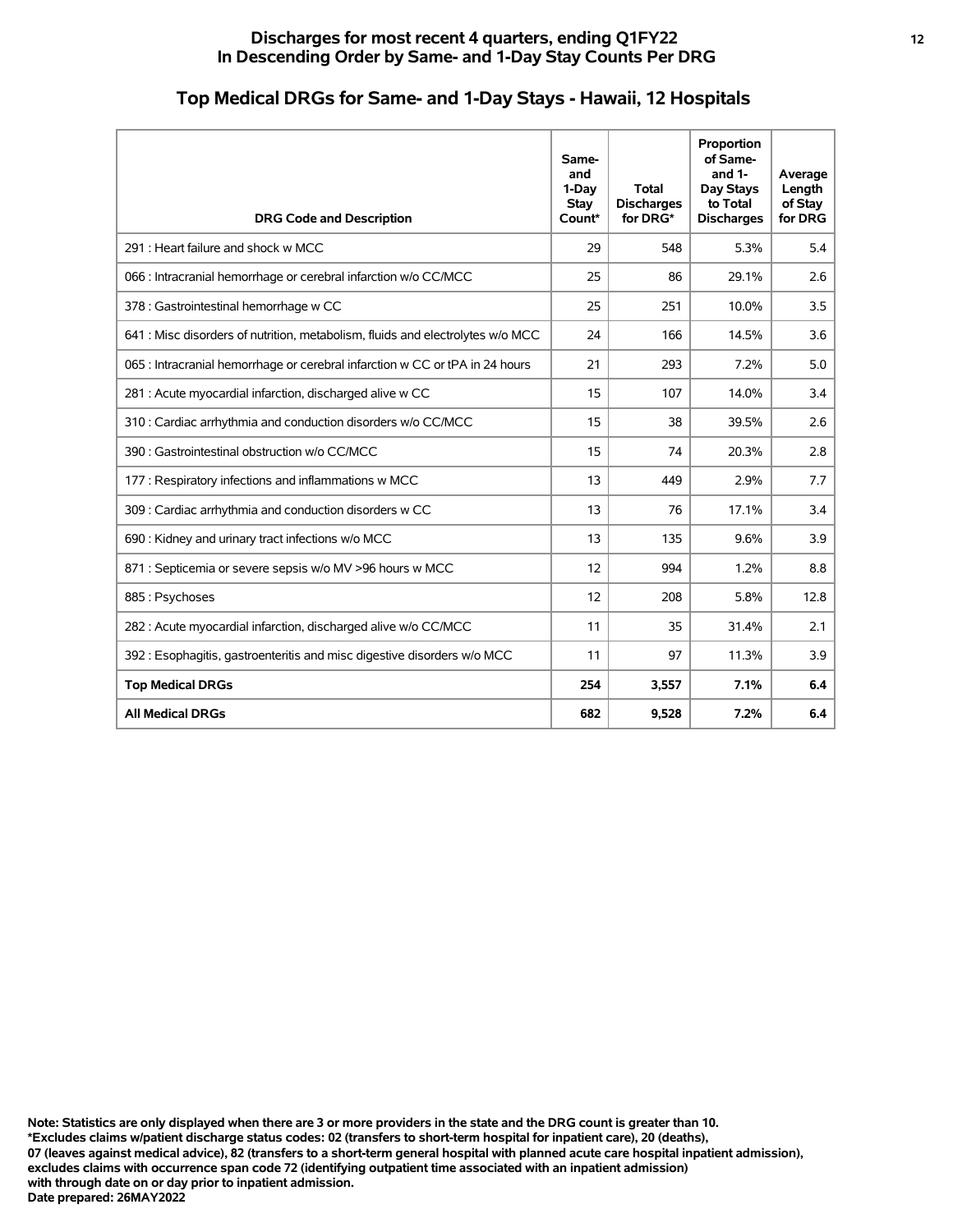#### **Discharges for most recent 4 quarters, ending Q1FY22 13 In Descending Order by Same- and 1-Day Stay Counts Per DRG**

| <b>DRG Code and Description</b>                                                | Same-<br>and<br>1-Day<br><b>Stay</b><br>Count* | <b>Total</b><br><b>Discharges</b><br>for DRG* | Proportion<br>of Same-<br>and $1-$<br>Day Stays<br>to Total<br><b>Discharges</b> | Average<br>Length<br>of Stav<br>for DRG |
|--------------------------------------------------------------------------------|------------------------------------------------|-----------------------------------------------|----------------------------------------------------------------------------------|-----------------------------------------|
| 291 : Heart failure and shock w MCC                                            | 152                                            | 2.467                                         | 6.2%                                                                             | 5.0                                     |
| 177 : Respiratory infections and inflammations w MCC                           | 124                                            | 2.485                                         | 5.0%                                                                             | 6.7                                     |
| 310 : Cardiac arrhythmia and conduction disorders w/o CC/MCC                   | 108                                            | 303                                           | 35.6%                                                                            | 2.0                                     |
| 392 : Esophagitis, gastroenteritis and misc digestive disorders w/o MCC        | 104                                            | 605                                           | 17.2%                                                                            | 3.5                                     |
| 065 : Intracranial hemorrhage or cerebral infarction w CC or tPA in 24 hours   | 103                                            | 752                                           | 13.7%                                                                            | 3.5                                     |
| 309 : Cardiac arrhythmia and conduction disorders w CC                         | 100                                            | 461                                           | 21.7%                                                                            | 2.7                                     |
| 287 : Circulatory disorders except AMI, w cardiac catheterization w/o MCC      | 93                                             | 285                                           | 32.6%                                                                            | 2.8                                     |
| 871 : Septicemia or severe sepsis w/o MV >96 hours w MCC                       | 91                                             | 3,582                                         | 2.5%                                                                             | 6.6                                     |
| 281 : Acute myocardial infarction, discharged alive w CC                       | 78                                             | 320                                           | 24.4%                                                                            | 2.9                                     |
| 641 : Misc disorders of nutrition, metabolism, fluids and electrolytes w/o MCC | 78                                             | 467                                           | 16.7%                                                                            | 3.4                                     |
| 312 : Syncope and collapse                                                     | 73                                             | 286                                           | 25.5%                                                                            | 3.2                                     |
| 885: Psychoses                                                                 | 72                                             | 1,364                                         | 5.3%                                                                             | 9.4                                     |
| 690 : Kidney and urinary tract infections w/o MCC                              | 71                                             | 606                                           | 11.7%                                                                            | 3.5                                     |
| 378 : Gastrointestinal hemorrhage w CC                                         | 66                                             | 879                                           | 7.5%                                                                             | 3.5                                     |
| 683 : Renal failure w CC                                                       | 62                                             | 695                                           | 8.9%                                                                             | 4.0                                     |
| 066 : Intracranial hemorrhage or cerebral infarction w/o CC/MCC                | 60                                             | 195                                           | 30.8%                                                                            | 2.4                                     |
| 190 : Chronic obstructive pulmonary disease w MCC                              | 60                                             | 537                                           | 11.2%                                                                            | 4.3                                     |
| 189 : Pulmonary edema and respiratory failure                                  | 56                                             | 857                                           | 6.5%                                                                             | 4.7                                     |
| 069 : Transient ischemia w/o thrombolytic                                      | 54                                             | 152                                           | 35.5%                                                                            | 2.5                                     |
| 313 : Chest pain                                                               | 52                                             | 103                                           | 50.5%                                                                            | 2.7                                     |
| <b>Top Medical DRGs</b>                                                        | 1,657                                          | 17,401                                        | 9.5%                                                                             | 5.3                                     |
| <b>All Medical DRGs</b>                                                        | 3,541                                          | 39,348                                        | 9.0%                                                                             | 5.2                                     |

## **Top Medical DRGs for Same- and 1-Day Stays - Iowa, 33 Hospitals**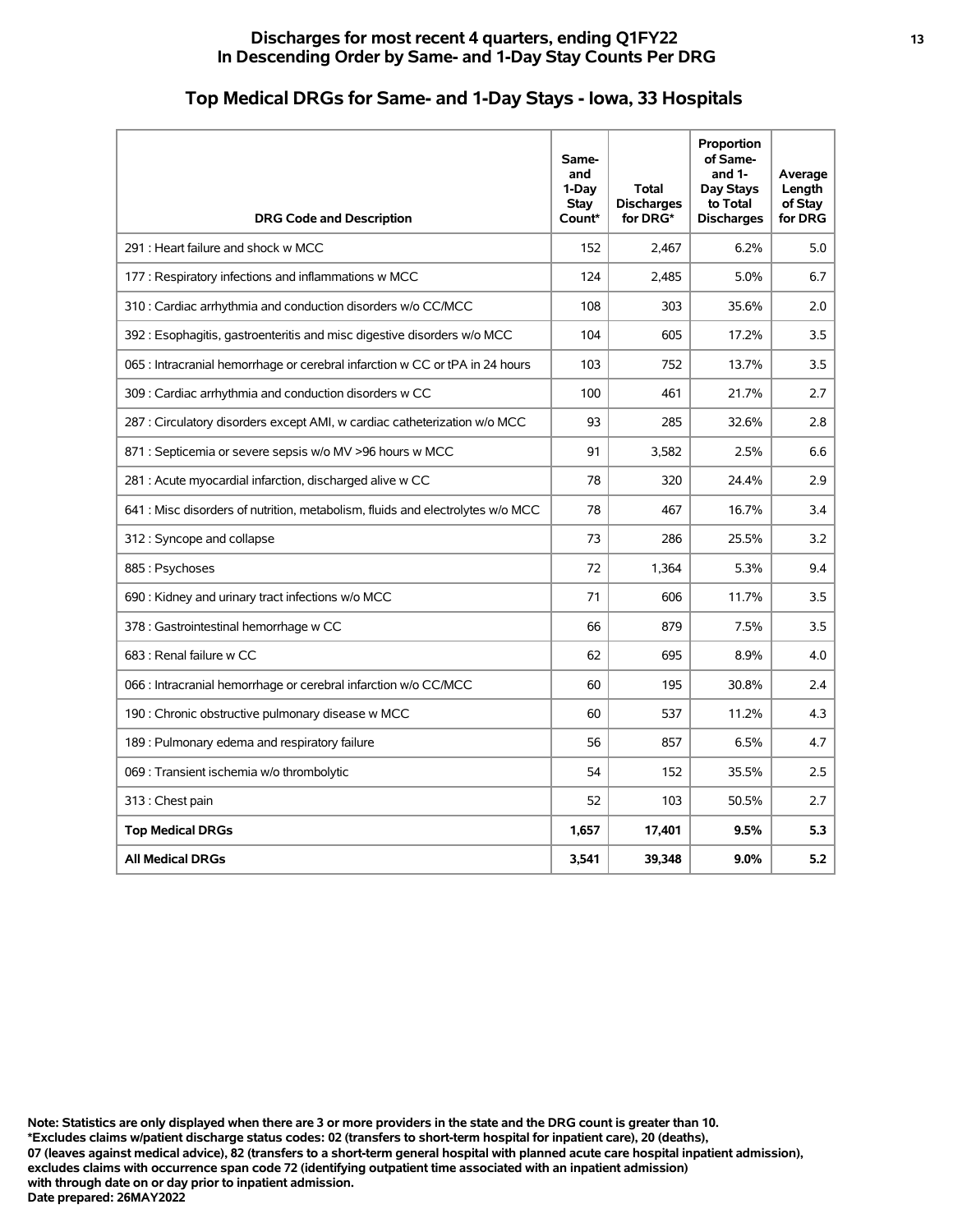| <b>DRG Code and Description</b>                                                | Same-<br>and<br>1-Day<br>Stay<br>Count* | <b>Total</b><br><b>Discharges</b><br>for DRG* | Proportion<br>of Same-<br>and $1-$<br>Day Stays<br>to Total<br><b>Discharges</b> | Average<br>Length<br>of Stay<br>for DRG |
|--------------------------------------------------------------------------------|-----------------------------------------|-----------------------------------------------|----------------------------------------------------------------------------------|-----------------------------------------|
| 177 : Respiratory infections and inflammations w MCC                           | 66                                      | 1,461                                         | 4.5%                                                                             | 6.7                                     |
| 065 : Intracranial hemorrhage or cerebral infarction w CC or tPA in 24 hours   | 59                                      | 355                                           | 16.6%                                                                            | 3.7                                     |
| 871 : Septicemia or severe sepsis w/o MV >96 hours w MCC                       | 51                                      | 1,682                                         | 3.0%                                                                             | 6.0                                     |
| 309 : Cardiac arrhythmia and conduction disorders w CC                         | 40                                      | 129                                           | 31.0%                                                                            | 2.3                                     |
| 066 : Intracranial hemorrhage or cerebral infarction w/o CC/MCC                | 38                                      | 81                                            | 46.9%                                                                            | 1.9                                     |
| 291 : Heart failure and shock w MCC                                            | 35                                      | 718                                           | 4.9%                                                                             | 4.8                                     |
| 281 : Acute myocardial infarction, discharged alive w CC                       | 33                                      | 164                                           | 20.1%                                                                            | 3.3                                     |
| 641 : Misc disorders of nutrition, metabolism, fluids and electrolytes w/o MCC | 31                                      | 178                                           | 17.4%                                                                            | 3.5                                     |
| 287 : Circulatory disorders except AMI, w cardiac catheterization w/o MCC      | 30                                      | 74                                            | 40.5%                                                                            | 2.3                                     |
| 389 : Gastrointestinal obstruction w CC                                        | 29                                      | 149                                           | 19.5%                                                                            | 2.8                                     |
| 310 : Cardiac arrhythmia and conduction disorders w/o CC/MCC                   | 26                                      | 73                                            | 35.6%                                                                            | 2.0                                     |
| 378 : Gastrointestinal hemorrhage w CC                                         | 26                                      | 293                                           | 8.9%                                                                             | 3.1                                     |
| 280 : Acute myocardial infarction, discharged alive w MCC                      | 25                                      | 319                                           | 7.8%                                                                             | 4.6                                     |
| 064 : Intracranial hemorrhage or cerebral infarction w MCC                     | 22                                      | 229                                           | 9.6%                                                                             | 5.8                                     |
| 069 : Transient ischemia w/o thrombolytic                                      | 22                                      | 49                                            | 44.9%                                                                            | 2.1                                     |
| 189 : Pulmonary edema and respiratory failure                                  | 22                                      | 260                                           | 8.5%                                                                             | 4.4                                     |
| 282 : Acute myocardial infarction, discharged alive w/o CC/MCC                 | 21                                      | 55                                            | 38.2%                                                                            | 1.8                                     |
| 392 : Esophagitis, gastroenteritis and misc digestive disorders w/o MCC        | 21                                      | 156                                           | 13.5%                                                                            | 3.1                                     |
| 190 : Chronic obstructive pulmonary disease w MCC                              | 20                                      | 185                                           | 10.8%                                                                            | 4.2                                     |
| 312 : Syncope and collapse                                                     | 20                                      | 90                                            | 22.2%                                                                            | 3.1                                     |
| <b>Top Medical DRGs</b>                                                        | 637                                     | 6,700                                         | 9.5%                                                                             | 5.0                                     |
| <b>All Medical DRGs</b>                                                        | 1,324                                   | 14,261                                        | 9.3%                                                                             | 5.2                                     |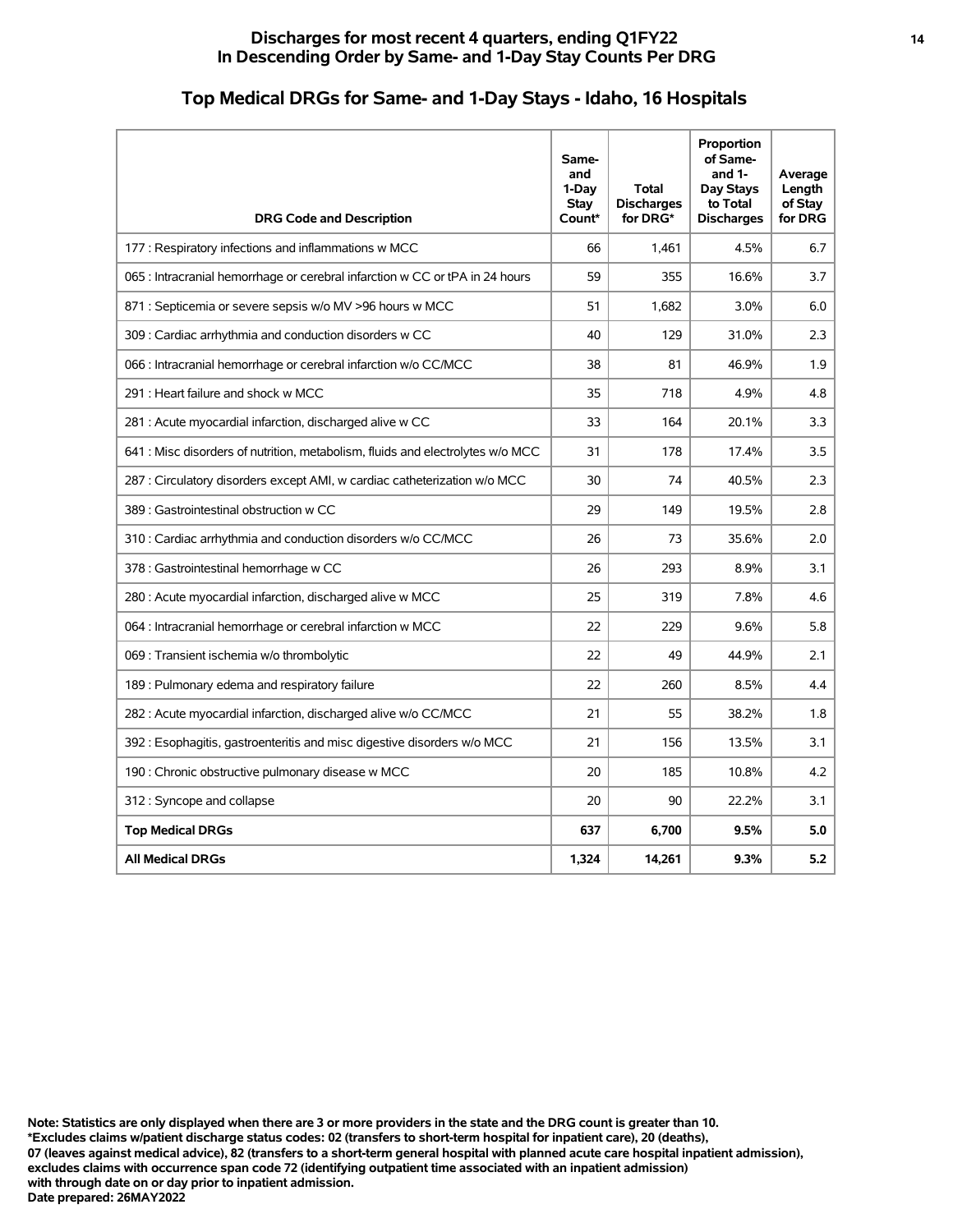| <b>DRG Code and Description</b>                                                | Same-<br>and<br>1-Dav<br>Stav<br>Count* | <b>Total</b><br><b>Discharges</b><br>for DRG* | Proportion<br>of Same-<br>and $1-$<br>Day Stays<br>to Total<br><b>Discharges</b> | Average<br>Length<br>of Stay<br>for DRG |
|--------------------------------------------------------------------------------|-----------------------------------------|-----------------------------------------------|----------------------------------------------------------------------------------|-----------------------------------------|
| 291 : Heart failure and shock w MCC                                            | 649                                     | 13,631                                        | 4.8%                                                                             | 5.2                                     |
| 392 : Esophagitis, gastroenteritis and misc digestive disorders w/o MCC        | 495                                     | 3.202                                         | 15.5%                                                                            | 3.2                                     |
| 177 : Respiratory infections and inflammations w MCC                           | 428                                     | 12,215                                        | 3.5%                                                                             | 6.9                                     |
| 309 : Cardiac arrhythmia and conduction disorders w CC                         | 427                                     | 2,205                                         | 19.4%                                                                            | 3.0                                     |
| 690 : Kidney and urinary tract infections w/o MCC                              | 419                                     | 3,231                                         | 13.0%                                                                            | 3.4                                     |
| 641 : Misc disorders of nutrition, metabolism, fluids and electrolytes w/o MCC | 398                                     | 2,255                                         | 17.6%                                                                            | 3.3                                     |
| 871 : Septicemia or severe sepsis w/o MV >96 hours w MCC                       | 392                                     | 16,841                                        | 2.3%                                                                             | 7.1                                     |
| 310 : Cardiac arrhythmia and conduction disorders w/o CC/MCC                   | 347                                     | 1.129                                         | 30.7%                                                                            | 2.2                                     |
| 312 : Syncope and collapse                                                     | 328                                     | 1,595                                         | 20.6%                                                                            | 3.2                                     |
| 683 : Renal failure w CC                                                       | 303                                     | 3,569                                         | 8.5%                                                                             | 3.8                                     |
| 287 : Circulatory disorders except AMI, w cardiac catheterization w/o MCC      | 302                                     | 1,257                                         | 24.0%                                                                            | 3.0                                     |
| 065 : Intracranial hemorrhage or cerebral infarction w CC or tPA in 24 hours   | 295                                     | 2,919                                         | 10.1%                                                                            | 3.9                                     |
| 378 : Gastrointestinal hemorrhage w CC                                         | 290                                     | 3.471                                         | 8.4%                                                                             | 3.7                                     |
| 640 : Misc disorders of nutrition, metabolism, fluids and electrolytes w MCC   | 252                                     | 2,430                                         | 10.4%                                                                            | 4.7                                     |
| 313 : Chest pain                                                               | 247                                     | 659                                           | 37.5%                                                                            | 2.3                                     |
| 189 : Pulmonary edema and respiratory failure                                  | 238                                     | 2,957                                         | 8.0%                                                                             | 4.7                                     |
| 812 : Red blood cell disorders w/o MCC                                         | 236                                     | 1,604                                         | 14.7%                                                                            | 3.7                                     |
| 603 : Cellulitis w/o MCC                                                       | 229                                     | 2,623                                         | 8.7%                                                                             | 3.9                                     |
| 552 : Medical back problems w/o MCC                                            | 212                                     | 1,524                                         | 13.9%                                                                            | 3.8                                     |
| 190 : Chronic obstructive pulmonary disease w MCC                              | 205                                     | 2,500                                         | 8.2%                                                                             | 4.2                                     |
| <b>Top Medical DRGs</b>                                                        | 6,692                                   | 81,817                                        | 8.2%                                                                             | 5.1                                     |
| <b>All Medical DRGs</b>                                                        | 15,671                                  | 190,015                                       | 8.2%                                                                             | 5.1                                     |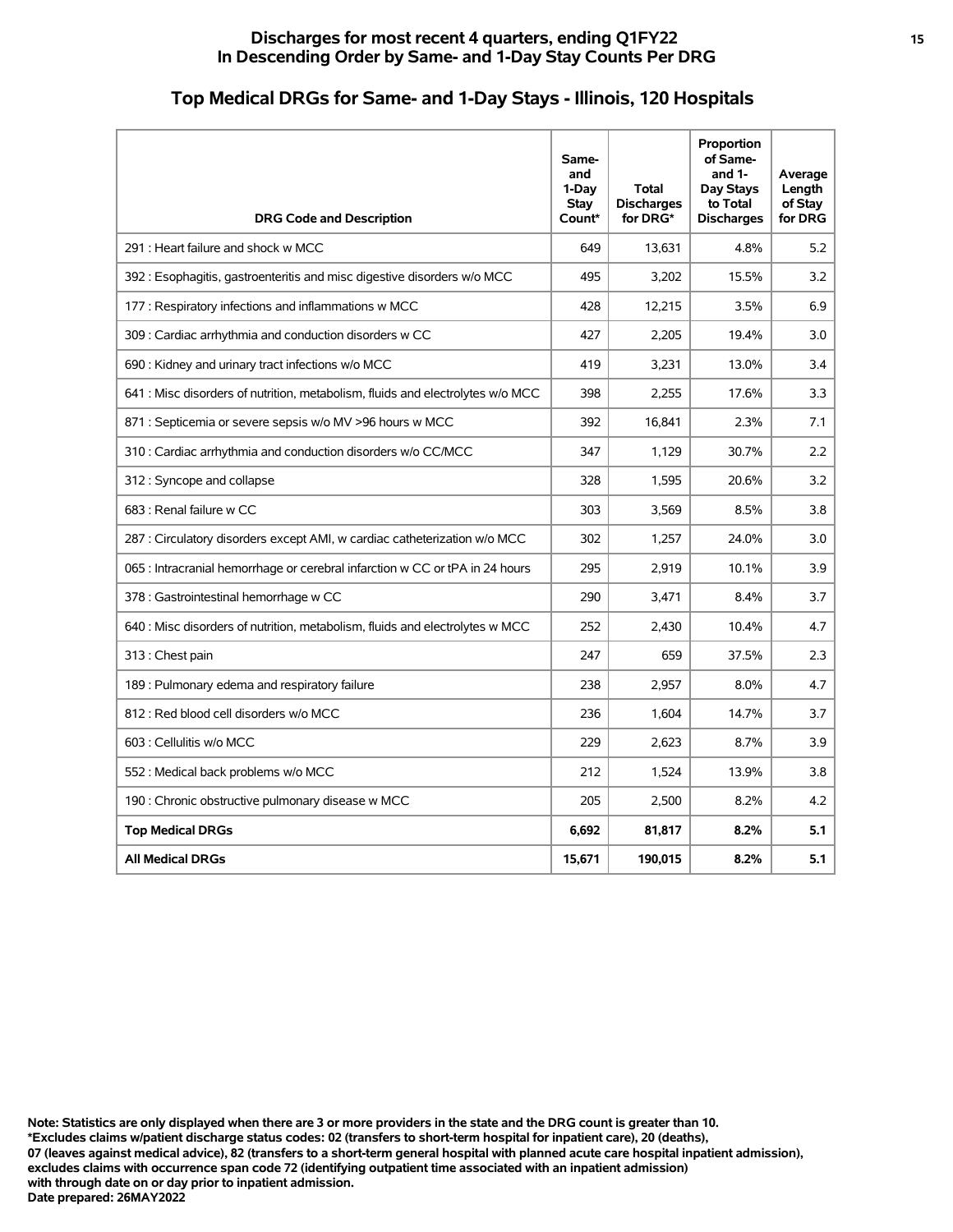#### **Discharges for most recent 4 quarters, ending Q1FY22 16 In Descending Order by Same- and 1-Day Stay Counts Per DRG**

| <b>DRG Code and Description</b>                                                | Same-<br>and<br>1-Dav<br>Stav<br>Count* | <b>Total</b><br><b>Discharges</b><br>for DRG* | Proportion<br>of Same-<br>and $1-$<br>Day Stays<br>to Total<br><b>Discharges</b> | Average<br>Length<br>of Stay<br>for DRG |
|--------------------------------------------------------------------------------|-----------------------------------------|-----------------------------------------------|----------------------------------------------------------------------------------|-----------------------------------------|
| 291 : Heart failure and shock w MCC                                            | 357                                     | 6,561                                         | 5.4%                                                                             | 5.1                                     |
| 177 : Respiratory infections and inflammations w MCC                           | 292                                     | 7,814                                         | 3.7%                                                                             | 6.7                                     |
| 309 : Cardiac arrhythmia and conduction disorders w CC                         | 241                                     | 1,352                                         | 17.8%                                                                            | 3.0                                     |
| 871 : Septicemia or severe sepsis w/o MV >96 hours w MCC                       | 234                                     | 8,141                                         | 2.9%                                                                             | 6.6                                     |
| 065 : Intracranial hemorrhage or cerebral infarction w CC or tPA in 24 hours   | 216                                     | 1,816                                         | 11.9%                                                                            | 3.7                                     |
| 392 : Esophagitis, gastroenteritis and misc digestive disorders w/o MCC        | 211                                     | 1,428                                         | 14.8%                                                                            | 3.6                                     |
| 641 : Misc disorders of nutrition, metabolism, fluids and electrolytes w/o MCC | 195                                     | 1,247                                         | 15.6%                                                                            | 3.4                                     |
| 310 : Cardiac arrhythmia and conduction disorders w/o CC/MCC                   | 194                                     | 765                                           | 25.4%                                                                            | 2.4                                     |
| 287 : Circulatory disorders except AMI, w cardiac catheterization w/o MCC      | 179                                     | 716                                           | 25.0%                                                                            | 3.0                                     |
| 690 : Kidney and urinary tract infections w/o MCC                              | 177                                     | 1,756                                         | 10.1%                                                                            | 3.5                                     |
| 312 : Syncope and collapse                                                     | 158                                     | 797                                           | 19.8%                                                                            | 3.2                                     |
| 189 : Pulmonary edema and respiratory failure                                  | 144                                     | 1,851                                         | 7.8%                                                                             | 4.4                                     |
| 378 : Gastrointestinal hemorrhage w CC                                         | 135                                     | 1,989                                         | 6.8%                                                                             | 3.7                                     |
| 683 : Renal failure w CC                                                       | 125                                     | 1,703                                         | 7.3%                                                                             | 4.1                                     |
| 190 : Chronic obstructive pulmonary disease w MCC                              | 124                                     | 1,488                                         | 8.3%                                                                             | 4.1                                     |
| 066 : Intracranial hemorrhage or cerebral infarction w/o CC/MCC                | 122                                     | 450                                           | 27.1%                                                                            | 2.4                                     |
| 281 : Acute myocardial infarction, discharged alive w CC                       | 122                                     | 665                                           | 18.3%                                                                            | 3.1                                     |
| 313 : Chest pain                                                               | 112                                     | 272                                           | 41.2%                                                                            | 2.2                                     |
| 640 : Misc disorders of nutrition, metabolism, fluids and electrolytes w MCC   | 109                                     | 1,288                                         | 8.5%                                                                             | 4.9                                     |
| 193 : Simple pneumonia and pleurisy w MCC                                      | 103                                     | 2,286                                         | 4.5%                                                                             | 5.1                                     |
| <b>Top Medical DRGs</b>                                                        | 3,550                                   | 44,385                                        | 8.0%                                                                             | 5.0                                     |
| <b>All Medical DRGs</b>                                                        | 7,993                                   | 95,214                                        | 8.4%                                                                             | 5.0                                     |

## **Top Medical DRGs for Same- and 1-Day Stays - Indiana, 82 Hospitals**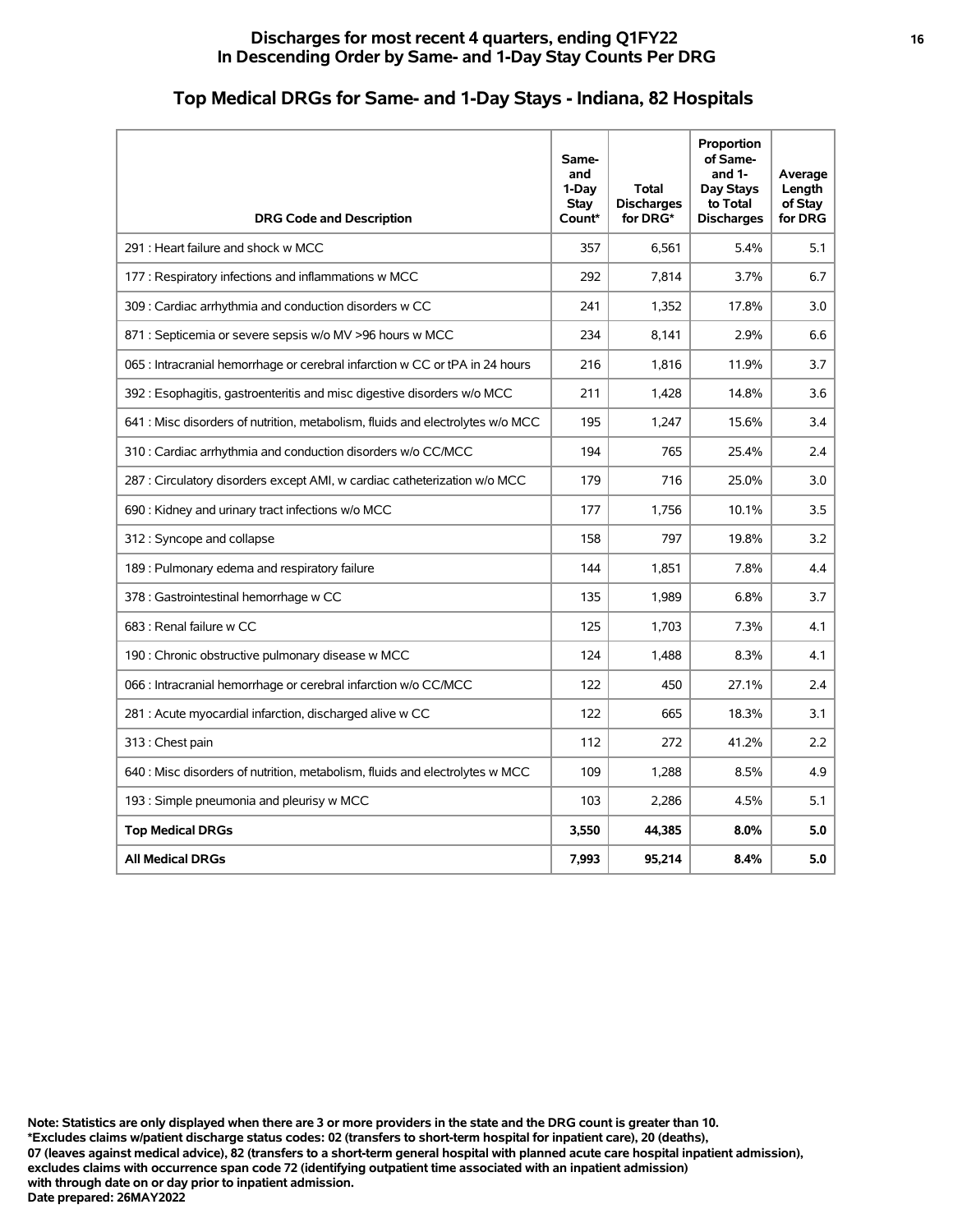| <b>DRG Code and Description</b>                                                | Same-<br>and<br>1-Dav<br>Stav<br>Count* | Total<br><b>Discharges</b><br>for DRG* | Proportion<br>of Same-<br>and $1-$<br>Day Stays<br>to Total<br><b>Discharges</b> | Average<br>Length<br>of Stay<br>for DRG |
|--------------------------------------------------------------------------------|-----------------------------------------|----------------------------------------|----------------------------------------------------------------------------------|-----------------------------------------|
| 871 : Septicemia or severe sepsis w/o MV >96 hours w MCC                       | 163                                     | 4,974                                  | 3.3%                                                                             | 6.5                                     |
| 291 : Heart failure and shock w MCC                                            | 151                                     | 2,448                                  | 6.2%                                                                             | 4.9                                     |
| 392 : Esophagitis, gastroenteritis and misc digestive disorders w/o MCC        | 149                                     | 835                                    | 17.8%                                                                            | 3.3                                     |
| 310 : Cardiac arrhythmia and conduction disorders w/o CC/MCC                   | 142                                     | 402                                    | 35.3%                                                                            | 2.0                                     |
| 309 : Cardiac arrhythmia and conduction disorders w CC                         | 135                                     | 612                                    | 22.1%                                                                            | 2.7                                     |
| 287 : Circulatory disorders except AMI, w cardiac catheterization w/o MCC      | 123                                     | 363                                    | 33.9%                                                                            | 2.6                                     |
| 177 : Respiratory infections and inflammations w MCC                           | 120                                     | 2,888                                  | 4.2%                                                                             | 6.7                                     |
| 189 : Pulmonary edema and respiratory failure                                  | 114                                     | 1,005                                  | 11.3%                                                                            | 4.3                                     |
| 641 : Misc disorders of nutrition, metabolism, fluids and electrolytes w/o MCC | 107                                     | 607                                    | 17.6%                                                                            | 3.2                                     |
| 690 : Kidney and urinary tract infections w/o MCC                              | 94                                      | 665                                    | 14.1%                                                                            | 3.4                                     |
| 065 : Intracranial hemorrhage or cerebral infarction w CC or tPA in 24 hours   | 93                                      | 649                                    | 14.3%                                                                            | 3.4                                     |
| 281 : Acute myocardial infarction, discharged alive w CC                       | 80                                      | 348                                    | 23.0%                                                                            | 2.9                                     |
| 312 : Syncope and collapse                                                     | 77                                      | 350                                    | 22.0%                                                                            | 3.1                                     |
| 683 : Renal failure w CC                                                       | 72                                      | 732                                    | 9.8%                                                                             | 3.6                                     |
| 305 : Hypertension w/o MCC                                                     | 69                                      | 234                                    | 29.5%                                                                            | 2.6                                     |
| 378 : Gastrointestinal hemorrhage w CC                                         | 63                                      | 769                                    | 8.2%                                                                             | 3.6                                     |
| 552 : Medical back problems w/o MCC                                            | 63                                      | 493                                    | 12.8%                                                                            | 3.9                                     |
| 872 : Septicemia or severe sepsis w/o MV >96 hours w/o MCC                     | 62                                      | 1.072                                  | 5.8%                                                                             | 3.9                                     |
| 069 : Transient ischemia w/o thrombolytic                                      | 61                                      | 208                                    | 29.3%                                                                            | 2.4                                     |
| 066 : Intracranial hemorrhage or cerebral infarction w/o CC/MCC                | 60                                      | 191                                    | 31.4%                                                                            | 2.3                                     |
| <b>Top Medical DRGs</b>                                                        | 1,998                                   | 19,845                                 | 10.1%                                                                            | 4.8                                     |
| <b>All Medical DRGs</b>                                                        | 4,505                                   | 44,617                                 | 10.1%                                                                            | 4.8                                     |

#### **Top Medical DRGs for Same- and 1-Day Stays - Kansas, 49 Hospitals**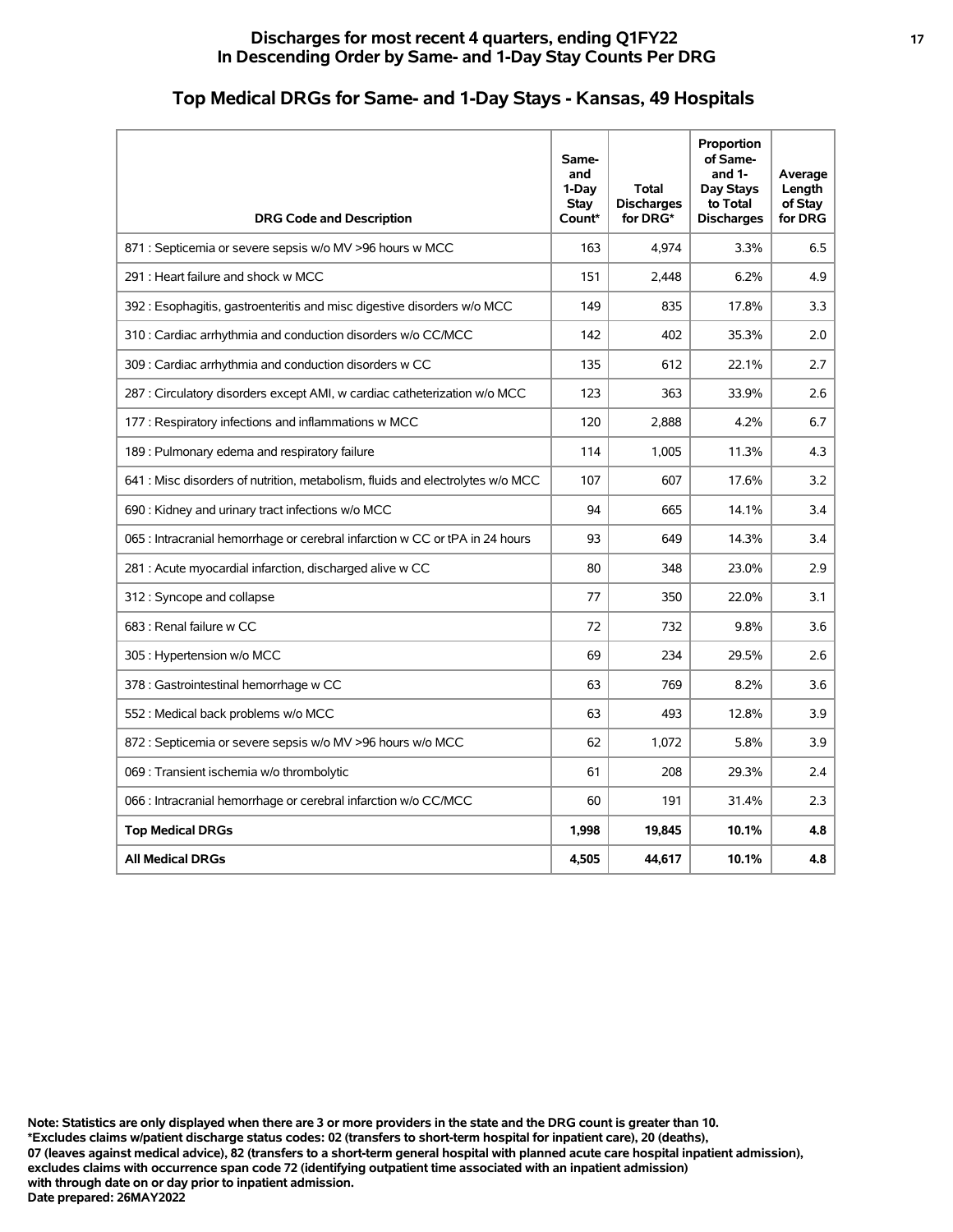#### **Discharges for most recent 4 quarters, ending Q1FY22 18 In Descending Order by Same- and 1-Day Stay Counts Per DRG**

| <b>DRG Code and Description</b>                                                | Same-<br>and<br>1-Day<br><b>Stay</b><br>Count* | <b>Total</b><br><b>Discharges</b><br>for DRG* | Proportion<br>of Same-<br>and $1-$<br>Day Stays<br>to Total<br><b>Discharges</b> | Average<br>Length<br>of Stay<br>for DRG |
|--------------------------------------------------------------------------------|------------------------------------------------|-----------------------------------------------|----------------------------------------------------------------------------------|-----------------------------------------|
| 291 : Heart failure and shock w MCC                                            | 250                                            | 4.706                                         | 5.3%                                                                             | 5.2                                     |
| 177 : Respiratory infections and inflammations w MCC                           | 191                                            | 5,663                                         | 3.4%                                                                             | 6.7                                     |
| 871 : Septicemia or severe sepsis w/o MV >96 hours w MCC                       | 191                                            | 7,120                                         | 2.7%                                                                             | 7.1                                     |
| 309 : Cardiac arrhythmia and conduction disorders w CC                         | 175                                            | 915                                           | 19.1%                                                                            | 3.0                                     |
| 065 : Intracranial hemorrhage or cerebral infarction w CC or tPA in 24 hours   | 165                                            | 1,333                                         | 12.4%                                                                            | 3.9                                     |
| 310 : Cardiac arrhythmia and conduction disorders w/o CC/MCC                   | 154                                            | 549                                           | 28.1%                                                                            | 2.3                                     |
| 641 : Misc disorders of nutrition, metabolism, fluids and electrolytes w/o MCC | 140                                            | 1.007                                         | 13.9%                                                                            | 3.6                                     |
| 189 : Pulmonary edema and respiratory failure                                  | 132                                            | 1.741                                         | 7.6%                                                                             | 4.8                                     |
| 392 : Esophagitis, gastroenteritis and misc digestive disorders w/o MCC        | 122                                            | 1,098                                         | 11.1%                                                                            | 3.5                                     |
| 287 : Circulatory disorders except AMI, w cardiac catheterization w/o MCC      | 109                                            | 508                                           | 21.5%                                                                            | 3.0                                     |
| 690 : Kidney and urinary tract infections w/o MCC                              | 107                                            | 1,200                                         | 8.9%                                                                             | 3.8                                     |
| 378 : Gastrointestinal hemorrhage w CC                                         | 103                                            | 1,409                                         | 7.3%                                                                             | 3.8                                     |
| 066 : Intracranial hemorrhage or cerebral infarction w/o CC/MCC                | 99                                             | 329                                           | 30.1%                                                                            | 2.4                                     |
| 190 : Chronic obstructive pulmonary disease w MCC                              | 95                                             | 1.272                                         | 7.5%                                                                             | 4.3                                     |
| 313 : Chest pain                                                               | 94                                             | 284                                           | 33.1%                                                                            | 2.4                                     |
| 683 : Renal failure w CC                                                       | 90                                             | 1,296                                         | 6.9%                                                                             | 4.1                                     |
| 193 : Simple pneumonia and pleurisy w MCC                                      | 86                                             | 1,924                                         | 4.5%                                                                             | 4.9                                     |
| 812 : Red blood cell disorders w/o MCC                                         | 82                                             | 524                                           | 15.6%                                                                            | 3.6                                     |
| 069 : Transient ischemia w/o thrombolytic                                      | 78                                             | 310                                           | 25.2%                                                                            | 2.7                                     |
| 305 : Hypertension w/o MCC                                                     | 78                                             | 299                                           | 26.1%                                                                            | 2.9                                     |
| <b>Top Medical DRGs</b>                                                        | 2,541                                          | 33,487                                        | 7.6%                                                                             | 5.2                                     |
| <b>All Medical DRGs</b>                                                        | 5,645                                          | 71,657                                        | 7.9%                                                                             | 5.2                                     |

## **Top Medical DRGs for Same- and 1-Day Stays - Kentucky, 62 Hospitals**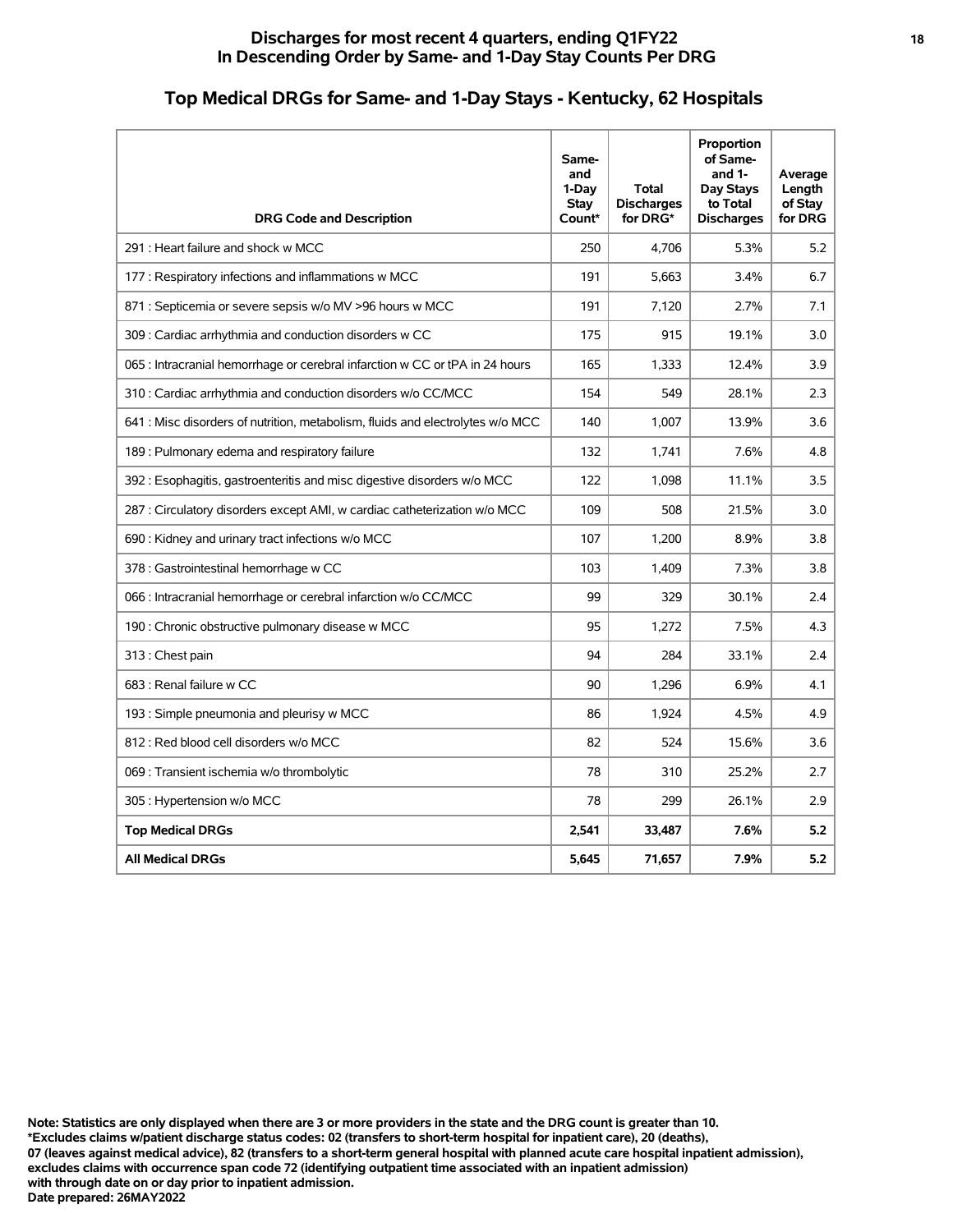| <b>DRG Code and Description</b>                                                | Same-<br>and<br>1-Day<br><b>Stay</b><br>Count* | <b>Total</b><br><b>Discharges</b><br>for DRG* | Proportion<br>of Same-<br>and $1-$<br>Day Stays<br>to Total<br><b>Discharges</b> | Average<br>Length<br>of Stay<br>for DRG |
|--------------------------------------------------------------------------------|------------------------------------------------|-----------------------------------------------|----------------------------------------------------------------------------------|-----------------------------------------|
| 291 : Heart failure and shock w MCC                                            | 345                                            | 4,274                                         | 8.1%                                                                             | 5.0                                     |
| 177 : Respiratory infections and inflammations w MCC                           | 205                                            | 4.558                                         | 4.5%                                                                             | 6.7                                     |
| 641 : Misc disorders of nutrition, metabolism, fluids and electrolytes w/o MCC | 168                                            | 941                                           | 17.9%                                                                            | 3.5                                     |
| 310 : Cardiac arrhythmia and conduction disorders w/o CC/MCC                   | 160                                            | 480                                           | 33.3%                                                                            | 2.1                                     |
| 812 : Red blood cell disorders w/o MCC                                         | 156                                            | 766                                           | 20.4%                                                                            | 3.6                                     |
| 871 : Septicemia or severe sepsis w/o MV >96 hours w MCC                       | 156                                            | 5.873                                         | 2.7%                                                                             | 6.8                                     |
| 309 : Cardiac arrhythmia and conduction disorders w CC                         | 148                                            | 710                                           | 20.8%                                                                            | 3.0                                     |
| 392 : Esophagitis, gastroenteritis and misc digestive disorders w/o MCC        | 146                                            | 1,072                                         | 13.6%                                                                            | 3.5                                     |
| 640 : Misc disorders of nutrition, metabolism, fluids and electrolytes w MCC   | 142                                            | 1,042                                         | 13.6%                                                                            | 4.5                                     |
| 313 : Chest pain                                                               | 140                                            | 327                                           | 42.8%                                                                            | 2.1                                     |
| 683 : Renal failure w CC                                                       | 135                                            | 1,322                                         | 10.2%                                                                            | 4.2                                     |
| 189 : Pulmonary edema and respiratory failure                                  | 129                                            | 1.084                                         | 11.9%                                                                            | 4.6                                     |
| 378 : Gastrointestinal hemorrhage w CC                                         | 126                                            | 1,203                                         | 10.5%                                                                            | 3.6                                     |
| 690 : Kidney and urinary tract infections w/o MCC                              | 124                                            | 1,389                                         | 8.9%                                                                             | 3.8                                     |
| 065 : Intracranial hemorrhage or cerebral infarction w CC or tPA in 24 hours   | 122                                            | 1,131                                         | 10.8%                                                                            | 4.0                                     |
| 312 : Syncope and collapse                                                     | 115                                            | 477                                           | 24.1%                                                                            | 2.9                                     |
| 287 : Circulatory disorders except AMI, w cardiac catheterization w/o MCC      | 106                                            | 437                                           | 24.3%                                                                            | 2.9                                     |
| 069 : Transient ischemia w/o thrombolytic                                      | 103                                            | 347                                           | 29.7%                                                                            | 2.6                                     |
| 682 : Renal failure w MCC                                                      | 87                                             | 1,249                                         | 7.0%                                                                             | 5.4                                     |
| 305 : Hypertension w/o MCC                                                     | 83                                             | 311                                           | 26.7%                                                                            | 2.9                                     |
| <b>Top Medical DRGs</b>                                                        | 2,896                                          | 28,993                                        | 10.0%                                                                            | 5.0                                     |
| <b>All Medical DRGs</b>                                                        | 6,083                                          | 61,632                                        | 9.9%                                                                             | 4.9                                     |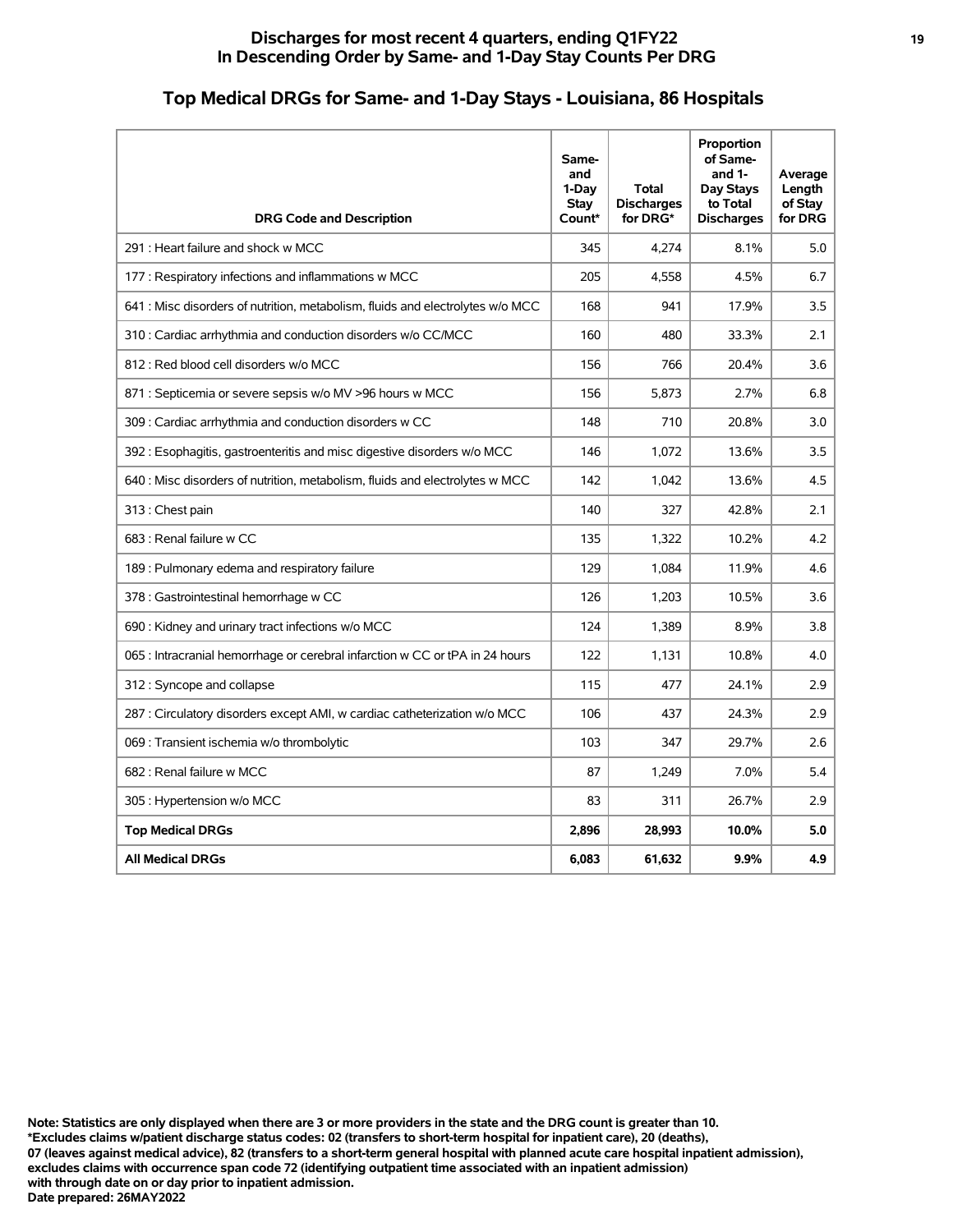#### **Discharges for most recent 4 quarters, ending Q1FY22 20 In Descending Order by Same- and 1-Day Stay Counts Per DRG**

## **Top Medical DRGs for Same- and 1-Day Stays - Massachusetts, 54 Hospitals**

| <b>DRG Code and Description</b>                                                    | Same-<br>and<br>1-Day<br>Stay<br>Count* | <b>Total</b><br><b>Discharges</b><br>for DRG* | Proportion<br>of Same-<br>and $1-$<br>Day Stays<br>to Total<br><b>Discharges</b> | Average<br>Length<br>of Stay<br>for DRG |
|------------------------------------------------------------------------------------|-----------------------------------------|-----------------------------------------------|----------------------------------------------------------------------------------|-----------------------------------------|
| 392 : Esophagitis, gastroenteritis and misc digestive disorders w/o MCC            | 635                                     | 3,643                                         | 17.4%                                                                            | 3.2                                     |
| 312 : Syncope and collapse                                                         | 455                                     | 1.851                                         | 24.6%                                                                            | 3.1                                     |
| 291 : Heart failure and shock w MCC                                                | 451                                     | 10,083                                        | 4.5%                                                                             | 5.7                                     |
| 641 : Misc disorders of nutrition, metabolism, fluids and electrolytes w/o MCC     | 432                                     | 2.069                                         | 20.9%                                                                            | 3.3                                     |
| 690 : Kidney and urinary tract infections w/o MCC                                  | 423                                     | 2.985                                         | 14.2%                                                                            | 3.3                                     |
| 309 : Cardiac arrhythmia and conduction disorders w CC                             | 396                                     | 1,929                                         | 20.5%                                                                            | 3.0                                     |
| 310 : Cardiac arrhythmia and conduction disorders w/o CC/MCC                       | 357                                     | 1.069                                         | 33.4%                                                                            | 2.2                                     |
| 683 : Renal failure w CC                                                           | 280                                     | 2,445                                         | 11.5%                                                                            | 3.8                                     |
| 065 : Intracranial hemorrhage or cerebral infarction w CC or tPA in 24 hours       | 278                                     | 1,911                                         | 14.5%                                                                            | 3.7                                     |
| 177 : Respiratory infections and inflammations w MCC                               | 277                                     | 8,107                                         | 3.4%                                                                             | 7.1                                     |
| 552 : Medical back problems w/o MCC                                                | 252                                     | 1,447                                         | 17.4%                                                                            | 3.5                                     |
| 812 : Red blood cell disorders w/o MCC                                             | 246                                     | 1,164                                         | 21.1%                                                                            | 3.4                                     |
| 313 : Chest pain                                                                   | 236                                     | 599                                           | 39.4%                                                                            | 2.2                                     |
| 069 : Transient ischemia w/o thrombolytic                                          | 235                                     | 717                                           | 32.8%                                                                            | 2.6                                     |
| 378 : Gastrointestinal hemorrhage w CC                                             | 213                                     | 2,555                                         | 8.3%                                                                             | 3.7                                     |
| 603 : Cellulitis w/o MCC                                                           | 198                                     | 2.120                                         | 9.3%                                                                             | 3.8                                     |
| 871 : Septicemia or severe sepsis w/o MV >96 hours w MCC                           | 194                                     | 10,155                                        | 1.9%                                                                             | 7.3                                     |
| 066 : Intracranial hemorrhage or cerebral infarction w/o CC/MCC                    | 184                                     | 613                                           | 30.0%                                                                            | 2.3                                     |
| 563 : Fracture, sprain, strain and dislocation except femur, hip, pelvis and thigh | 174                                     | 846                                           | 20.6%                                                                            | 3.1                                     |
| 189 : Pulmonary edema and respiratory failure                                      | 173                                     | 2,023                                         | 8.6%                                                                             | 4.8                                     |
| <b>Top Medical DRGs</b>                                                            | 6,089                                   | 58,331                                        | 10.4%                                                                            | 5.0                                     |
| <b>All Medical DRGs</b>                                                            | 14,752                                  | 150,529                                       | 9.8%                                                                             | 5.2                                     |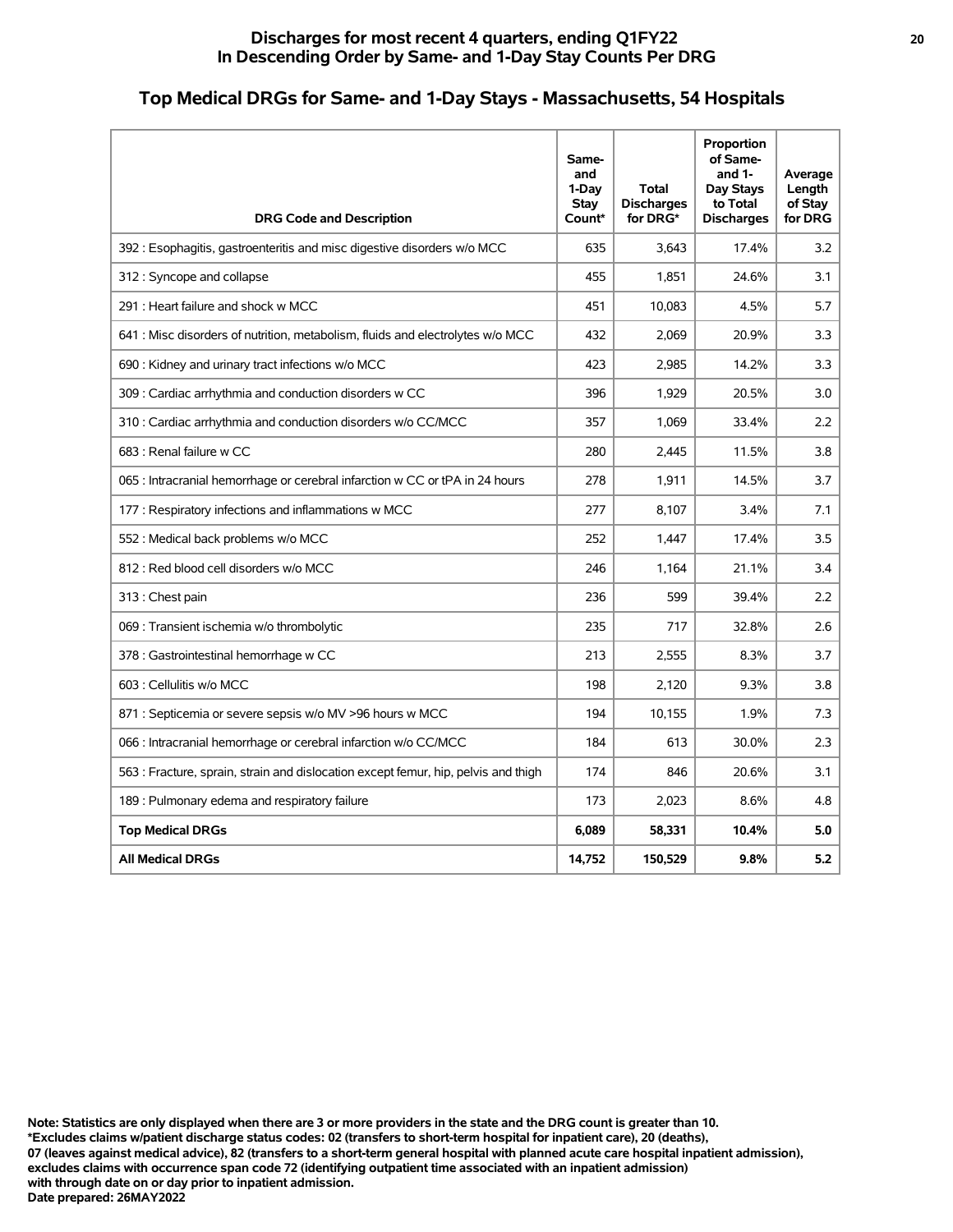#### **Discharges for most recent 4 quarters, ending Q1FY22 21 In Descending Order by Same- and 1-Day Stay Counts Per DRG**

## **Top Medical DRGs for Same- and 1-Day Stays - Maryland, 45 Hospitals**

| <b>DRG Code and Description</b>                                                | Same-<br>and<br>1-Dav<br>Stav<br>Count* | <b>Total</b><br><b>Discharges</b><br>for DRG* | Proportion<br>of Same-<br>and $1-$<br>Day Stays<br>to Total<br><b>Discharges</b> | Average<br>Length<br>of Stay<br>for DRG |
|--------------------------------------------------------------------------------|-----------------------------------------|-----------------------------------------------|----------------------------------------------------------------------------------|-----------------------------------------|
| 291 : Heart failure and shock w MCC                                            | 433                                     | 5,581                                         | 7.8%                                                                             | 5.6                                     |
| 392 : Esophagitis, gastroenteritis and misc digestive disorders w/o MCC        | 351                                     | 1,988                                         | 17.7%                                                                            | 3.7                                     |
| 065 : Intracranial hemorrhage or cerebral infarction w CC or tPA in 24 hours   | 334                                     | 2,160                                         | 15.5%                                                                            | 4.2                                     |
| 690 : Kidney and urinary tract infections w/o MCC                              | 319                                     | 2,206                                         | 14.5%                                                                            | 3.7                                     |
| 177 : Respiratory infections and inflammations w MCC                           | 315                                     | 6.348                                         | 5.0%                                                                             | 7.5                                     |
| 641 : Misc disorders of nutrition, metabolism, fluids and electrolytes w/o MCC | 315                                     | 1,753                                         | 18.0%                                                                            | 3.8                                     |
| 309 : Cardiac arrhythmia and conduction disorders w CC                         | 282                                     | 1,207                                         | 23.4%                                                                            | 3.2                                     |
| 871 : Septicemia or severe sepsis w/o MV >96 hours w MCC                       | 265                                     | 9.400                                         | 2.8%                                                                             | 8.4                                     |
| 312 : Syncope and collapse                                                     | 239                                     | 980                                           | 24.4%                                                                            | 3.5                                     |
| 310 : Cardiac arrhythmia and conduction disorders w/o CC/MCC                   | 198                                     | 512                                           | 38.7%                                                                            | 2.1                                     |
| 603 : Cellulitis w/o MCC                                                       | 196                                     | 1,388                                         | 14.1%                                                                            | 4.0                                     |
| 378 : Gastrointestinal hemorrhage w CC                                         | 192                                     | 1.914                                         | 10.0%                                                                            | 4.0                                     |
| 683 : Renal failure w CC                                                       | 180                                     | 1,826                                         | 9.9%                                                                             | 4.5                                     |
| 066 : Intracranial hemorrhage or cerebral infarction w/o CC/MCC                | 179                                     | 577                                           | 31.0%                                                                            | 2.3                                     |
| 069 : Transient ischemia w/o thrombolytic                                      | 174                                     | 517                                           | 33.7%                                                                            | 2.6                                     |
| 189 : Pulmonary edema and respiratory failure                                  | 169                                     | 2,564                                         | 6.6%                                                                             | 6.8                                     |
| 292 : Heart failure and shock w CC                                             | 162                                     | 1,342                                         | 12.1%                                                                            | 4.3                                     |
| 313 : Chest pain                                                               | 161                                     | 380                                           | 42.4%                                                                            | 2.4                                     |
| 640 : Misc disorders of nutrition, metabolism, fluids and electrolytes w MCC   | 151                                     | 1,295                                         | 11.7%                                                                            | 5.7                                     |
| 190 : Chronic obstructive pulmonary disease w MCC                              | 150                                     | 1,892                                         | 7.9%                                                                             | 4.9                                     |
| <b>Top Medical DRGs</b>                                                        | 4.765                                   | 45,830                                        | 10.4%                                                                            | 5.7                                     |
| <b>All Medical DRGs</b>                                                        | 11,027                                  | 109,445                                       | 10.1%                                                                            | 6.1                                     |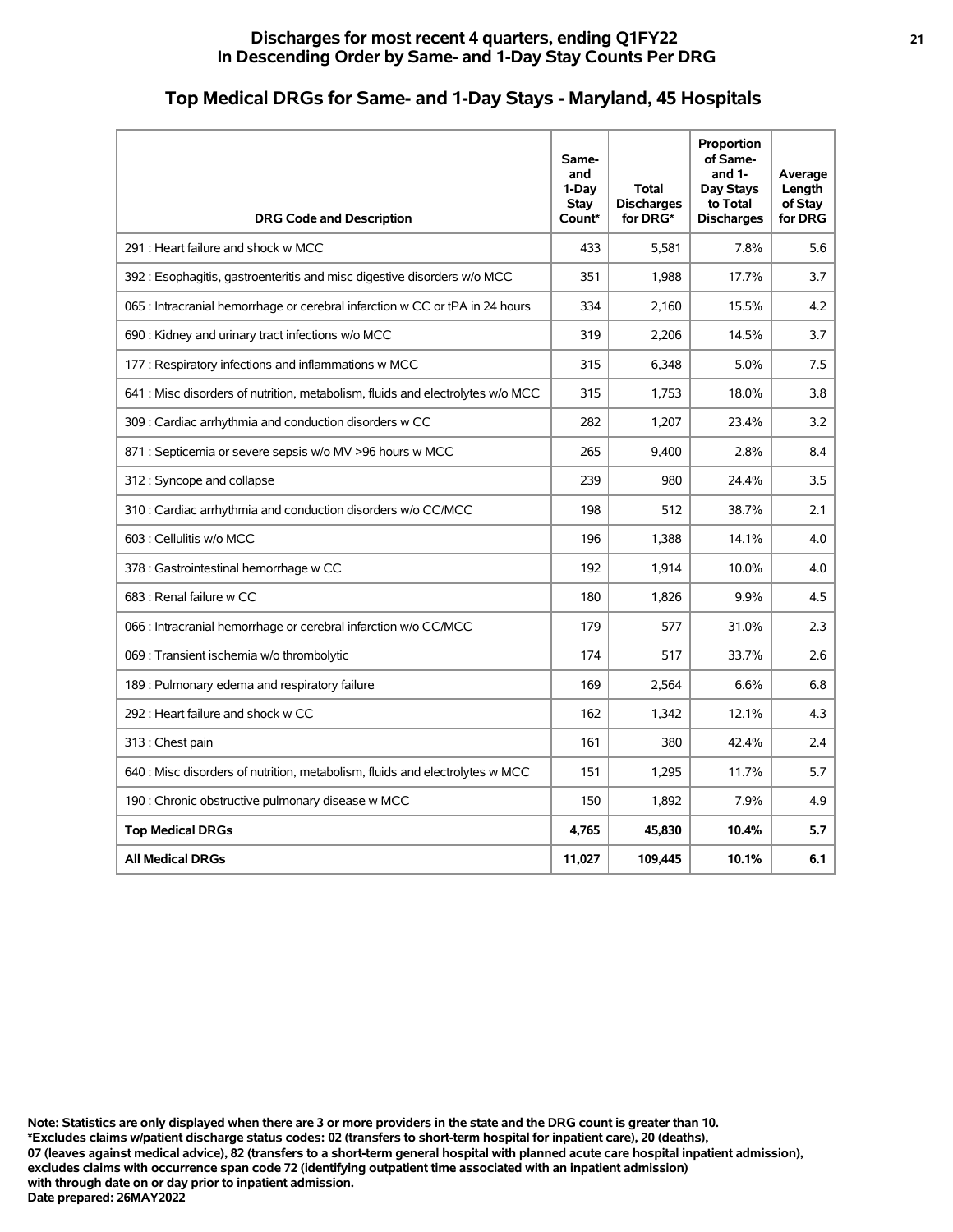| Top Medical DRGs for Same- and 1-Day Stays - Maine, 17 Hospitals |
|------------------------------------------------------------------|
|------------------------------------------------------------------|

| <b>DRG Code and Description</b>                                                | Same-<br>and<br>1-Dav<br><b>Stay</b><br>Count* | Total<br><b>Discharges</b><br>for DRG* | Proportion<br>of Same-<br>and $1-$<br>Day Stays<br>to Total<br><b>Discharges</b> | Average<br>Length<br>of Stay<br>for DRG |
|--------------------------------------------------------------------------------|------------------------------------------------|----------------------------------------|----------------------------------------------------------------------------------|-----------------------------------------|
| 309 : Cardiac arrhythmia and conduction disorders w CC                         | 39                                             | 214                                    | 18.2%                                                                            | 3.4                                     |
| 065 : Intracranial hemorrhage or cerebral infarction w CC or tPA in 24 hours   | 38                                             | 273                                    | 13.9%                                                                            | 4.0                                     |
| 281 : Acute myocardial infarction, discharged alive w CC                       | 37                                             | 277                                    | 13.4%                                                                            | 4.1                                     |
| 291 : Heart failure and shock w MCC                                            | 35                                             | 856                                    | 4.1%                                                                             | 6.1                                     |
| 310 : Cardiac arrhythmia and conduction disorders w/o CC/MCC                   | 33                                             | 145                                    | 22.8%                                                                            | 2.6                                     |
| 871 : Septicemia or severe sepsis w/o MV >96 hours w MCC                       | 30                                             | 1,265                                  | 2.4%                                                                             | 7.9                                     |
| 177 : Respiratory infections and inflammations w MCC                           | 27                                             | 722                                    | 3.7%                                                                             | 8.6                                     |
| 287 : Circulatory disorders except AMI, w cardiac catheterization w/o MCC      | 26                                             | 128                                    | 20.3%                                                                            | 3.1                                     |
| 378 : Gastrointestinal hemorrhage w CC                                         | 25                                             | 304                                    | 8.2%                                                                             | 3.7                                     |
| 392 : Esophagitis, gastroenteritis and misc digestive disorders w/o MCC        | 24                                             | 185                                    | 13.0%                                                                            | 3.3                                     |
| 066 : Intracranial hemorrhage or cerebral infarction w/o CC/MCC                | 23                                             | 84                                     | 27.4%                                                                            | 2.6                                     |
| 313 : Chest pain                                                               | 20                                             | 49                                     | 40.8%                                                                            | 2.3                                     |
| 640 : Misc disorders of nutrition, metabolism, fluids and electrolytes w MCC   | 18                                             | 133                                    | 13.5%                                                                            | 7.8                                     |
| 641 : Misc disorders of nutrition, metabolism, fluids and electrolytes w/o MCC | 18                                             | 187                                    | 9.6%                                                                             | 4.5                                     |
| 683 : Renal failure w CC                                                       | 18                                             | 206                                    | 8.7%                                                                             | 4.8                                     |
| 189 : Pulmonary edema and respiratory failure                                  | 17                                             | 238                                    | 7.1%                                                                             | 6.0                                     |
| 280 : Acute myocardial infarction, discharged alive w MCC                      | 17                                             | 604                                    | 2.8%                                                                             | 6.9                                     |
| 389 : Gastrointestinal obstruction w CC                                        | 17                                             | 110                                    | 15.5%                                                                            | 3.7                                     |
| 282 : Acute myocardial infarction, discharged alive w/o CC/MCC                 | 16                                             | 93                                     | 17.2%                                                                            | 3.0                                     |
| 193 : Simple pneumonia and pleurisy w MCC                                      | 15                                             | 241                                    | 6.2%                                                                             | 4.6                                     |
| <b>Top Medical DRGs</b>                                                        | 493                                            | 6.314                                  | 7.8%                                                                             | 5.9                                     |
| <b>All Medical DRGs</b>                                                        | 1,085                                          | 14,004                                 | 7.7%                                                                             | 6.4                                     |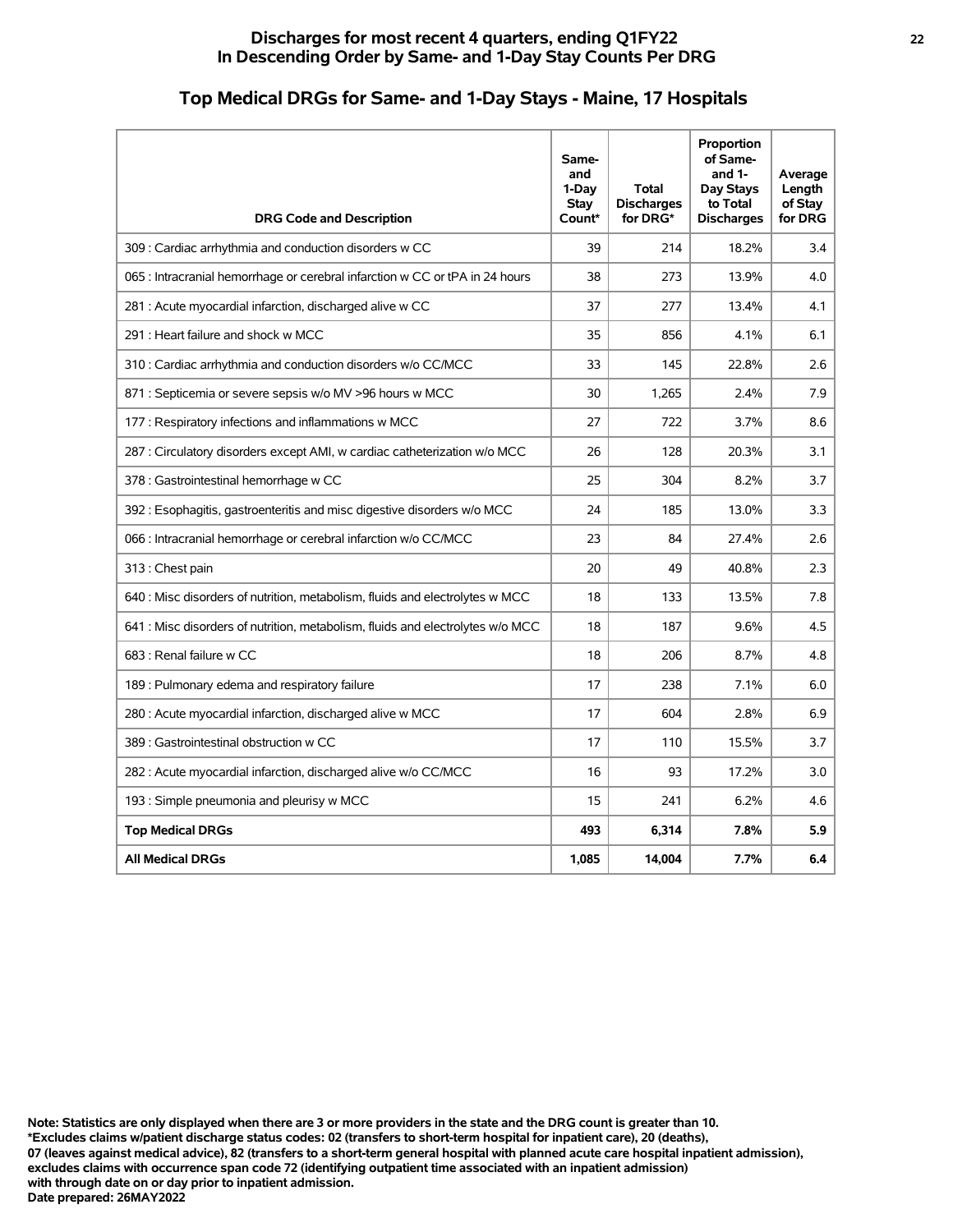#### **Discharges for most recent 4 quarters, ending Q1FY22 23 In Descending Order by Same- and 1-Day Stay Counts Per DRG**

| <b>DRG Code and Description</b>                                                | Same-<br>and<br>1-Day<br>Stav<br>Count* | <b>Total</b><br><b>Discharges</b><br>for DRG* | Proportion<br>of Same-<br>and $1-$<br>Day Stays<br>to Total<br><b>Discharges</b> | Average<br>Length<br>of Stay<br>for DRG |
|--------------------------------------------------------------------------------|-----------------------------------------|-----------------------------------------------|----------------------------------------------------------------------------------|-----------------------------------------|
| 291 : Heart failure and shock w MCC                                            | 378                                     | 8,527                                         | 4.4%                                                                             | 5.4                                     |
| 309 : Cardiac arrhythmia and conduction disorders w CC                         | 350                                     | 1,923                                         | 18.2%                                                                            | 3.0                                     |
| 177 : Respiratory infections and inflammations w MCC                           | 326                                     | 9,750                                         | 3.3%                                                                             | 6.9                                     |
| 310 : Cardiac arrhythmia and conduction disorders w/o CC/MCC                   | 306                                     | 957                                           | 32.0%                                                                            | 2.2                                     |
| 392 : Esophagitis, gastroenteritis and misc digestive disorders w/o MCC        | 263                                     | 2.166                                         | 12.1%                                                                            | 3.5                                     |
| 871 : Septicemia or severe sepsis w/o MV >96 hours w MCC                       | 258                                     | 10,637                                        | 2.4%                                                                             | 7.2                                     |
| 287 : Circulatory disorders except AMI, w cardiac catheterization w/o MCC      | 219                                     | 1,006                                         | 21.8%                                                                            | 3.3                                     |
| 313 : Chest pain                                                               | 219                                     | 623                                           | 35.2%                                                                            | 2.3                                     |
| 065 : Intracranial hemorrhage or cerebral infarction w CC or tPA in 24 hours   | 210                                     | 2,051                                         | 10.2%                                                                            | 3.9                                     |
| 641 : Misc disorders of nutrition, metabolism, fluids and electrolytes w/o MCC | 201                                     | 1.679                                         | 12.0%                                                                            | 3.5                                     |
| 189 : Pulmonary edema and respiratory failure                                  | 197                                     | 2,516                                         | 7.8%                                                                             | 4.9                                     |
| 312 : Syncope and collapse                                                     | 189                                     | 1,146                                         | 16.5%                                                                            | 3.4                                     |
| 683 : Renal failure w CC                                                       | 173                                     | 1,992                                         | 8.7%                                                                             | 4.0                                     |
| 069 : Transient ischemia w/o thrombolytic                                      | 166                                     | 802                                           | 20.7%                                                                            | 2.8                                     |
| 640 : Misc disorders of nutrition, metabolism, fluids and electrolytes w MCC   | 161                                     | 1.936                                         | 8.3%                                                                             | 5.5                                     |
| 690 : Kidney and urinary tract infections w/o MCC                              | 160                                     | 1,875                                         | 8.5%                                                                             | 3.7                                     |
| 190 : Chronic obstructive pulmonary disease w MCC                              | 150                                     | 2,060                                         | 7.3%                                                                             | 4.5                                     |
| 378 : Gastrointestinal hemorrhage w CC                                         | 149                                     | 2,489                                         | 6.0%                                                                             | 3.9                                     |
| 812 : Red blood cell disorders w/o MCC                                         | 143                                     | 980                                           | 14.6%                                                                            | 3.5                                     |
| 101 : Seizures w/o MCC                                                         | 135                                     | 924                                           | 14.6%                                                                            | 3.5                                     |
| <b>Top Medical DRGs</b>                                                        | 4,353                                   | 56,039                                        | 7.8%                                                                             | 5.2                                     |
| <b>All Medical DRGs</b>                                                        | 10,278                                  | 128,146                                       | 8.0%                                                                             | 5.2                                     |

## **Top Medical DRGs for Same- and 1-Day Stays - Michigan, 93 Hospitals**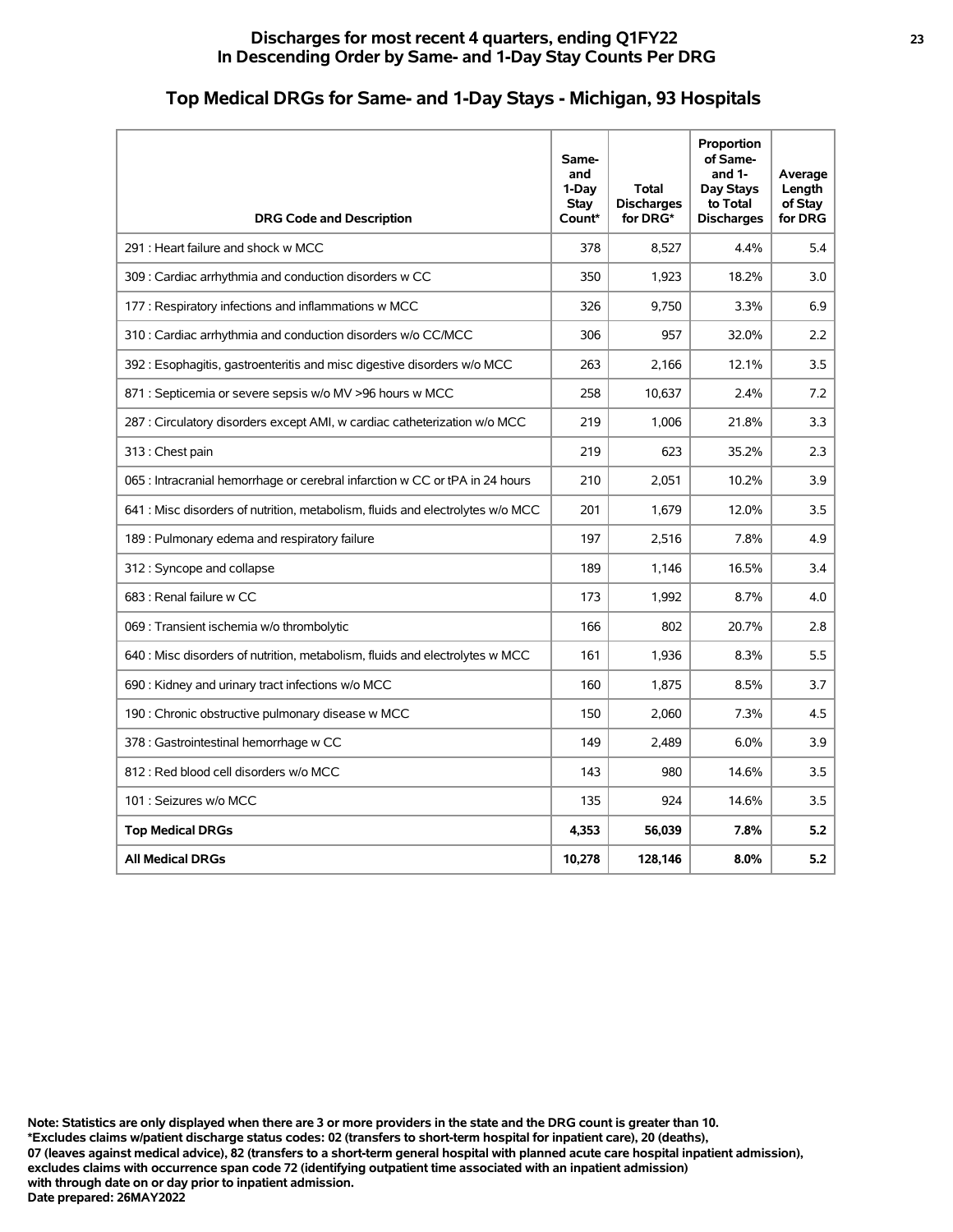## **Top Medical DRGs for Same- and 1-Day Stays - Minnesota, 48 Hospitals**

| <b>DRG Code and Description</b>                                                | Same-<br>and<br>1-Day<br>Stay<br>Count* | <b>Total</b><br><b>Discharges</b><br>for DRG* | Proportion<br>of Same-<br>and $1-$<br>Day Stays<br>to Total<br><b>Discharges</b> | Average<br>Length<br>of Stay<br>for DRG |
|--------------------------------------------------------------------------------|-----------------------------------------|-----------------------------------------------|----------------------------------------------------------------------------------|-----------------------------------------|
| 291 : Heart failure and shock w MCC                                            | 154                                     | 3,403                                         | 4.5%                                                                             | 4.9                                     |
| 065 : Intracranial hemorrhage or cerebral infarction w CC or tPA in 24 hours   | 140                                     | 1,075                                         | 13.0%                                                                            | 3.5                                     |
| 177 : Respiratory infections and inflammations w MCC                           | 124                                     | 3.327                                         | 3.7%                                                                             | 6.7                                     |
| 309 : Cardiac arrhythmia and conduction disorders w CC                         | 123                                     | 595                                           | 20.7%                                                                            | 2.7                                     |
| 287 : Circulatory disorders except AMI, w cardiac catheterization w/o MCC      | 116                                     | 418                                           | 27.8%                                                                            | 2.8                                     |
| 392 : Esophagitis, gastroenteritis and misc digestive disorders w/o MCC        | 111                                     | 783                                           | 14.2%                                                                            | 3.2                                     |
| 641 : Misc disorders of nutrition, metabolism, fluids and electrolytes w/o MCC | 108                                     | 611                                           | 17.7%                                                                            | 3.6                                     |
| 871 : Septicemia or severe sepsis w/o MV >96 hours w MCC                       | 108                                     | 4,830                                         | 2.2%                                                                             | 6.8                                     |
| 378 : Gastrointestinal hemorrhage w CC                                         | 95                                      | 1,061                                         | 9.0%                                                                             | 3.4                                     |
| 690 : Kidney and urinary tract infections w/o MCC                              | 92                                      | 730                                           | 12.6%                                                                            | 3.3                                     |
| 310 : Cardiac arrhythmia and conduction disorders w/o CC/MCC                   | 91                                      | 218                                           | 41.7%                                                                            | 1.9                                     |
| 683 : Renal failure w CC                                                       | 87                                      | 708                                           | 12.3%                                                                            | 3.7                                     |
| 066 : Intracranial hemorrhage or cerebral infarction w/o CC/MCC                | 86                                      | 255                                           | 33.7%                                                                            | 2.4                                     |
| 281 : Acute myocardial infarction, discharged alive w CC                       | 79                                      | 448                                           | 17.6%                                                                            | 2.8                                     |
| 640 : Misc disorders of nutrition, metabolism, fluids and electrolytes w MCC   | 79                                      | 716                                           | 11.0%                                                                            | 5.1                                     |
| 189 : Pulmonary edema and respiratory failure                                  | 78                                      | 891                                           | 8.8%                                                                             | 4.3                                     |
| 312 : Syncope and collapse                                                     | 78                                      | 334                                           | 23.4%                                                                            | 3.3                                     |
| 292 : Heart failure and shock w CC                                             | 58                                      | 527                                           | 11.0%                                                                            | 3.8                                     |
| 552 : Medical back problems w/o MCC                                            | 56                                      | 435                                           | 12.9%                                                                            | 3.7                                     |
| 812 : Red blood cell disorders w/o MCC                                         | 56                                      | 336                                           | 16.7%                                                                            | 3.3                                     |
| <b>Top Medical DRGs</b>                                                        | 1,919                                   | 21,701                                        | 8.8%                                                                             | 4.9                                     |
| <b>All Medical DRGs</b>                                                        | 4,715                                   | 54,760                                        | 8.6%                                                                             | 5.3                                     |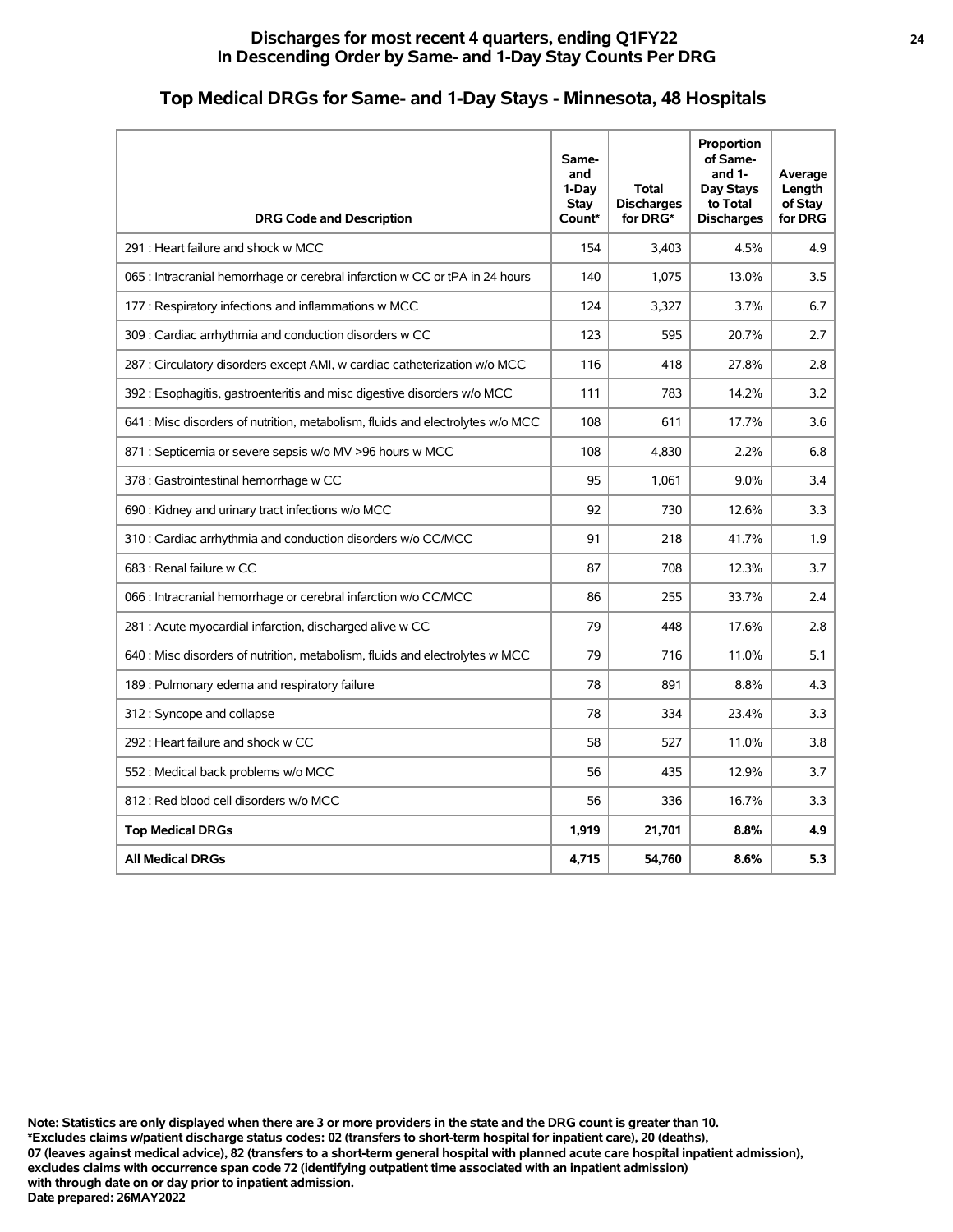#### **Discharges for most recent 4 quarters, ending Q1FY22 25 In Descending Order by Same- and 1-Day Stay Counts Per DRG**

| <b>DRG Code and Description</b>                                                | Same-<br>and<br>1-Dav<br>Stay<br>Count* | <b>Total</b><br><b>Discharges</b><br>for DRG* | Proportion<br>of Same-<br>and $1-$<br>Day Stays<br>to Total<br><b>Discharges</b> | Average<br>Length<br>of Stay<br>for DRG |
|--------------------------------------------------------------------------------|-----------------------------------------|-----------------------------------------------|----------------------------------------------------------------------------------|-----------------------------------------|
| 291 : Heart failure and shock w MCC                                            | 324                                     | 5.946                                         | 5.4%                                                                             | 5.4                                     |
| 392 : Esophagitis, gastroenteritis and misc digestive disorders w/o MCC        | 276                                     | 1,624                                         | 17.0%                                                                            | 3.3                                     |
| 177 : Respiratory infections and inflammations w MCC                           | 252                                     | 6,477                                         | 3.9%                                                                             | 7.0                                     |
| 309 : Cardiac arrhythmia and conduction disorders w CC                         | 237                                     | 1,253                                         | 18.9%                                                                            | 3.0                                     |
| 690 : Kidney and urinary tract infections w/o MCC                              | 216                                     | 1,750                                         | 12.3%                                                                            | 3.6                                     |
| 065 : Intracranial hemorrhage or cerebral infarction w CC or tPA in 24 hours   | 211                                     | 1.674                                         | 12.6%                                                                            | 3.7                                     |
| 641 : Misc disorders of nutrition, metabolism, fluids and electrolytes w/o MCC | 200                                     | 1,216                                         | 16.4%                                                                            | 3.5                                     |
| 310 : Cardiac arrhythmia and conduction disorders w/o CC/MCC                   | 194                                     | 695                                           | 27.9%                                                                            | 2.2                                     |
| 312 : Syncope and collapse                                                     | 194                                     | 762                                           | 25.5%                                                                            | 3.0                                     |
| 287 : Circulatory disorders except AMI, w cardiac catheterization w/o MCC      | 186                                     | 653                                           | 28.5%                                                                            | 2.8                                     |
| 871 : Septicemia or severe sepsis w/o MV >96 hours w MCC                       | 182                                     | 8,113                                         | 2.2%                                                                             | 7.2                                     |
| 189 : Pulmonary edema and respiratory failure                                  | 166                                     | 1,752                                         | 9.5%                                                                             | 4.5                                     |
| 378 : Gastrointestinal hemorrhage w CC                                         | 154                                     | 1,719                                         | 9.0%                                                                             | 3.6                                     |
| 313 : Chest pain                                                               | 153                                     | 347                                           | 44.1%                                                                            | 2.1                                     |
| 683 : Renal failure w CC                                                       | 149                                     | 1,671                                         | 8.9%                                                                             | 4.0                                     |
| 069 : Transient ischemia w/o thrombolytic                                      | 132                                     | 441                                           | 29.9%                                                                            | 2.5                                     |
| 640 : Misc disorders of nutrition, metabolism, fluids and electrolytes w MCC   | 129                                     | 1,235                                         | 10.4%                                                                            | 4.7                                     |
| 066 : Intracranial hemorrhage or cerebral infarction w/o CC/MCC                | 122                                     | 424                                           | 28.8%                                                                            | 2.4                                     |
| 552 : Medical back problems w/o MCC                                            | 111                                     | 862                                           | 12.9%                                                                            | 3.9                                     |
| 305 : Hypertension w/o MCC                                                     | 110                                     | 399                                           | 27.6%                                                                            | 2.7                                     |
| <b>Top Medical DRGs</b>                                                        | 3,698                                   | 39,013                                        | 9.5%                                                                             | 5.1                                     |
| <b>All Medical DRGs</b>                                                        | 8,492                                   | 94,444                                        | 9.0%                                                                             | 5.2                                     |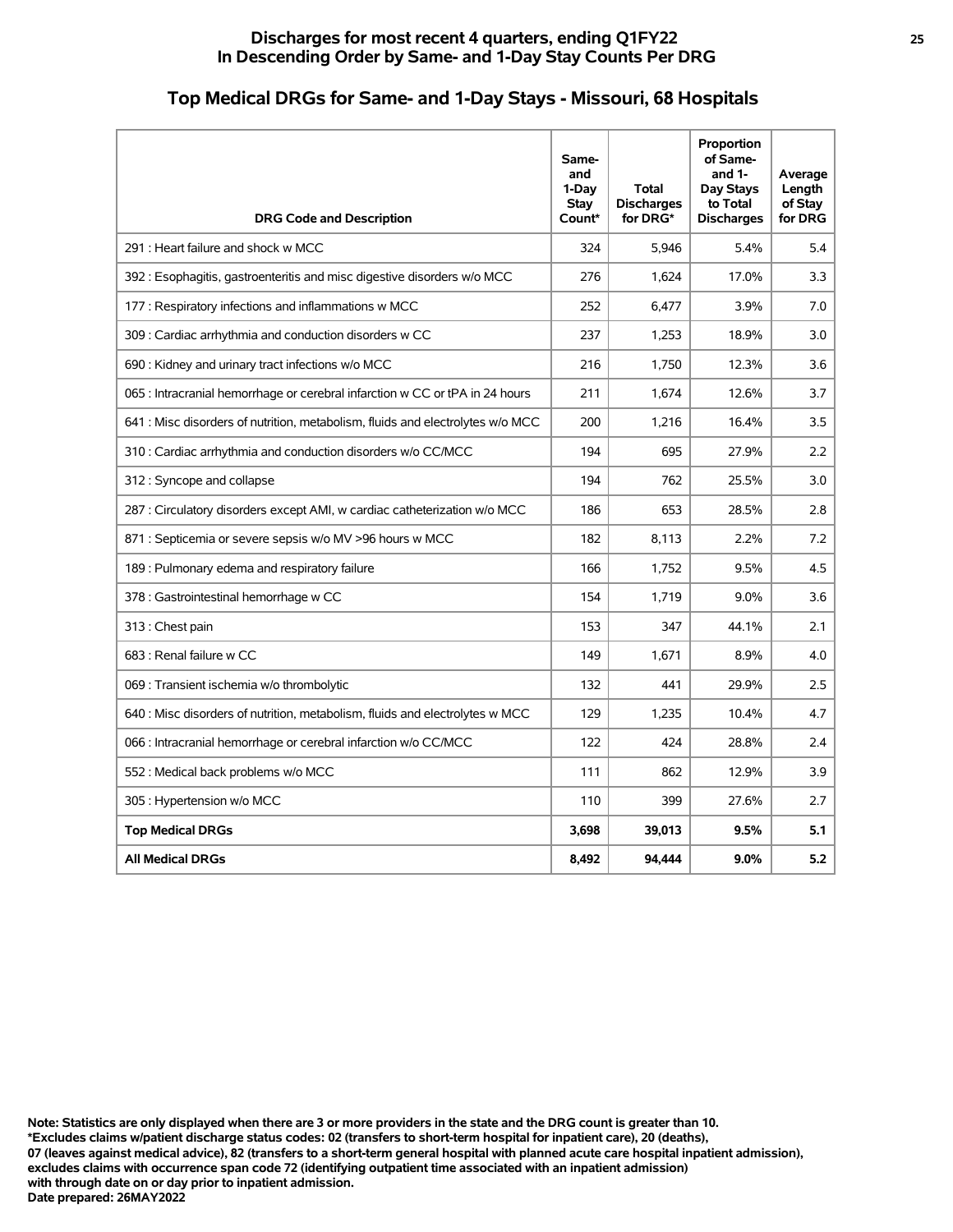#### **Discharges for most recent 4 quarters, ending Q1FY22 26 In Descending Order by Same- and 1-Day Stay Counts Per DRG**

#### **Top Medical DRGs for Same- and 1-Day Stays - Mississippi, 59 Hospitals DRG Code and Description Sameand 1-Day Stay Count\* Total Discharges for DRG\* Proportion of Sameand 1- Day Stays to Total Discharges Average Length of Stay for DRG** 291 : Heart failure and shock w MCC 262 3,826 5.0 177 : Respiratory infections and inflammations w MCC  $\begin{array}{|c|c|c|c|c|c|c|c|c|} \hline & & 169 & & 4.142 & & 4.1\% & & 6.8 \\ \hline \end{array}$ 641 : Misc disorders of nutrition, metabolism, fluids and electrolytes w/o MCC  $\vert$  157  $\vert$  993 15.8% 3.4 871 : Septicemia or severe sepsis w/o MV >96 hours w MCC 154 6,196 2.5% 6.9 392 : Esophagitis, gastroenteritis and misc digestive disorders w/o MCC | 152 | 1,018 | 14.9% | 3.4 310 : Cardiac arrhythmia and conduction disorders w/o CC/MCC 140 | 140 | 416 | 33.7% | 2.1 065 : Intracranial hemorrhage or cerebral infarction w CC or tPA in 24 hours 100 1,180 1,180 100 11.0% 3.9 309 : Cardiac arrhythmia and conduction disorders w CC 127 | 127 | 618 | 20.6% 3.0 690 : Kidney and urinary tract infections w/o MCC  $\begin{array}{|c|c|c|c|c|c|c|c|c|} \hline \end{array}$  127 1,163 10.9% 3.8 640 : Misc disorders of nutrition, metabolism, fluids and electrolytes w MCC | 114 | 1,011 | 11.3% | 4.8 378 : Gastrointestinal hemorrhage w CC 113 | 113 | 1,349 | 1,34% 3.6 189 : Pulmonary edema and respiratory failure 105 105 105 1052 10.0% 10.0% 4.5 312 : Syncope and collapse 104  $\vert$  104  $\vert$  104  $\vert$  21.9% 3.1 069 : Transient ischemia w/o thrombolytic  $\vert$  103  $\vert$  27.2% 27.2% 2.6 287 : Circulatory disorders except AMI, w cardiac catheterization w/o MCC  $\vert$  94 412 22.8% 2.7 812 : Red blood cell disorders w/o MCC  $\begin{array}{|c|c|c|c|c|c|c|c|c|} \hline \end{array}$  94  $\begin{array}{|c|c|c|c|c|c|} \hline \end{array}$  94  $\begin{array}{|c|c|c|c|c|} \hline \end{array}$  94  $\begin{array}{|c|c|c|c|c|} \hline \end{array}$  94  $\begin{array}{|c|c|c|c|c|c|} \hline \end{array}$  14.6%  $\begin{array}{|c|c|c$ 066 : Intracranial hemorrhage or cerebral infarction w/o CC/MCC  $\qquad \qquad \qquad \qquad 89$  326  $\qquad \qquad 27.3\%$  2.6 683 : Renal failure w CC 683 : Renal failure w CC 689 1,125 | 7.9% 3.9 682 : Renal failure w MCC 6.2% **6.2%** 1,178 **6.2% 5.6** 872 : Septicemia or severe sepsis w/o MV >96 hours w/o MCC  $\begin{array}{|c|c|c|c|c|c|c|c|c|} \hline \end{array}$  67 | 1,369 4.9% 4.5

**Top Medical DRGs 2,463 28,870 8.5% 5.1 All Medical DRGs 5,111 59,589 8.6% 5.1**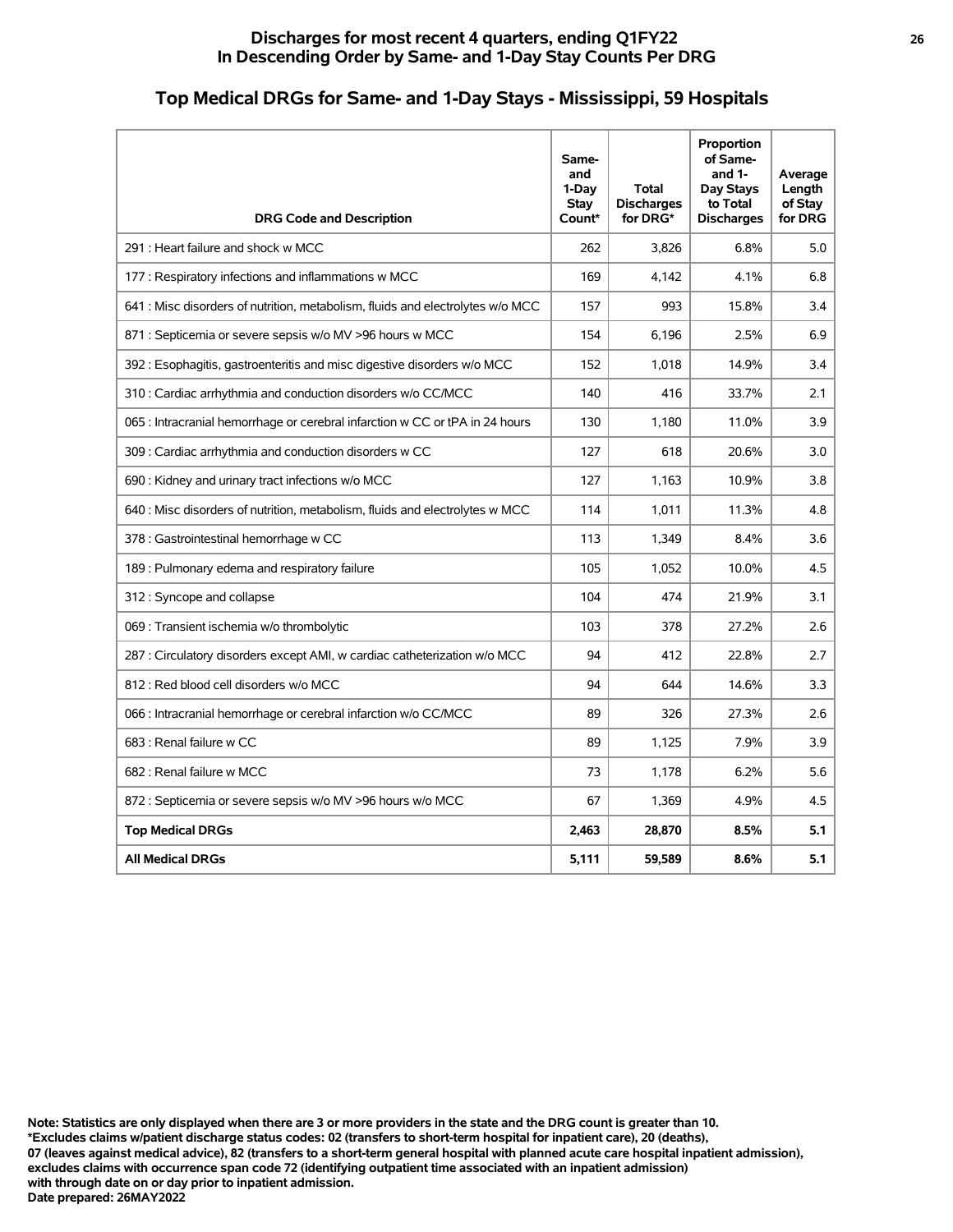#### **Discharges for most recent 4 quarters, ending Q1FY22 27 In Descending Order by Same- and 1-Day Stay Counts Per DRG**

#### **DRG Code and Description Sameand 1-Day Stay Count\* Total Discharges for DRG\* Proportion of Sameand 1- Day Stays to Total Discharges Average Length of Stay for DRG** 177 : Respiratory infections and inflammations w MCC 74 1,288 5.7% 6.7 871 : Septicemia or severe sepsis w/o MV >96 hours w MCC  $\begin{array}{|c|c|c|c|c|c|c|c|c|} \hline & & 48 & & 1,351 & 3.6\% & 6.5 & \end{array}$ 291 : Heart failure and shock w MCC  $\begin{array}{|c|c|c|c|c|c|c|c|} \hline \end{array}$  44  $\begin{array}{|c|c|c|c|c|} \hline \end{array}$  6.5%  $\begin{array}{|c|c|c|c|c|} \hline \end{array}$  5.4 392 : Esophagitis, gastroenteritis and misc digestive disorders w/o MCC  $\vert$  44  $\vert$  219  $\vert$  20.1% 3.5 281 : Acute myocardial infarction, discharged alive w CC  $\begin{array}{|c|c|c|c|c|c|c|c|c|} \hline & 43 & 142 & 30.3\% & 2.6 \hline \end{array}$ 287 : Circulatory disorders except AMI, w cardiac catheterization w/o MCC | 41 | 138 | 29.7% | 2.6 309 : Cardiac arrhythmia and conduction disorders w CC  $\vert$  38  $\vert$  166 22.9% 3.3 282 : Acute myocardial infarction, discharged alive w/o CC/MCC 36 66 54.5% 1.7 872 : Septicemia or severe sepsis w/o MV >96 hours w/o MCC  $\begin{array}{|c|c|c|c|c|c|c|c|c|} \hline \end{array}$  33  $\begin{array}{|c|c|c|c|c|c|c|c|} \hline \end{array}$  440  $\begin{array}{|c|c|c|c|c|c|c|c|c|} \hline \end{array}$  4.2 065 : Intracranial hemorrhage or cerebral infarction w CC or tPA in 24 hours  $\vert$  31  $\vert$  252 1 12.3% 4.9 378 : Gastrointestinal hemorrhage w CC 31 304 304 304 3.4 190 : Chronic obstructive pulmonary disease w MCC  $\begin{array}{|c|c|c|c|c|c|c|c|c|} \hline \end{array}$  30  $\begin{array}{|c|c|c|c|c|c|c|c|c|} \hline \end{array}$  221  $\begin{array}{|c|c|c|c|c|c|} \hline \end{array}$  4.0  $312$ : Syncope and collapse 29  $\begin{array}{|c|c|c|c|c|c|c|c|c|} \hline \end{array}$  29  $\begin{array}{|c|c|c|c|c|c|c|c|} \hline \end{array}$  30.2% 3.4 885 : Psychoses 29 430 6.7% 7.2 066 : Intracranial hemorrhage or cerebral infarction w/o CC/MCC 28 76 36.8% 2.7 641 : Misc disorders of nutrition, metabolism, fluids and electrolytes w/o MCC  $\vert$  28  $\vert$  173 16.2% 16.2% 3.7 310 : Cardiac arrhythmia and conduction disorders w/o CC/MCC  $\begin{array}{|c|c|c|c|c|c|c|c|c|c|c|c|} \hline \end{array}$  2.3 86 31.4% 2.3 189 : Pulmonary edema and respiratory failure 20 224 224 11.6% 4.4 390 : Gastrointestinal obstruction w/o CC/MCC 23 23 23 23 25.3% 2.4 683: Renal failure w CC 22 | 11.8% 3.9 **Top Medical DRGs 705 6,629 10.6% 5.2 All Medical DRGs 1,531 14,215 10.8% 5.2**

## **Top Medical DRGs for Same- and 1-Day Stays - Montana, 13 Hospitals**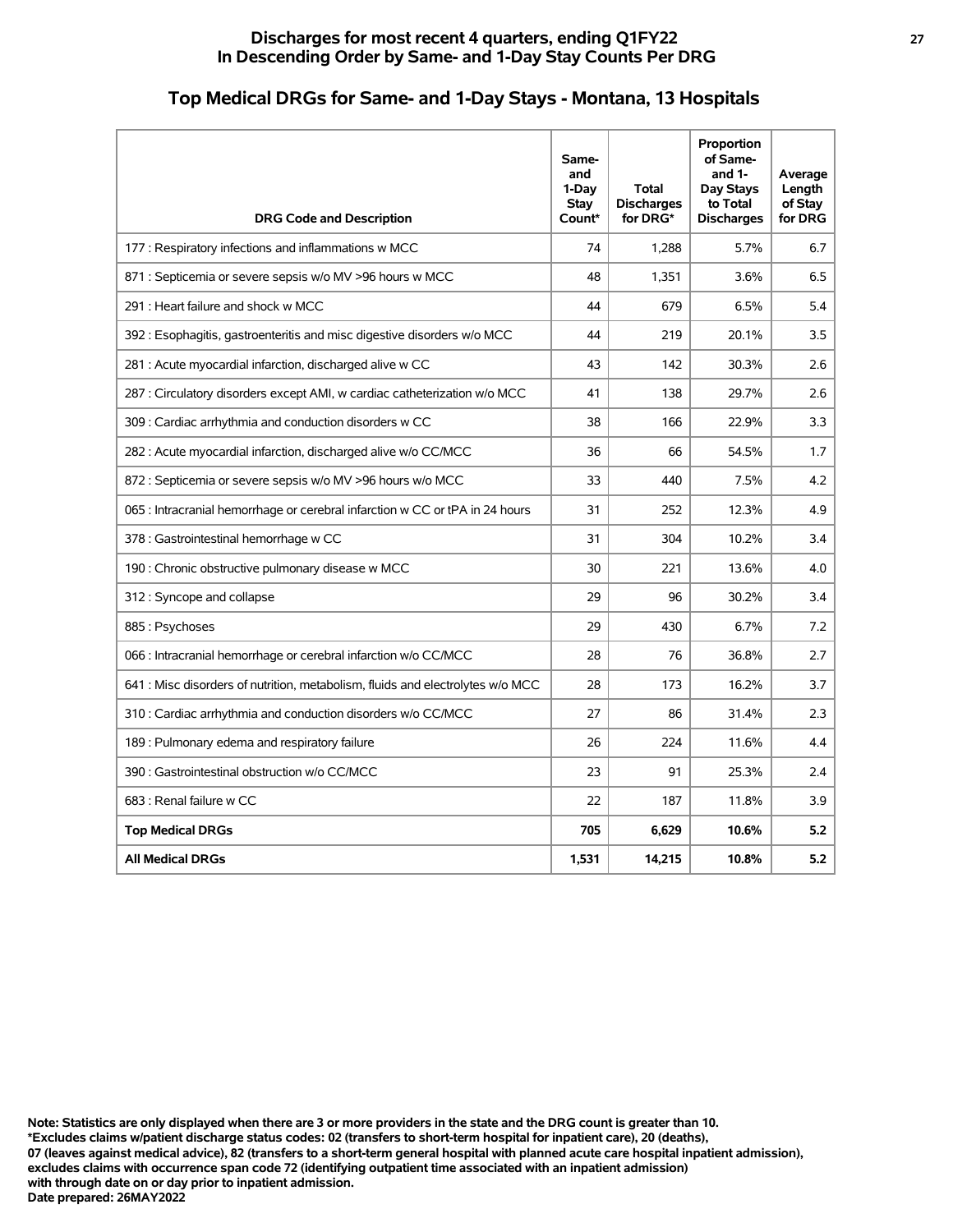#### **Discharges for most recent 4 quarters, ending Q1FY22 28 In Descending Order by Same- and 1-Day Stay Counts Per DRG**

## **Top Medical DRGs for Same- and 1-Day Stays - North Carolina, 85 Hospitals**

| <b>DRG Code and Description</b>                                                | Same-<br>and<br>1-Day<br><b>Stay</b><br>Count* | <b>Total</b><br><b>Discharges</b><br>for DRG* | Proportion<br>of Same-<br>and $1-$<br>Day Stays<br>to Total<br><b>Discharges</b> | Average<br>Length<br>of Stay<br>for DRG |
|--------------------------------------------------------------------------------|------------------------------------------------|-----------------------------------------------|----------------------------------------------------------------------------------|-----------------------------------------|
| 291 : Heart failure and shock w MCC                                            | 546                                            | 9.501                                         | 5.7%                                                                             | 5.3                                     |
| 177 : Respiratory infections and inflammations w MCC                           | 369                                            | 10,322                                        | 3.6%                                                                             | 7.3                                     |
| 065 : Intracranial hemorrhage or cerebral infarction w CC or tPA in 24 hours   | 361                                            | 2,721                                         | 13.3%                                                                            | 4.0                                     |
| 392 : Esophagitis, gastroenteritis and misc digestive disorders w/o MCC        | 357                                            | 2,468                                         | 14.5%                                                                            | 3.6                                     |
| 309 : Cardiac arrhythmia and conduction disorders w CC                         | 348                                            | 2,061                                         | 16.9%                                                                            | 3.3                                     |
| 312 : Syncope and collapse                                                     | 319                                            | 1,187                                         | 26.9%                                                                            | 3.2                                     |
| 641 : Misc disorders of nutrition, metabolism, fluids and electrolytes w/o MCC | 285                                            | 1,959                                         | 14.5%                                                                            | 3.6                                     |
| 378 : Gastrointestinal hemorrhage w CC                                         | 266                                            | 3,053                                         | 8.7%                                                                             | 3.6                                     |
| 310 : Cardiac arrhythmia and conduction disorders w/o CC/MCC                   | 263                                            | 1,073                                         | 24.5%                                                                            | 2.4                                     |
| 690 : Kidney and urinary tract infections w/o MCC                              | 253                                            | 2,608                                         | 9.7%                                                                             | 3.8                                     |
| 871 : Septicemia or severe sepsis w/o MV >96 hours w MCC                       | 244                                            | 11,221                                        | 2.2%                                                                             | 7.2                                     |
| 287 : Circulatory disorders except AMI, w cardiac catheterization w/o MCC      | 222                                            | 1.021                                         | 21.7%                                                                            | 3.1                                     |
| 683 : Renal failure w CC                                                       | 220                                            | 2,395                                         | 9.2%                                                                             | 4.1                                     |
| 066 : Intracranial hemorrhage or cerebral infarction w/o CC/MCC                | 204                                            | 706                                           | 28.9%                                                                            | 2.4                                     |
| 640 : Misc disorders of nutrition, metabolism, fluids and electrolytes w MCC   | 193                                            | 2,124                                         | 9.1%                                                                             | 5.2                                     |
| 313 : Chest pain                                                               | 185                                            | 483                                           | 38.3%                                                                            | 2.4                                     |
| 189 : Pulmonary edema and respiratory failure                                  | 181                                            | 2,416                                         | 7.5%                                                                             | 5.0                                     |
| 812 : Red blood cell disorders w/o MCC                                         | 177                                            | 1,392                                         | 12.7%                                                                            | 3.9                                     |
| 069 : Transient ischemia w/o thrombolytic                                      | 166                                            | 598                                           | 27.8%                                                                            | 2.7                                     |
| 308 : Cardiac arrhythmia and conduction disorders w MCC                        | 153                                            | 1,815                                         | 8.4%                                                                             | 4.9                                     |
| <b>Top Medical DRGs</b>                                                        | 5,312                                          | 61,124                                        | 8.7%                                                                             | 5.3                                     |
| <b>All Medical DRGs</b>                                                        | 11,651                                         | 139,609                                       | 8.3%                                                                             | 5.3                                     |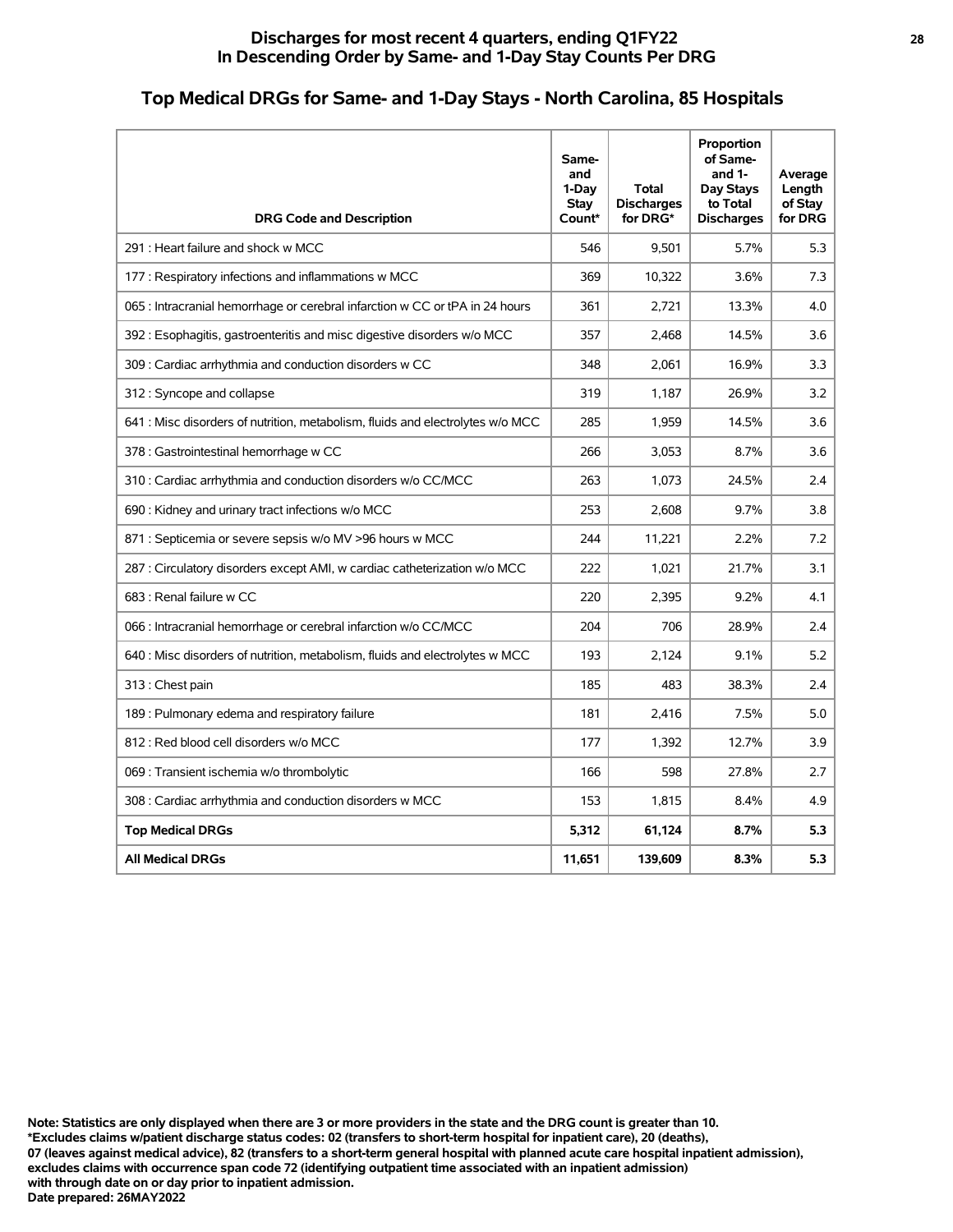| <b>DRG Code and Description</b>                                                | Same-<br>and<br>1-Day<br><b>Stay</b><br>Count* | Total<br><b>Discharges</b><br>for DRG* | Proportion<br>of Same-<br>and $1-$<br>Day Stays<br>to Total<br><b>Discharges</b> | Average<br>Length<br>of Stay<br>for DRG |
|--------------------------------------------------------------------------------|------------------------------------------------|----------------------------------------|----------------------------------------------------------------------------------|-----------------------------------------|
| 291 : Heart failure and shock w MCC                                            | 53                                             | 713                                    | 7.4%                                                                             | 5.0                                     |
| 281 : Acute myocardial infarction, discharged alive w CC                       | 51                                             | 209                                    | 24.4%                                                                            | 2.9                                     |
| 065 : Intracranial hemorrhage or cerebral infarction w CC or tPA in 24 hours   | 41                                             | 269                                    | 15.2%                                                                            | 3.5                                     |
| 309 : Cardiac arrhythmia and conduction disorders w CC                         | 36                                             | 118                                    | 30.5%                                                                            | 2.6                                     |
| 280 : Acute myocardial infarction, discharged alive w MCC                      | 34                                             | 522                                    | 6.5%                                                                             | 5.1                                     |
| 287 : Circulatory disorders except AMI, w cardiac catheterization w/o MCC      | 34                                             | 88                                     | 38.6%                                                                            | 2.5                                     |
| 392 : Esophagitis, gastroenteritis and misc digestive disorders w/o MCC        | 34                                             | 187                                    | 18.2%                                                                            | 3.2                                     |
| 177 : Respiratory infections and inflammations w MCC                           | 31                                             | 836                                    | 3.7%                                                                             | 7.5                                     |
| 640 : Misc disorders of nutrition, metabolism, fluids and electrolytes w MCC   | 30                                             | 179                                    | 16.8%                                                                            | 5.0                                     |
| 066 : Intracranial hemorrhage or cerebral infarction w/o CC/MCC                | 29                                             | 70                                     | 41.4%                                                                            | 2.2                                     |
| 378 : Gastrointestinal hemorrhage w CC                                         | 27                                             | 300                                    | 9.0%                                                                             | 3.2                                     |
| 282 : Acute myocardial infarction, discharged alive w/o CC/MCC                 | 23                                             | 74                                     | 31.1%                                                                            | 2.0                                     |
| 897 : Alcohol, drug abuse or dependence w/o rehabilitation therapy w/o MCC     | 23                                             | 105                                    | 21.9%                                                                            | 4.0                                     |
| 641 : Misc disorders of nutrition, metabolism, fluids and electrolytes w/o MCC | 22                                             | 110                                    | 20.0%                                                                            | 3.6                                     |
| 190 : Chronic obstructive pulmonary disease w MCC                              | 20                                             | 217                                    | 9.2%                                                                             | 4.4                                     |
| 312 : Syncope and collapse                                                     | 19                                             | 68                                     | 27.9%                                                                            | 2.9                                     |
| 690 : Kidney and urinary tract infections w/o MCC                              | 19                                             | 138                                    | 13.8%                                                                            | 3.1                                     |
| 310 : Cardiac arrhythmia and conduction disorders w/o CC/MCC                   | 18                                             | 56                                     | 32.1%                                                                            | 2.0                                     |
| 812 : Red blood cell disorders w/o MCC                                         | 18                                             | 59                                     | 30.5%                                                                            | 3.4                                     |
| 189 : Pulmonary edema and respiratory failure                                  | 15                                             | 240                                    | 6.3%                                                                             | 4.5                                     |
| <b>Top Medical DRGs</b>                                                        | 577                                            | 4,558                                  | 12.7%                                                                            | 4.6                                     |
| <b>All Medical DRGs</b>                                                        | 1,223                                          | 12,515                                 | 9.8%                                                                             | 5.1                                     |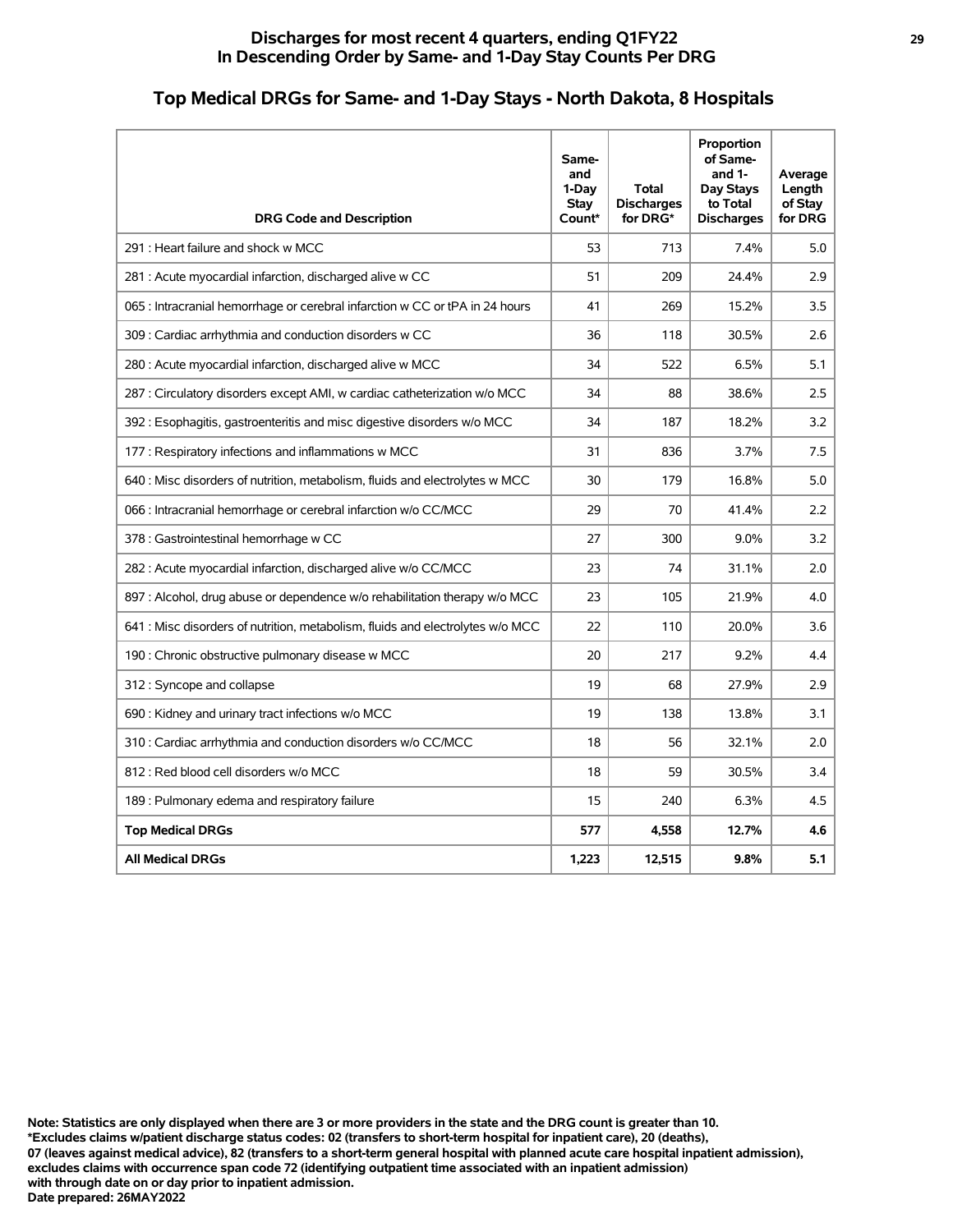#### **Discharges for most recent 4 quarters, ending Q1FY22 30 In Descending Order by Same- and 1-Day Stay Counts Per DRG**

## **Top Medical DRGs for Same- and 1-Day Stays - Nebraska, 24 Hospitals**

| <b>DRG Code and Description</b>                                                | Same-<br>and<br>1-Dav<br>Stav<br>Count* | <b>Total</b><br><b>Discharges</b><br>for DRG* | Proportion<br>of Same-<br>and $1-$<br>Day Stays<br>to Total<br><b>Discharges</b> | Average<br>Length<br>of Stay<br>for DRG |
|--------------------------------------------------------------------------------|-----------------------------------------|-----------------------------------------------|----------------------------------------------------------------------------------|-----------------------------------------|
| 309 : Cardiac arrhythmia and conduction disorders w CC                         | 104                                     | 320                                           | 32.5%                                                                            | 2.6                                     |
| 291 : Heart failure and shock w MCC                                            | 92                                      | 1.445                                         | 6.4%                                                                             | 5.1                                     |
| 310 : Cardiac arrhythmia and conduction disorders w/o CC/MCC                   | 89                                      | 184                                           | 48.4%                                                                            | 1.8                                     |
| 177 : Respiratory infections and inflammations w MCC                           | 64                                      | 1,529                                         | 4.2%                                                                             | 6.8                                     |
| 065 : Intracranial hemorrhage or cerebral infarction w CC or tPA in 24 hours   | 57                                      | 499                                           | 11.4%                                                                            | 3.8                                     |
| 641 : Misc disorders of nutrition, metabolism, fluids and electrolytes w/o MCC | 55                                      | 341                                           | 16.1%                                                                            | 3.1                                     |
| 871 : Septicemia or severe sepsis w/o MV >96 hours w MCC                       | 50                                      | 2,556                                         | 2.0%                                                                             | 6.9                                     |
| 287 : Circulatory disorders except AMI, w cardiac catheterization w/o MCC      | 46                                      | 125                                           | 36.8%                                                                            | 2.8                                     |
| 069 : Transient ischemia w/o thrombolytic                                      | 45                                      | 94                                            | 47.9%                                                                            | 1.9                                     |
| 281 : Acute myocardial infarction, discharged alive w CC                       | 42                                      | 171                                           | 24.6%                                                                            | 2.9                                     |
| 392 : Esophagitis, gastroenteritis and misc digestive disorders w/o MCC        | 42                                      | 320                                           | 13.1%                                                                            | 3.5                                     |
| 066 : Intracranial hemorrhage or cerebral infarction w/o CC/MCC                | 40                                      | 102                                           | 39.2%                                                                            | 2.2                                     |
| 313 : Chest pain                                                               | 40                                      | 60                                            | 66.7%                                                                            | 1.7                                     |
| 683 : Renal failure w CC                                                       | 39                                      | 417                                           | 9.4%                                                                             | 3.8                                     |
| 308 : Cardiac arrhythmia and conduction disorders w MCC                        | 37                                      | 261                                           | 14.2%                                                                            | 4.0                                     |
| 189 : Pulmonary edema and respiratory failure                                  | 36                                      | 488                                           | 7.4%                                                                             | 4.5                                     |
| 378 : Gastrointestinal hemorrhage w CC                                         | 36                                      | 481                                           | 7.5%                                                                             | 3.2                                     |
| 690 : Kidney and urinary tract infections w/o MCC                              | 36                                      | 336                                           | 10.7%                                                                            | 3.3                                     |
| 305 : Hypertension w/o MCC                                                     | 33                                      | 114                                           | 28.9%                                                                            | 2.5                                     |
| 312 : Syncope and collapse                                                     | 33                                      | 148                                           | 22.3%                                                                            | 3.4                                     |
| <b>Top Medical DRGs</b>                                                        | 1,016                                   | 9,991                                         | 10.2%                                                                            | 5.0                                     |
| <b>All Medical DRGs</b>                                                        | 2,307                                   | 24,172                                        | 9.5%                                                                             | 5.1                                     |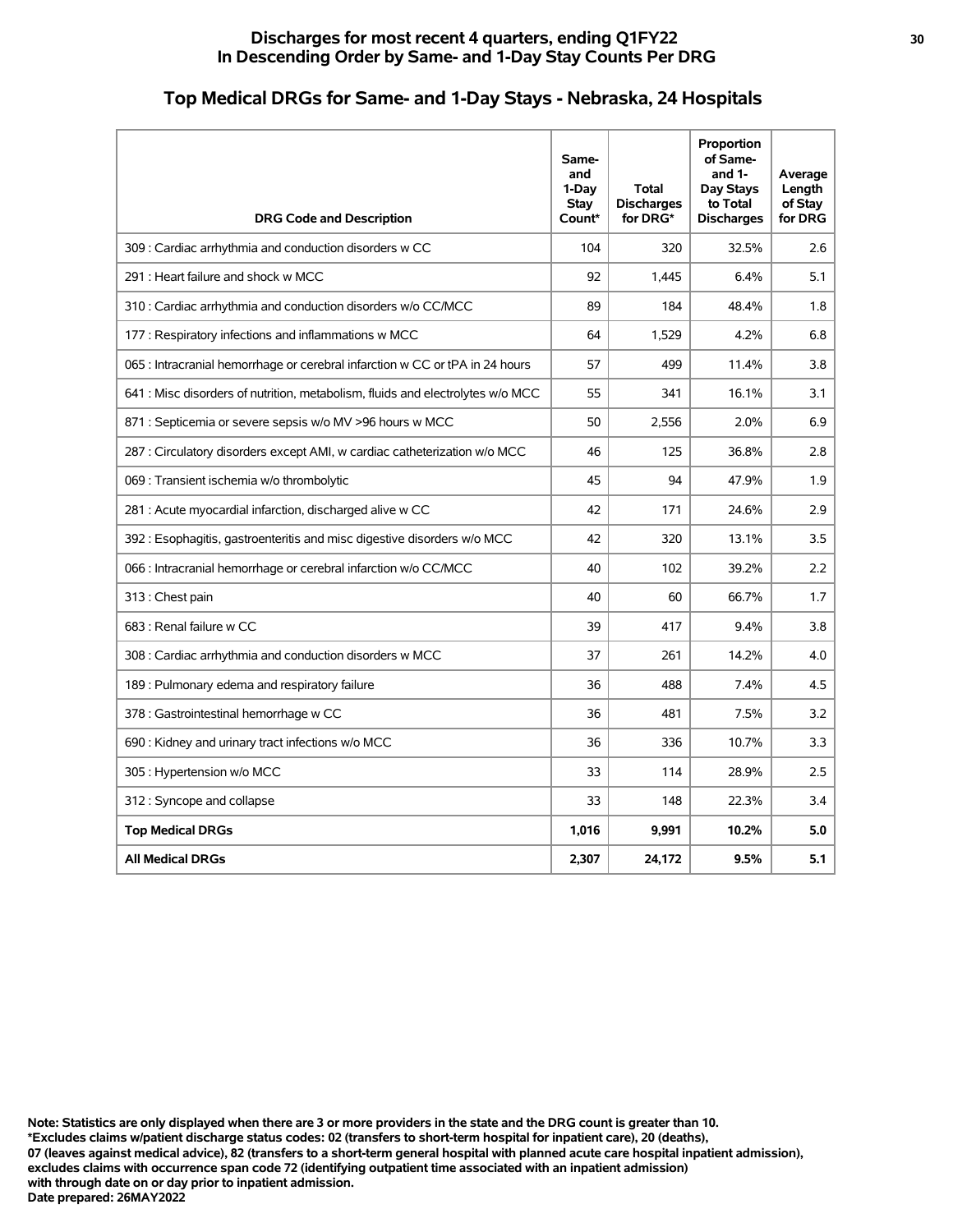#### **Discharges for most recent 4 quarters, ending Q1FY22 31 In Descending Order by Same- and 1-Day Stay Counts Per DRG**

## **Top Medical DRGs for Same- and 1-Day Stays - New Hampshire, 13 Hospitals**

| <b>DRG Code and Description</b>                                                | Same-<br>and<br>1-Dav<br>Stay<br>Count* | Total<br><b>Discharges</b><br>for DRG* | Proportion<br>of Same-<br>and $1-$<br>Day Stays<br>to Total<br><b>Discharges</b> | Average<br>Length<br>of Stay<br>for DRG |
|--------------------------------------------------------------------------------|-----------------------------------------|----------------------------------------|----------------------------------------------------------------------------------|-----------------------------------------|
| 291 : Heart failure and shock w MCC                                            | 124                                     | 1,582                                  | 7.8%                                                                             | 5.3                                     |
| 309 : Cardiac arrhythmia and conduction disorders w CC                         | 108                                     | 383                                    | 28.2%                                                                            | 2.5                                     |
| 392 : Esophagitis, gastroenteritis and misc digestive disorders w/o MCC        | 100                                     | 435                                    | 23.0%                                                                            | 3.0                                     |
| 065 : Intracranial hemorrhage or cerebral infarction w CC or tPA in 24 hours   | 89                                      | 394                                    | 22.6%                                                                            | 4.2                                     |
| 312 : Syncope and collapse                                                     | 83                                      | 250                                    | 33.2%                                                                            | 3.1                                     |
| 177 : Respiratory infections and inflammations w MCC                           | 80                                      | 1,259                                  | 6.4%                                                                             | 6.9                                     |
| 310 : Cardiac arrhythmia and conduction disorders w/o CC/MCC                   | 80                                      | 194                                    | 41.2%                                                                            | 1.9                                     |
| 378 : Gastrointestinal hemorrhage w CC                                         | 74                                      | 429                                    | 17.2%                                                                            | 2.9                                     |
| 641 : Misc disorders of nutrition, metabolism, fluids and electrolytes w/o MCC | 72                                      | 262                                    | 27.5%                                                                            | 3.6                                     |
| 683 : Renal failure w CC                                                       | 69                                      | 366                                    | 18.9%                                                                            | 3.5                                     |
| 871 : Septicemia or severe sepsis w/o MV >96 hours w MCC                       | 67                                      | 1,715                                  | 3.9%                                                                             | 6.8                                     |
| 690 : Kidney and urinary tract infections w/o MCC                              | 66                                      | 399                                    | 16.5%                                                                            | 3.4                                     |
| 287 : Circulatory disorders except AMI, w cardiac catheterization w/o MCC      | 65                                      | 221                                    | 29.4%                                                                            | 2.8                                     |
| 066 : Intracranial hemorrhage or cerebral infarction w/o CC/MCC                | 63                                      | 121                                    | 52.1%                                                                            | 1.8                                     |
| 281 : Acute myocardial infarction, discharged alive w CC                       | 56                                      | 255                                    | 22.0%                                                                            | 3.0                                     |
| 313 : Chest pain                                                               | 50                                      | 103                                    | 48.5%                                                                            | 2.0                                     |
| 189 : Pulmonary edema and respiratory failure                                  | 47                                      | 440                                    | 10.7%                                                                            | 4.1                                     |
| 603 : Cellulitis w/o MCC                                                       | 46                                      | 341                                    | 13.5%                                                                            | 4.1                                     |
| 872 : Septicemia or severe sepsis w/o MV >96 hours w/o MCC                     | 44                                      | 584                                    | 7.5%                                                                             | 4.1                                     |
| 552 : Medical back problems w/o MCC                                            | 42                                      | 202                                    | 20.8%                                                                            | 3.8                                     |
| <b>Top Medical DRGs</b>                                                        | 1.425                                   | 9.935                                  | 14.3%                                                                            | 4.7                                     |
| <b>All Medical DRGs</b>                                                        | 3,166                                   | 22,531                                 | 14.1%                                                                            | 4.9                                     |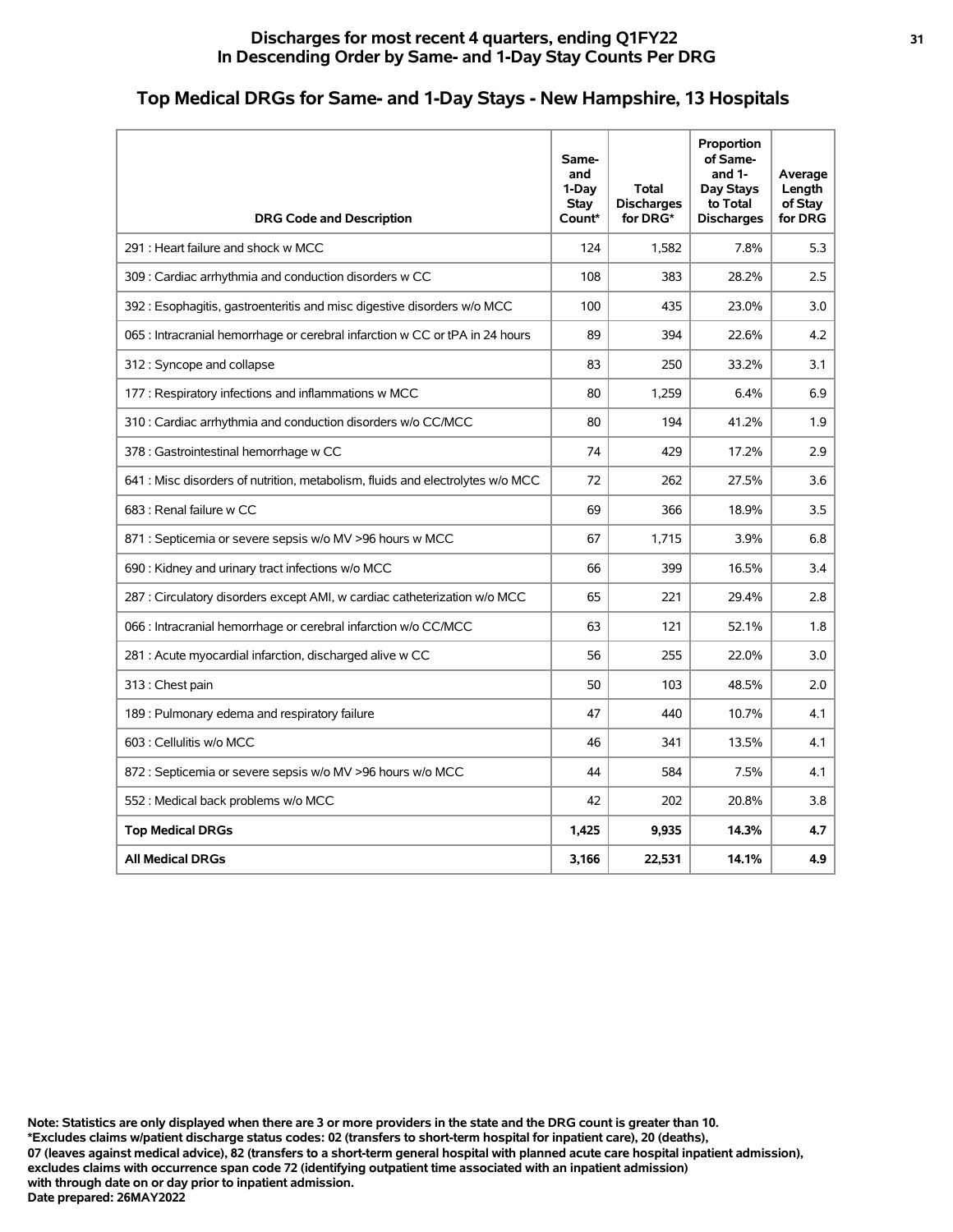## **Top Medical DRGs for Same- and 1-Day Stays - New Jersey, 63 Hospitals**

| <b>DRG Code and Description</b>                                                | Same-<br>and<br>1-Dav<br>Stav<br>Count* | <b>Total</b><br><b>Discharges</b><br>for DRG* | Proportion<br>of Same-<br>and $1-$<br>Day Stays<br>to Total<br><b>Discharges</b> | Average<br>Length<br>of Stay<br>for DRG |
|--------------------------------------------------------------------------------|-----------------------------------------|-----------------------------------------------|----------------------------------------------------------------------------------|-----------------------------------------|
| 291 : Heart failure and shock w MCC                                            | 337                                     | 9,052                                         | 3.7%                                                                             | 5.8                                     |
| 392 : Esophagitis, gastroenteritis and misc digestive disorders w/o MCC        | 316                                     | 2.762                                         | 11.4%                                                                            | 3.6                                     |
| 309 : Cardiac arrhythmia and conduction disorders w CC                         | 257                                     | 1,678                                         | 15.3%                                                                            | 3.3                                     |
| 312 : Syncope and collapse                                                     | 257                                     | 1,491                                         | 17.2%                                                                            | 3.4                                     |
| 641 : Misc disorders of nutrition, metabolism, fluids and electrolytes w/o MCC | 218                                     | 1,834                                         | 11.9%                                                                            | 3.6                                     |
| 871 : Septicemia or severe sepsis w/o MV >96 hours w MCC                       | 216                                     | 12,001                                        | 1.8%                                                                             | 7.8                                     |
| 310 : Cardiac arrhythmia and conduction disorders w/o CC/MCC                   | 210                                     | 936                                           | 22.4%                                                                            | 2.4                                     |
| 313 : Chest pain                                                               | 201                                     | 643                                           | 31.3%                                                                            | 2.6                                     |
| 177 : Respiratory infections and inflammations w MCC                           | 193                                     | 9,324                                         | 2.1%                                                                             | 7.2                                     |
| 690 : Kidney and urinary tract infections w/o MCC                              | 189                                     | 2.835                                         | 6.7%                                                                             | 4.0                                     |
| 287 : Circulatory disorders except AMI, w cardiac catheterization w/o MCC      | 172                                     | 884                                           | 19.5%                                                                            | 3.5                                     |
| 069 : Transient ischemia w/o thrombolytic                                      | 160                                     | 830                                           | 19.3%                                                                            | 3.1                                     |
| 065 : Intracranial hemorrhage or cerebral infarction w CC or tPA in 24 hours   | 146                                     | 1.944                                         | 7.5%                                                                             | 4.1                                     |
| 378 : Gastrointestinal hemorrhage w CC                                         | 145                                     | 2,935                                         | 4.9%                                                                             | 4.2                                     |
| 640 : Misc disorders of nutrition, metabolism, fluids and electrolytes w MCC   | 144                                     | 1,853                                         | 7.8%                                                                             | 5.5                                     |
| 812 : Red blood cell disorders w/o MCC                                         | 137                                     | 1,244                                         | 11.0%                                                                            | 4.0                                     |
| 552 : Medical back problems w/o MCC                                            | 133                                     | 1,326                                         | 10.0%                                                                            | 3.8                                     |
| 683 : Renal failure w CC                                                       | 113                                     | 2,165                                         | 5.2%                                                                             | 4.6                                     |
| 603 : Cellulitis w/o MCC                                                       | 110                                     | 2,272                                         | 4.8%                                                                             | 4.2                                     |
| 066 : Intracranial hemorrhage or cerebral infarction w/o CC/MCC                | 106                                     | 587                                           | 18.1%                                                                            | 2.8                                     |
| <b>Top Medical DRGs</b>                                                        | 3,760                                   | 58,596                                        | 6.4%                                                                             | 5.5                                     |
| <b>All Medical DRGs</b>                                                        | 8,679                                   | 140,796                                       | 6.2%                                                                             | 5.6                                     |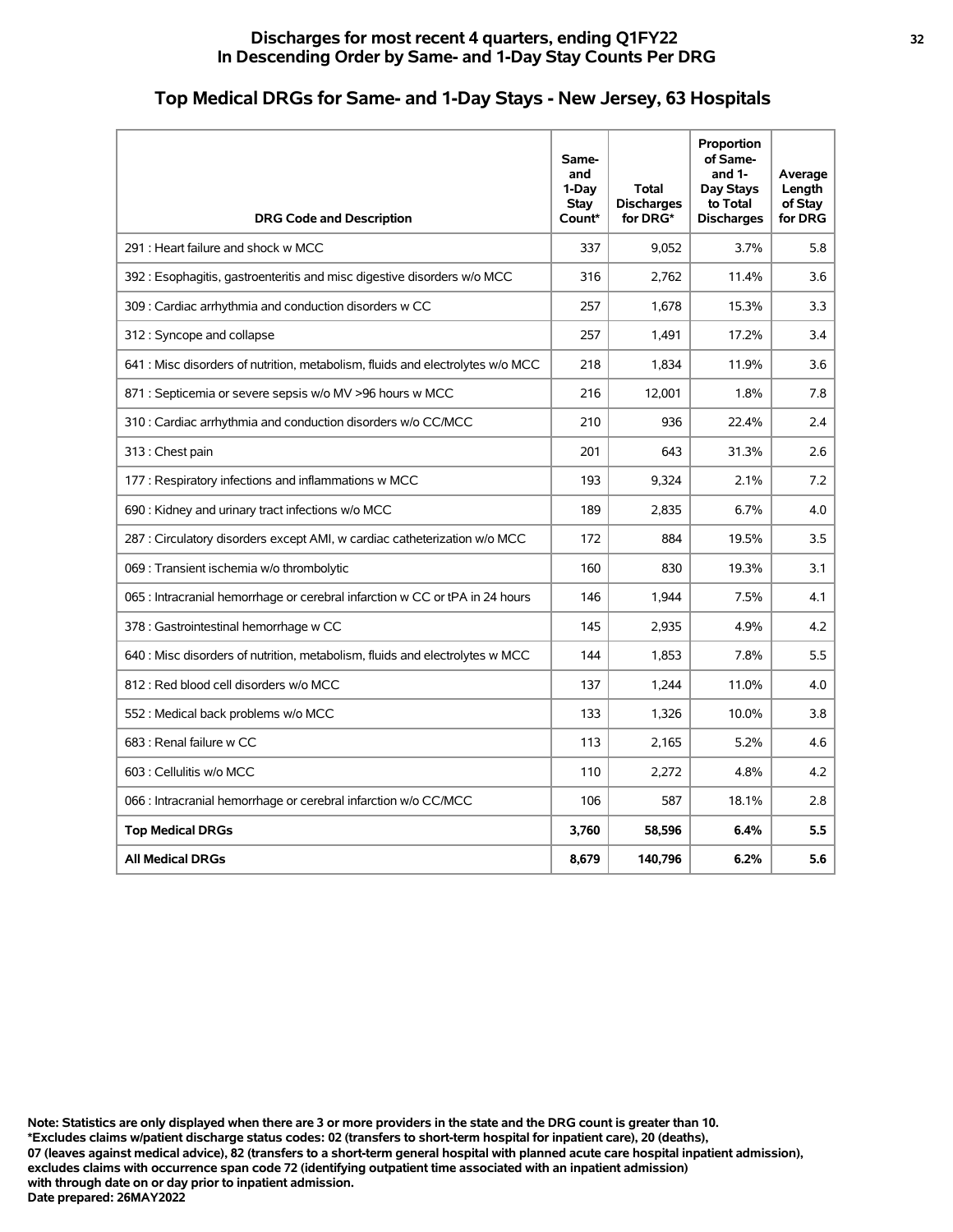## **Top Medical DRGs for Same- and 1-Day Stays - New Mexico, 29 Hospitals**

| <b>DRG Code and Description</b>                                                | Same-<br>and<br>1-Day<br>Stay<br>Count* | <b>Total</b><br><b>Discharges</b><br>for DRG* | Proportion<br>of Same-<br>and $1-$<br>Day Stays<br>to Total<br><b>Discharges</b> | Average<br>Length<br>of Stay<br>for DRG |
|--------------------------------------------------------------------------------|-----------------------------------------|-----------------------------------------------|----------------------------------------------------------------------------------|-----------------------------------------|
| 177 : Respiratory infections and inflammations w MCC                           | 110                                     | 1,726                                         | 6.4%                                                                             | 6.5                                     |
| 871 : Septicemia or severe sepsis w/o MV >96 hours w MCC                       | 64                                      | 2,223                                         | 2.9%                                                                             | 6.6                                     |
| 291 : Heart failure and shock w MCC                                            | 63                                      | 937                                           | 6.7%                                                                             | 4.9                                     |
| 065 : Intracranial hemorrhage or cerebral infarction w CC or tPA in 24 hours   | 60                                      | 297                                           | 20.2%                                                                            | 3.2                                     |
| 392 : Esophagitis, gastroenteritis and misc digestive disorders w/o MCC        | 54                                      | 328                                           | 16.5%                                                                            | 3.3                                     |
| 641 : Misc disorders of nutrition, metabolism, fluids and electrolytes w/o MCC | 49                                      | 321                                           | 15.3%                                                                            | 3.2                                     |
| 378 : Gastrointestinal hemorrhage w CC                                         | 48                                      | 373                                           | 12.9%                                                                            | 3.2                                     |
| 310 : Cardiac arrhythmia and conduction disorders w/o CC/MCC                   | 46                                      | 118                                           | 39.0%                                                                            | 2.0                                     |
| 690 : Kidney and urinary tract infections w/o MCC                              | 46                                      | 359                                           | 12.8%                                                                            | 3.3                                     |
| 872 : Septicemia or severe sepsis w/o MV >96 hours w/o MCC                     | 44                                      | 587                                           | 7.5%                                                                             | 4.2                                     |
| 287 : Circulatory disorders except AMI, w cardiac catheterization w/o MCC      | 40                                      | 132                                           | 30.3%                                                                            | 2.8                                     |
| 309 : Cardiac arrhythmia and conduction disorders w CC                         | 40                                      | 173                                           | 23.1%                                                                            | 2.9                                     |
| 312 : Syncope and collapse                                                     | 40                                      | 133                                           | 30.1%                                                                            | 2.7                                     |
| 281 : Acute myocardial infarction, discharged alive w CC                       | 38                                      | 168                                           | 22.6%                                                                            | 2.8                                     |
| 189 : Pulmonary edema and respiratory failure                                  | 37                                      | 420                                           | 8.8%                                                                             | 4.4                                     |
| 603 : Cellulitis w/o MCC                                                       | 34                                      | 252                                           | 13.5%                                                                            | 3.4                                     |
| 193 : Simple pneumonia and pleurisy w MCC                                      | 31                                      | 434                                           | 7.1%                                                                             | 4.6                                     |
| 640 : Misc disorders of nutrition, metabolism, fluids and electrolytes w MCC   | 31                                      | 333                                           | 9.3%                                                                             | 4.7                                     |
| 190 : Chronic obstructive pulmonary disease w MCC                              | 29                                      | 259                                           | 11.2%                                                                            | 3.8                                     |
| 683 : Renal failure w CC                                                       | 28                                      | 268                                           | 10.4%                                                                            | 3.9                                     |
| <b>Top Medical DRGs</b>                                                        | 932                                     | 9,841                                         | 9.5%                                                                             | 4.9                                     |
| <b>All Medical DRGs</b>                                                        | 1,986                                   | 19,990                                        | 9.9%                                                                             | 5.0                                     |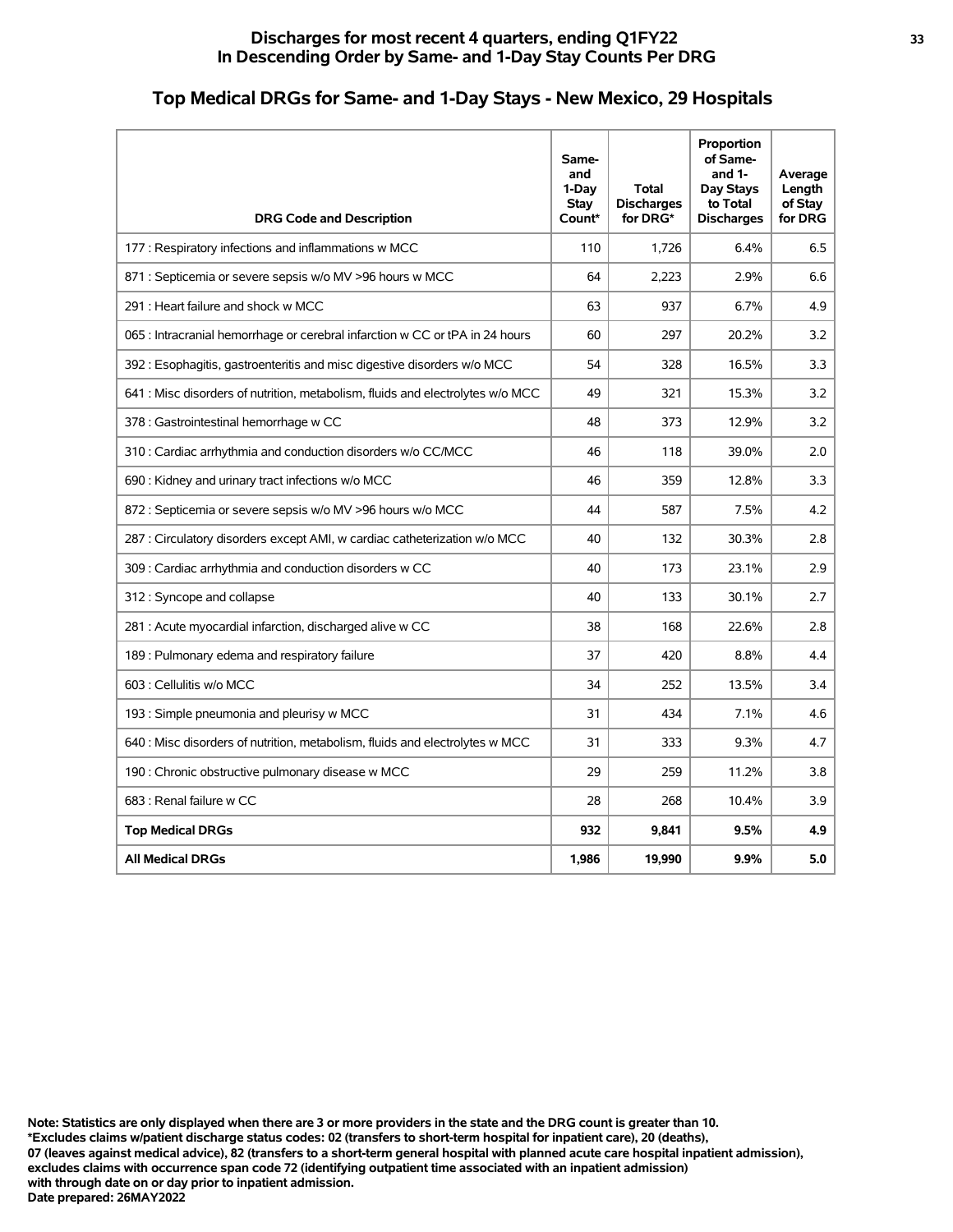| <b>DRG Code and Description</b>                                                | Same-<br>and<br>1-Dav<br>Stav<br>Count* | <b>Total</b><br><b>Discharges</b><br>for DRG* | Proportion<br>of Same-<br>and $1-$<br>Day Stays<br>to Total<br><b>Discharges</b> | Average<br>Length<br>of Stay<br>for DRG |
|--------------------------------------------------------------------------------|-----------------------------------------|-----------------------------------------------|----------------------------------------------------------------------------------|-----------------------------------------|
| 291 : Heart failure and shock w MCC                                            | 171                                     | 2,057                                         | 8.3%                                                                             | 4.7                                     |
| 392 : Esophagitis, gastroenteritis and misc digestive disorders w/o MCC        | 142                                     | 656                                           | 21.6%                                                                            | 3.0                                     |
| 313 : Chest pain                                                               | 138                                     | 264                                           | 52.3%                                                                            | 2.1                                     |
| 871 : Septicemia or severe sepsis w/o MV >96 hours w MCC                       | 133                                     | 4,594                                         | 2.9%                                                                             | 7.4                                     |
| 177 : Respiratory infections and inflammations w MCC                           | 127                                     | 2,710                                         | 4.7%                                                                             | 7.1                                     |
| 683 : Renal failure w CC                                                       | 121                                     | 646                                           | 18.7%                                                                            | 3.6                                     |
| 641 : Misc disorders of nutrition, metabolism, fluids and electrolytes w/o MCC | 119                                     | 458                                           | 26.0%                                                                            | 3.3                                     |
| 312 : Syncope and collapse                                                     | 112                                     | 413                                           | 27.1%                                                                            | 3.0                                     |
| 309 : Cardiac arrhythmia and conduction disorders w CC                         | 108                                     | 479                                           | 22.5%                                                                            | 2.9                                     |
| 640 : Misc disorders of nutrition, metabolism, fluids and electrolytes w MCC   | 101                                     | 636                                           | 15.9%                                                                            | 4.4                                     |
| 690 : Kidney and urinary tract infections w/o MCC                              | 101                                     | 520                                           | 19.4%                                                                            | 3.2                                     |
| 552 : Medical back problems w/o MCC                                            | 96                                      | 416                                           | 23.1%                                                                            | 3.1                                     |
| 305 : Hypertension w/o MCC                                                     | 90                                      | 258                                           | 34.9%                                                                            | 2.6                                     |
| 378 : Gastrointestinal hemorrhage w CC                                         | 84                                      | 517                                           | 16.2%                                                                            | 3.3                                     |
| 193 : Simple pneumonia and pleurisy w MCC                                      | 82                                      | 822                                           | 10.0%                                                                            | 4.6                                     |
| 065 : Intracranial hemorrhage or cerebral infarction w CC or tPA in 24 hours   | 79                                      | 499                                           | 15.8%                                                                            | 3.4                                     |
| 310 : Cardiac arrhythmia and conduction disorders w/o CC/MCC                   | 78                                      | 200                                           | 39.0%                                                                            | 2.0                                     |
| 682 : Renal failure w MCC                                                      | 77                                      | 785                                           | 9.8%                                                                             | 5.2                                     |
| 190 : Chronic obstructive pulmonary disease w MCC                              | 72                                      | 370                                           | 19.5%                                                                            | 3.5                                     |
| 069 : Transient ischemia w/o thrombolytic                                      | 67                                      | 187                                           | 35.8%                                                                            | 2.1                                     |
| <b>Top Medical DRGs</b>                                                        | 2,098                                   | 17,487                                        | 12.0%                                                                            | 5.3                                     |
| <b>All Medical DRGs</b>                                                        | 4,736                                   | 38,961                                        | 12.2%                                                                            | 5.2                                     |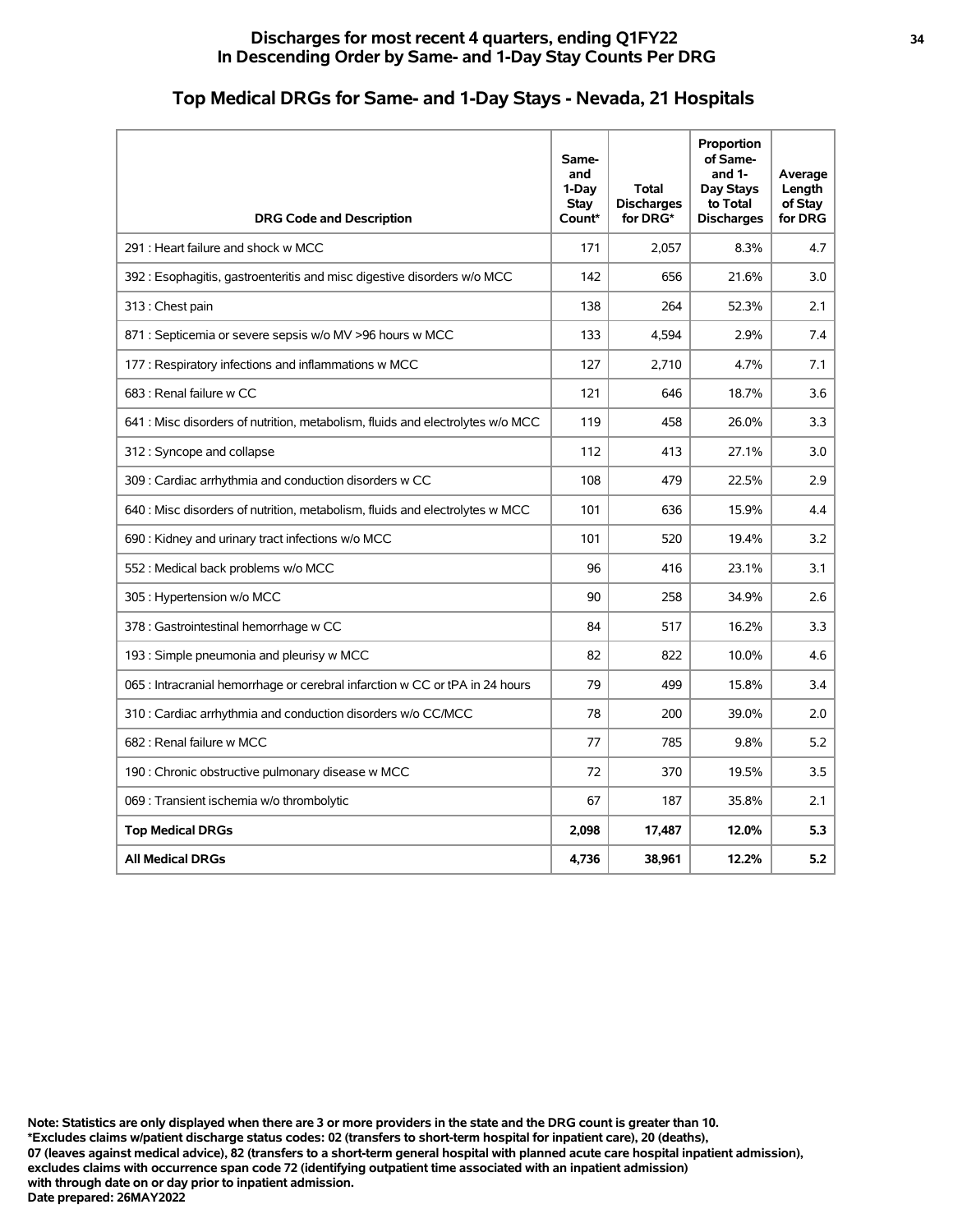## **Top Medical DRGs for Same- and 1-Day Stays - New York, 138 Hospitals**

| <b>DRG Code and Description</b>                                                | Same-<br>and<br>1-Dav<br><b>Stay</b><br>Count* | Total<br><b>Discharges</b><br>for DRG* | Proportion<br>of Same-<br>and $1-$<br>Day Stays<br>to Total<br><b>Discharges</b> | Average<br>Length<br>of Stay<br>for DRG |
|--------------------------------------------------------------------------------|------------------------------------------------|----------------------------------------|----------------------------------------------------------------------------------|-----------------------------------------|
| 291 : Heart failure and shock w MCC                                            | 601                                            | 14,490                                 | 4.1%                                                                             | 6.2                                     |
| 392 : Esophagitis, gastroenteritis and misc digestive disorders w/o MCC        | 577                                            | 4.682                                  | 12.3%                                                                            | 3.7                                     |
| 312 : Syncope and collapse                                                     | 570                                            | 3,867                                  | 14.7%                                                                            | 3.7                                     |
| 309 : Cardiac arrhythmia and conduction disorders w CC                         | 521                                            | 2,858                                  | 18.2%                                                                            | 3.3                                     |
| 310 : Cardiac arrhythmia and conduction disorders w/o CC/MCC                   | 498                                            | 1,496                                  | 33.3%                                                                            | 2.3                                     |
| 177 : Respiratory infections and inflammations w MCC                           | 481                                            | 17,072                                 | 2.8%                                                                             | 8.7                                     |
| 641 : Misc disorders of nutrition, metabolism, fluids and electrolytes w/o MCC | 466                                            | 3,349                                  | 13.9%                                                                            | 3.9                                     |
| 313 : Chest pain                                                               | 452                                            | 1,644                                  | 27.5%                                                                            | 2.6                                     |
| 287 : Circulatory disorders except AMI, w cardiac catheterization w/o MCC      | 407                                            | 1,925                                  | 21.1%                                                                            | 3.4                                     |
| 690 : Kidney and urinary tract infections w/o MCC                              | 334                                            | 4.666                                  | 7.2%                                                                             | 4.2                                     |
| 871 : Septicemia or severe sepsis w/o MV >96 hours w MCC                       | 317                                            | 25,919                                 | 1.2%                                                                             | 9.0                                     |
| 812 : Red blood cell disorders w/o MCC                                         | 306                                            | 2,222                                  | 13.8%                                                                            | 4.3                                     |
| 069 : Transient ischemia w/o thrombolytic                                      | 290                                            | 1,554                                  | 18.7%                                                                            | 3.1                                     |
| 065 : Intracranial hemorrhage or cerebral infarction w CC or tPA in 24 hours   | 255                                            | 3,285                                  | 7.8%                                                                             | 4.6                                     |
| 552 : Medical back problems w/o MCC                                            | 255                                            | 2.448                                  | 10.4%                                                                            | 4.4                                     |
| 683 : Renal failure w CC                                                       | 252                                            | 3,767                                  | 6.7%                                                                             | 4.7                                     |
| 640 : Misc disorders of nutrition, metabolism, fluids and electrolytes w MCC   | 248                                            | 3,594                                  | 6.9%                                                                             | 6.2                                     |
| 378 : Gastrointestinal hemorrhage w CC                                         | 235                                            | 4,840                                  | 4.9%                                                                             | 4.3                                     |
| 305 : Hypertension w/o MCC                                                     | 223                                            | 1,135                                  | 19.6%                                                                            | 3.4                                     |
| 101 : Seizures w/o MCC                                                         | 212                                            | 2,104                                  | 10.1%                                                                            | 3.9                                     |
| <b>Top Medical DRGs</b>                                                        | 7,500                                          | 106,917                                | 7.0%                                                                             | 6.3                                     |
| <b>All Medical DRGs</b>                                                        | 17,945                                         | 262,707                                | 6.8%                                                                             | 6.2                                     |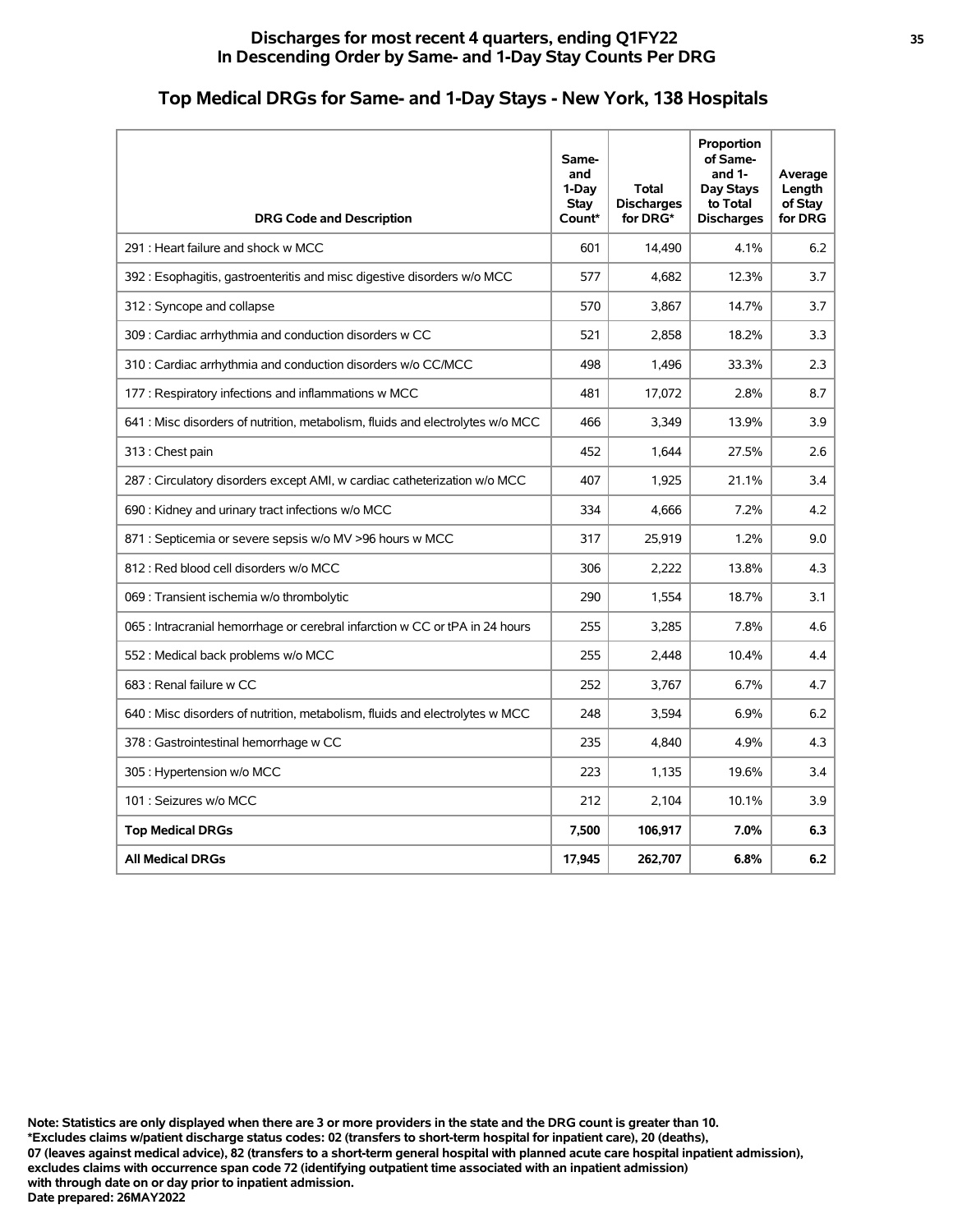#### **Discharges for most recent 4 quarters, ending Q1FY22 36 In Descending Order by Same- and 1-Day Stay Counts Per DRG**

| <b>DRG Code and Description</b>                                                | Same-<br>and<br>1-Dav<br>Stay<br>Count* | <b>Total</b><br><b>Discharges</b><br>for DRG* | Proportion<br>of Same-<br>and $1-$<br>Day Stays<br>to Total<br><b>Discharges</b> | Average<br>Length<br>of Stay<br>for DRG |
|--------------------------------------------------------------------------------|-----------------------------------------|-----------------------------------------------|----------------------------------------------------------------------------------|-----------------------------------------|
| 177 : Respiratory infections and inflammations w MCC                           | 602                                     | 12.329                                        | 4.9%                                                                             | 6.2                                     |
| 291 : Heart failure and shock w MCC                                            | 570                                     | 10,678                                        | 5.3%                                                                             | 5.0                                     |
| 309 : Cardiac arrhythmia and conduction disorders w CC                         | 485                                     | 2,448                                         | 19.8%                                                                            | 2.8                                     |
| 392 : Esophagitis, gastroenteritis and misc digestive disorders w/o MCC        | 481                                     | 2,720                                         | 17.7%                                                                            | 3.2                                     |
| 310 : Cardiac arrhythmia and conduction disorders w/o CC/MCC                   | 453                                     | 1,478                                         | 30.6%                                                                            | 2.2                                     |
| 641 : Misc disorders of nutrition, metabolism, fluids and electrolytes w/o MCC | 405                                     | 2.109                                         | 19.2%                                                                            | 3.2                                     |
| 312 : Syncope and collapse                                                     | 394                                     | 1,567                                         | 25.1%                                                                            | 2.9                                     |
| 871 : Septicemia or severe sepsis w/o MV >96 hours w MCC                       | 390                                     | 12,047                                        | 3.2%                                                                             | 6.6                                     |
| 065 : Intracranial hemorrhage or cerebral infarction w CC or tPA in 24 hours   | 377                                     | 2,474                                         | 15.2%                                                                            | 3.4                                     |
| 690 : Kidney and urinary tract infections w/o MCC                              | 330                                     | 2,765                                         | 11.9%                                                                            | 3.2                                     |
| 287 : Circulatory disorders except AMI, w cardiac catheterization w/o MCC      | 324                                     | 1,305                                         | 24.8%                                                                            | 3.2                                     |
| 189 : Pulmonary edema and respiratory failure                                  | 305                                     | 2,892                                         | 10.5%                                                                            | 4.3                                     |
| 378 : Gastrointestinal hemorrhage w CC                                         | 302                                     | 3,176                                         | 9.5%                                                                             | 3.5                                     |
| 313 : Chest pain                                                               | 291                                     | 611                                           | 47.6%                                                                            | 2.0                                     |
| 640 : Misc disorders of nutrition, metabolism, fluids and electrolytes w MCC   | 260                                     | 2,087                                         | 12.5%                                                                            | 4.5                                     |
| 069 : Transient ischemia w/o thrombolytic                                      | 243                                     | 717                                           | 33.9%                                                                            | 2.4                                     |
| 683 : Renal failure w CC                                                       | 242                                     | 2,800                                         | 8.6%                                                                             | 3.8                                     |
| 066 : Intracranial hemorrhage or cerebral infarction w/o CC/MCC                | 221                                     | 669                                           | 33.0%                                                                            | 2.3                                     |
| 190 : Chronic obstructive pulmonary disease w MCC                              | 219                                     | 2,211                                         | 9.9%                                                                             | 3.9                                     |
| 552 : Medical back problems w/o MCC                                            | 206                                     | 1,275                                         | 16.2%                                                                            | 3.2                                     |
| <b>Top Medical DRGs</b>                                                        | 7,100                                   | 68,358                                        | 10.4%                                                                            | 4.7                                     |
| <b>All Medical DRGs</b>                                                        | 16,179                                  | 155,422                                       | 10.4%                                                                            | 4.7                                     |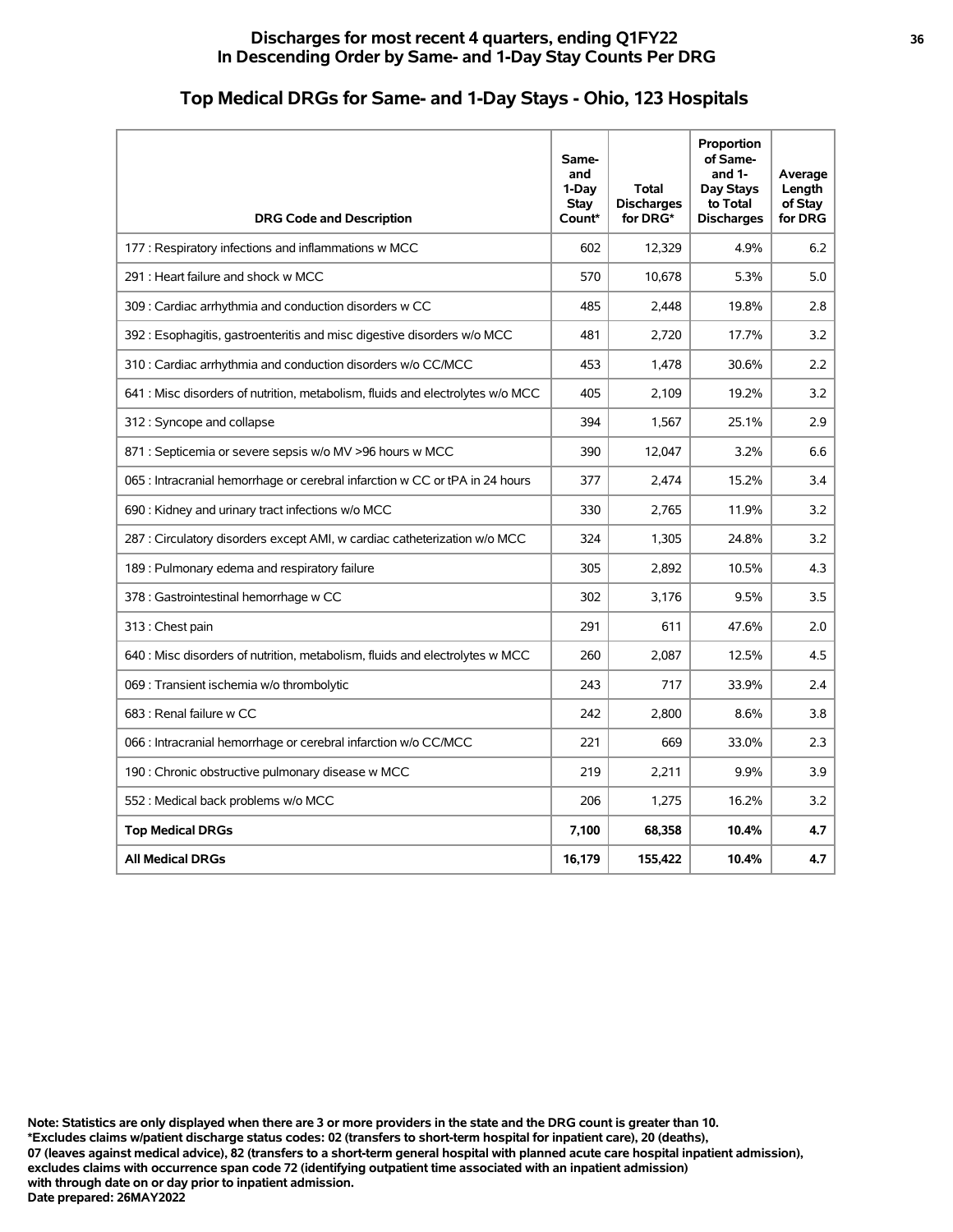#### **Discharges for most recent 4 quarters, ending Q1FY22 37 In Descending Order by Same- and 1-Day Stay Counts Per DRG**

## **Top Medical DRGs for Same- and 1-Day Stays - Oklahoma, 79 Hospitals**

| <b>DRG Code and Description</b>                                                | Same-<br>and<br>1-Day<br>Stav<br>Count* | <b>Total</b><br><b>Discharges</b><br>for DRG* | Proportion<br>of Same-<br>and $1-$<br>Day Stays<br>to Total<br><b>Discharges</b> | Average<br>Length<br>of Stay<br>for DRG |
|--------------------------------------------------------------------------------|-----------------------------------------|-----------------------------------------------|----------------------------------------------------------------------------------|-----------------------------------------|
| 291 : Heart failure and shock w MCC                                            | 145                                     | 2.744                                         | 5.3%                                                                             | 5.0                                     |
| 177 : Respiratory infections and inflammations w MCC                           | 137                                     | 4,420                                         | 3.1%                                                                             | 6.8                                     |
| 189 : Pulmonary edema and respiratory failure                                  | 119                                     | 1.272                                         | 9.4%                                                                             | 4.7                                     |
| 309 : Cardiac arrhythmia and conduction disorders w CC                         | 119                                     | 557                                           | 21.4%                                                                            | 2.9                                     |
| 392 : Esophagitis, gastroenteritis and misc digestive disorders w/o MCC        | 118                                     | 840                                           | 14.0%                                                                            | 3.4                                     |
| 683 : Renal failure w CC                                                       | 103                                     | 1.273                                         | 8.1%                                                                             | 4.0                                     |
| 641 : Misc disorders of nutrition, metabolism, fluids and electrolytes w/o MCC | 98                                      | 759                                           | 12.9%                                                                            | 3.3                                     |
| 065 : Intracranial hemorrhage or cerebral infarction w CC or tPA in 24 hours   | 97                                      | 1,025                                         | 9.5%                                                                             | 3.6                                     |
| 871 : Septicemia or severe sepsis w/o MV >96 hours w MCC                       | 97                                      | 5,433                                         | 1.8%                                                                             | 6.8                                     |
| 310 : Cardiac arrhythmia and conduction disorders w/o CC/MCC                   | 91                                      | 311                                           | 29.3%                                                                            | 2.1                                     |
| 690 : Kidney and urinary tract infections w/o MCC                              | 90                                      | 1,110                                         | 8.1%                                                                             | 3.6                                     |
| 287 : Circulatory disorders except AMI, w cardiac catheterization w/o MCC      | 89                                      | 303                                           | 29.4%                                                                            | 2.7                                     |
| 640 : Misc disorders of nutrition, metabolism, fluids and electrolytes w MCC   | 80                                      | 765                                           | 10.5%                                                                            | 4.6                                     |
| 069 : Transient ischemia w/o thrombolytic                                      | 75                                      | 301                                           | 24.9%                                                                            | 2.5                                     |
| 312 : Syncope and collapse                                                     | 72                                      | 311                                           | 23.2%                                                                            | 3.0                                     |
| 313 : Chest pain                                                               | 69                                      | 191                                           | 36.1%                                                                            | 2.1                                     |
| 638 : Diabetes w CC                                                            | 64                                      | 490                                           | 13.1%                                                                            | 3.5                                     |
| 194 : Simple pneumonia and pleurisy w CC                                       | 61                                      | 676                                           | $9.0\%$                                                                          | 3.7                                     |
| 378 : Gastrointestinal hemorrhage w CC                                         | 59                                      | 1,095                                         | 5.4%                                                                             | 3.8                                     |
| 190 : Chronic obstructive pulmonary disease w MCC                              | 56                                      | 721                                           | 7.8%                                                                             | 3.9                                     |
| <b>Top Medical DRGs</b>                                                        | 1,839                                   | 24,597                                        | 7.5%                                                                             | 5.1                                     |
| <b>All Medical DRGs</b>                                                        | 3,985                                   | 52,604                                        | 7.6%                                                                             | 5.1                                     |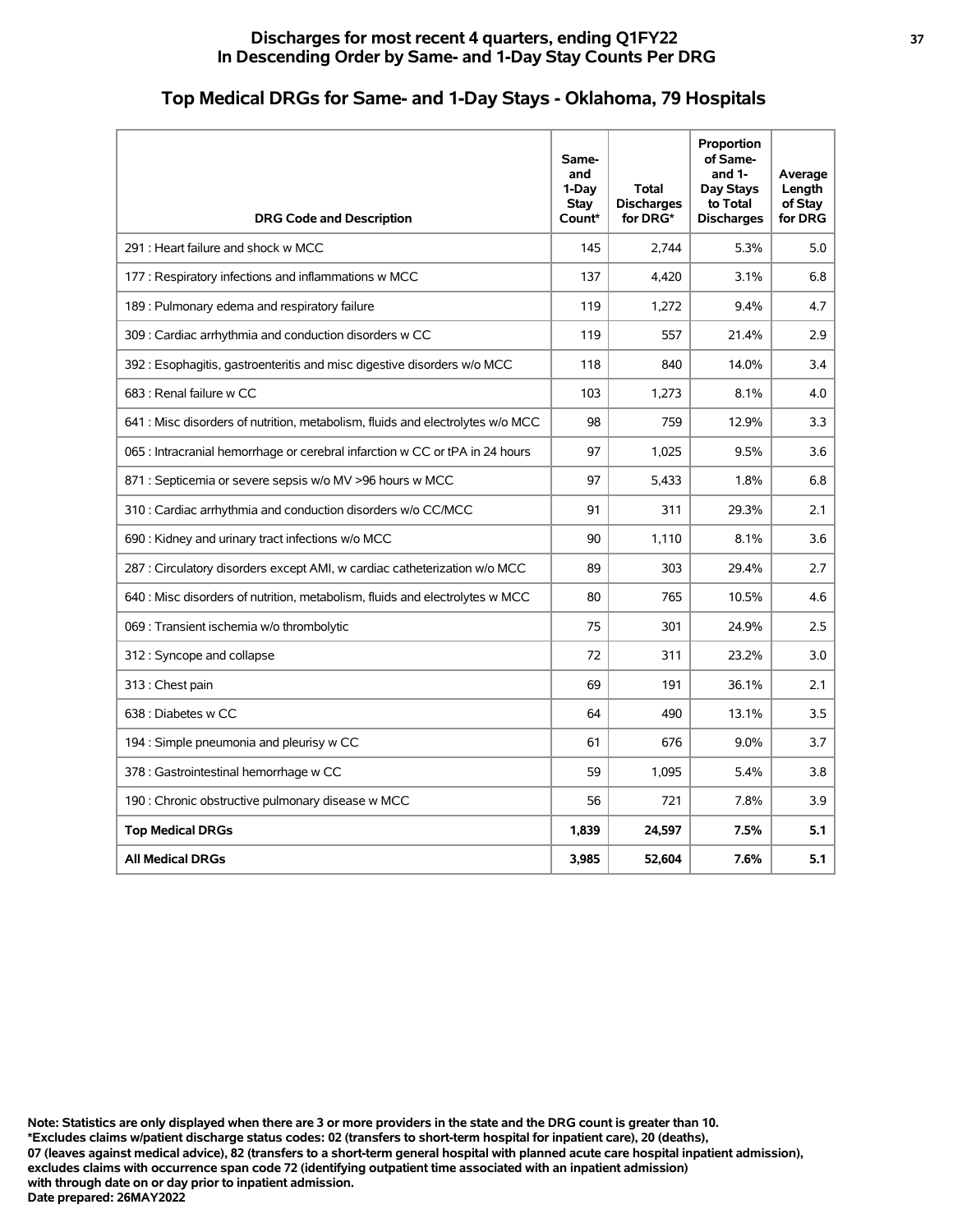| <b>DRG Code and Description</b>                                                | Same-<br>and<br>1-Day<br>Stay<br>Count* | <b>Total</b><br><b>Discharges</b><br>for DRG* | Proportion<br>of Same-<br>and $1-$<br>Day Stays<br>to Total<br><b>Discharges</b> | Average<br>Length<br>of Stay<br>for DRG |
|--------------------------------------------------------------------------------|-----------------------------------------|-----------------------------------------------|----------------------------------------------------------------------------------|-----------------------------------------|
| 291 : Heart failure and shock w MCC                                            | 153                                     | 2,030                                         | 7.5%                                                                             | 5.4                                     |
| 065 : Intracranial hemorrhage or cerebral infarction w CC or tPA in 24 hours   | 114                                     | 638                                           | 17.9%                                                                            | 4.4                                     |
| 177 : Respiratory infections and inflammations w MCC                           | 111                                     | 2,032                                         | 5.5%                                                                             | 7.4                                     |
| 871 : Septicemia or severe sepsis w/o MV >96 hours w MCC                       | 100                                     | 2,988                                         | 3.3%                                                                             | 7.1                                     |
| 281 : Acute myocardial infarction, discharged alive w CC                       | 93                                      | 379                                           | 24.5%                                                                            | 2.9                                     |
| 378 : Gastrointestinal hemorrhage w CC                                         | 82                                      | 584                                           | 14.0%                                                                            | 3.1                                     |
| 309 : Cardiac arrhythmia and conduction disorders w CC                         | 76                                      | 307                                           | 24.8%                                                                            | 3.4                                     |
| 392 : Esophagitis, gastroenteritis and misc digestive disorders w/o MCC        | 74                                      | 421                                           | 17.6%                                                                            | 3.4                                     |
| 640 : Misc disorders of nutrition, metabolism, fluids and electrolytes w MCC   | 73                                      | 453                                           | 16.1%                                                                            | 5.7                                     |
| 189 : Pulmonary edema and respiratory failure                                  | 64                                      | 657                                           | 9.7%                                                                             | 5.0                                     |
| 310 : Cardiac arrhythmia and conduction disorders w/o CC/MCC                   | 64                                      | 170                                           | 37.6%                                                                            | 2.0                                     |
| 690 : Kidney and urinary tract infections w/o MCC                              | 63                                      | 378                                           | 16.7%                                                                            | 3.9                                     |
| 872 : Septicemia or severe sepsis w/o MV >96 hours w/o MCC                     | 61                                      | 746                                           | 8.2%                                                                             | 4.0                                     |
| 287 : Circulatory disorders except AMI, w cardiac catheterization w/o MCC      | 60                                      | 168                                           | 35.7%                                                                            | 2.4                                     |
| 641 : Misc disorders of nutrition, metabolism, fluids and electrolytes w/o MCC | 60                                      | 351                                           | 17.1%                                                                            | 3.6                                     |
| 280 : Acute myocardial infarction, discharged alive w MCC                      | 56                                      | 863                                           | 6.5%                                                                             | 5.7                                     |
| 683 : Renal failure w CC                                                       | 50                                      | 412                                           | 12.1%                                                                            | 3.7                                     |
| 282 : Acute myocardial infarction, discharged alive w/o CC/MCC                 | 46                                      | 130                                           | 35.4%                                                                            | 2.1                                     |
| 066 : Intracranial hemorrhage or cerebral infarction w/o CC/MCC                | 44                                      | 121                                           | 36.4%                                                                            | 2.2                                     |
| 603 : Cellulitis w/o MCC                                                       | 42                                      | 330                                           | 12.7%                                                                            | 4.5                                     |
| <b>Top Medical DRGs</b>                                                        | 1,486                                   | 14,158                                        | 10.5%                                                                            | 5.4                                     |
| <b>All Medical DRGs</b>                                                        | 3,269                                   | 30,652                                        | 10.7%                                                                            | 5.6                                     |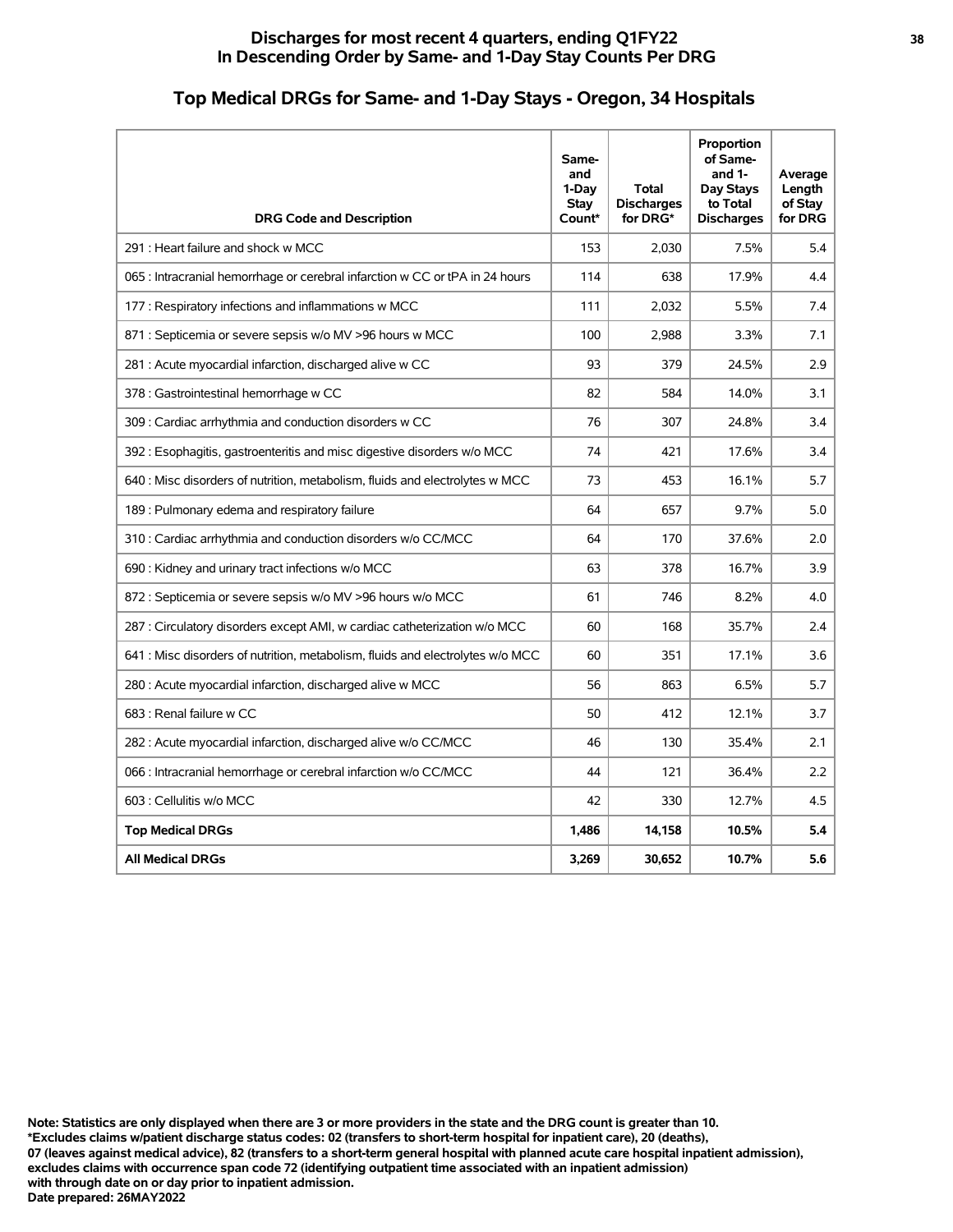#### **Discharges for most recent 4 quarters, ending Q1FY22 39 In Descending Order by Same- and 1-Day Stay Counts Per DRG**

## **Top Medical DRGs for Same- and 1-Day Stays - Pennsylvania, 143 Hospitals**

| <b>DRG Code and Description</b>                                                | Same-<br>and<br>1-Day<br>Stay<br>Count* | <b>Total</b><br><b>Discharges</b><br>for DRG* | Proportion<br>of Same-<br>and $1-$<br>Day Stays<br>to Total<br><b>Discharges</b> | Average<br>Length<br>of Stay<br>for DRG |
|--------------------------------------------------------------------------------|-----------------------------------------|-----------------------------------------------|----------------------------------------------------------------------------------|-----------------------------------------|
| 291 : Heart failure and shock w MCC                                            | 452                                     | 12,243                                        | 3.7%                                                                             | 5.4                                     |
| 310 : Cardiac arrhythmia and conduction disorders w/o CC/MCC                   | 401                                     | 1,506                                         | 26.6%                                                                            | 2.3                                     |
| 392 : Esophagitis, gastroenteritis and misc digestive disorders w/o MCC        | 398                                     | 3,568                                         | 11.2%                                                                            | 3.5                                     |
| 177 : Respiratory infections and inflammations w MCC                           | 370                                     | 12,759                                        | 2.9%                                                                             | 7.0                                     |
| 309 : Cardiac arrhythmia and conduction disorders w CC                         | 356                                     | 2,497                                         | 14.3%                                                                            | 3.1                                     |
| 641 : Misc disorders of nutrition, metabolism, fluids and electrolytes w/o MCC | 343                                     | 2,525                                         | 13.6%                                                                            | 3.5                                     |
| 312 : Syncope and collapse                                                     | 293                                     | 1.847                                         | 15.9%                                                                            | 3.3                                     |
| 690 : Kidney and urinary tract infections w/o MCC                              | 279                                     | 3,299                                         | 8.5%                                                                             | 3.7                                     |
| 871 : Septicemia or severe sepsis w/o MV >96 hours w MCC                       | 277                                     | 14,504                                        | 1.9%                                                                             | 7.2                                     |
| 065 : Intracranial hemorrhage or cerebral infarction w CC or tPA in 24 hours   | 275                                     | 2,995                                         | 9.2%                                                                             | 3.9                                     |
| 287 : Circulatory disorders except AMI, w cardiac catheterization w/o MCC      | 247                                     | 1,361                                         | 18.1%                                                                            | 3.5                                     |
| 069 : Transient ischemia w/o thrombolytic                                      | 245                                     | 1,019                                         | 24.0%                                                                            | 2.6                                     |
| 313 : Chest pain                                                               | 240                                     | 644                                           | 37.3%                                                                            | 2.3                                     |
| 683 : Renal failure w CC                                                       | 218                                     | 3,384                                         | 6.4%                                                                             | 4.1                                     |
| 812 : Red blood cell disorders w/o MCC                                         | 206                                     | 1,525                                         | 13.5%                                                                            | 3.5                                     |
| 552 : Medical back problems w/o MCC                                            | 199                                     | 1,906                                         | 10.4%                                                                            | 3.9                                     |
| 066 : Intracranial hemorrhage or cerebral infarction w/o CC/MCC                | 194                                     | 844                                           | 23.0%                                                                            | 2.5                                     |
| 189 : Pulmonary edema and respiratory failure                                  | 193                                     | 2,870                                         | 6.7%                                                                             | 5.0                                     |
| 378 : Gastrointestinal hemorrhage w CC                                         | 177                                     | 3.649                                         | 4.9%                                                                             | 4.0                                     |
| 640 : Misc disorders of nutrition, metabolism, fluids and electrolytes w MCC   | 173                                     | 2,198                                         | 7.9%                                                                             | 5.3                                     |
| <b>Top Medical DRGs</b>                                                        | 5,536                                   | 77,143                                        | 7.2%                                                                             | 5.2                                     |
| <b>All Medical DRGs</b>                                                        | 12,768                                  | 182,634                                       | 7.0%                                                                             | 5.3                                     |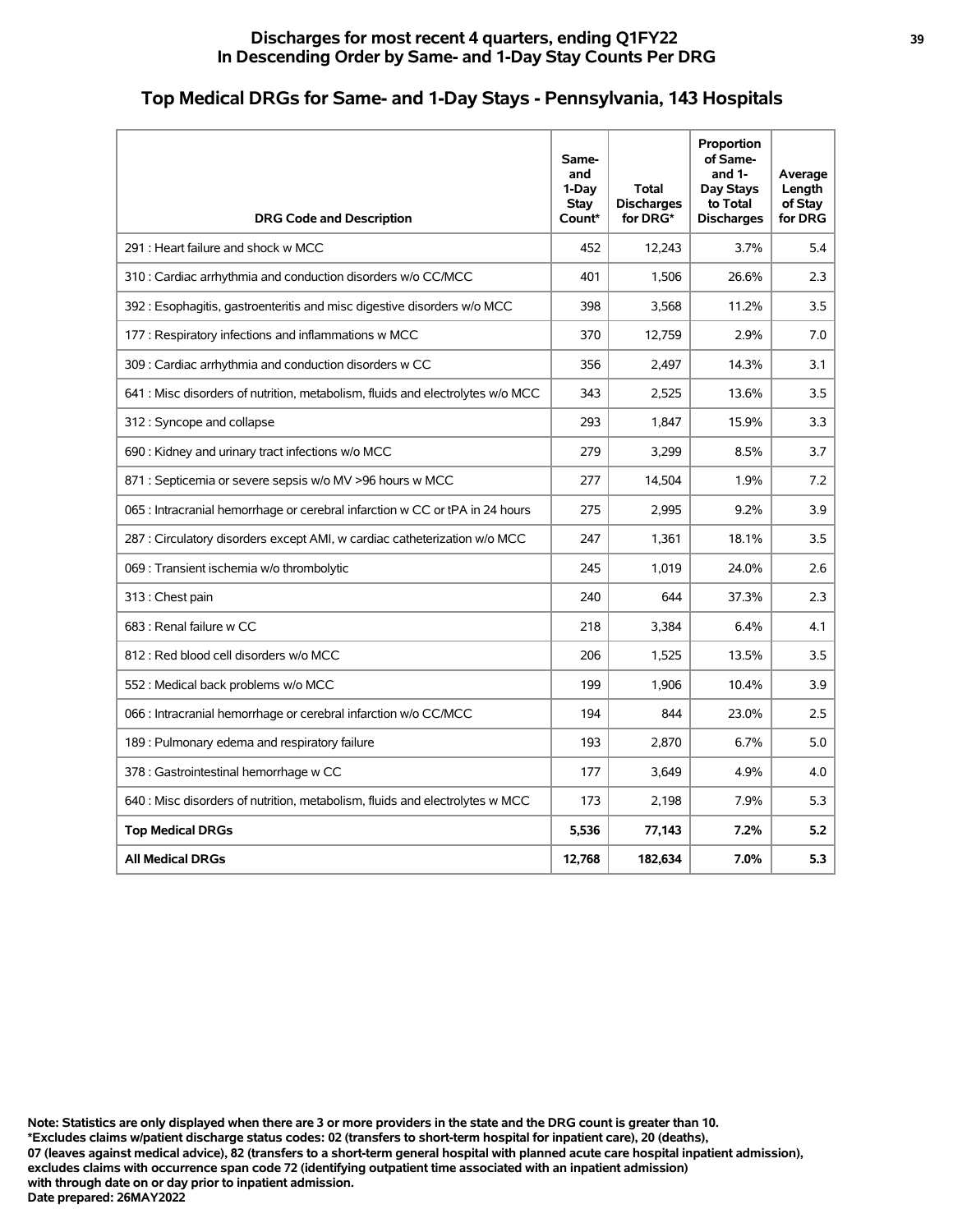## **Top Medical DRGs for Same- and 1-Day Stays - Puerto Rico, 50 Hospitals**

| <b>DRG Code and Description</b>                                                | Same-<br>and<br>1-Dav<br><b>Stay</b><br>Count* | <b>Total</b><br><b>Discharges</b><br>for DRG* | Proportion<br>of Same-<br>and $1-$<br>Day Stays<br>to Total<br><b>Discharges</b> | Average<br>Length<br>of Stay<br>for DRG |
|--------------------------------------------------------------------------------|------------------------------------------------|-----------------------------------------------|----------------------------------------------------------------------------------|-----------------------------------------|
| 812 : Red blood cell disorders w/o MCC                                         | 59                                             | 434                                           | 13.6%                                                                            | 4.3                                     |
| 287 : Circulatory disorders except AMI, w cardiac catheterization w/o MCC      | 26                                             | 199                                           | 13.1%                                                                            | 4.0                                     |
| 311 : Angina pectoris                                                          | 20                                             | 235                                           | 8.5%                                                                             | 3.7                                     |
| 682 : Renal failure w MCC                                                      | 18                                             | 166                                           | 10.8%                                                                            | 6.3                                     |
| 310 : Cardiac arrhythmia and conduction disorders w/o CC/MCC                   | 15                                             | 108                                           | 13.9%                                                                            | 3.5                                     |
| 392 : Esophagitis, gastroenteritis and misc digestive disorders w/o MCC        | 14                                             | 548                                           | 2.6%                                                                             | 4.7                                     |
| 395 : Other digestive system diagnoses w/o CC/MCC                              | 14                                             | 57                                            | 24.6%                                                                            | 3.7                                     |
| 641 : Misc disorders of nutrition, metabolism, fluids and electrolytes w/o MCC | 14                                             | 180                                           | 7.8%                                                                             | 5.1                                     |
| 303 : Atherosclerosis w/o MCC                                                  | 12                                             | 66                                            | 18.2%                                                                            | 3.4                                     |
| 282 : Acute myocardial infarction, discharged alive w/o CC/MCC                 | 11                                             | 146                                           | 7.5%                                                                             | 4.1                                     |
| 312 : Syncope and collapse                                                     | 11                                             | 156                                           | 7.1%                                                                             | 4.1                                     |
| <b>Top Medical DRGs</b>                                                        | 214                                            | 2,295                                         | 9.3%                                                                             | 4.4                                     |
| <b>All Medical DRGs</b>                                                        | 476                                            | 10,354                                        | 4.6%                                                                             | 6.5                                     |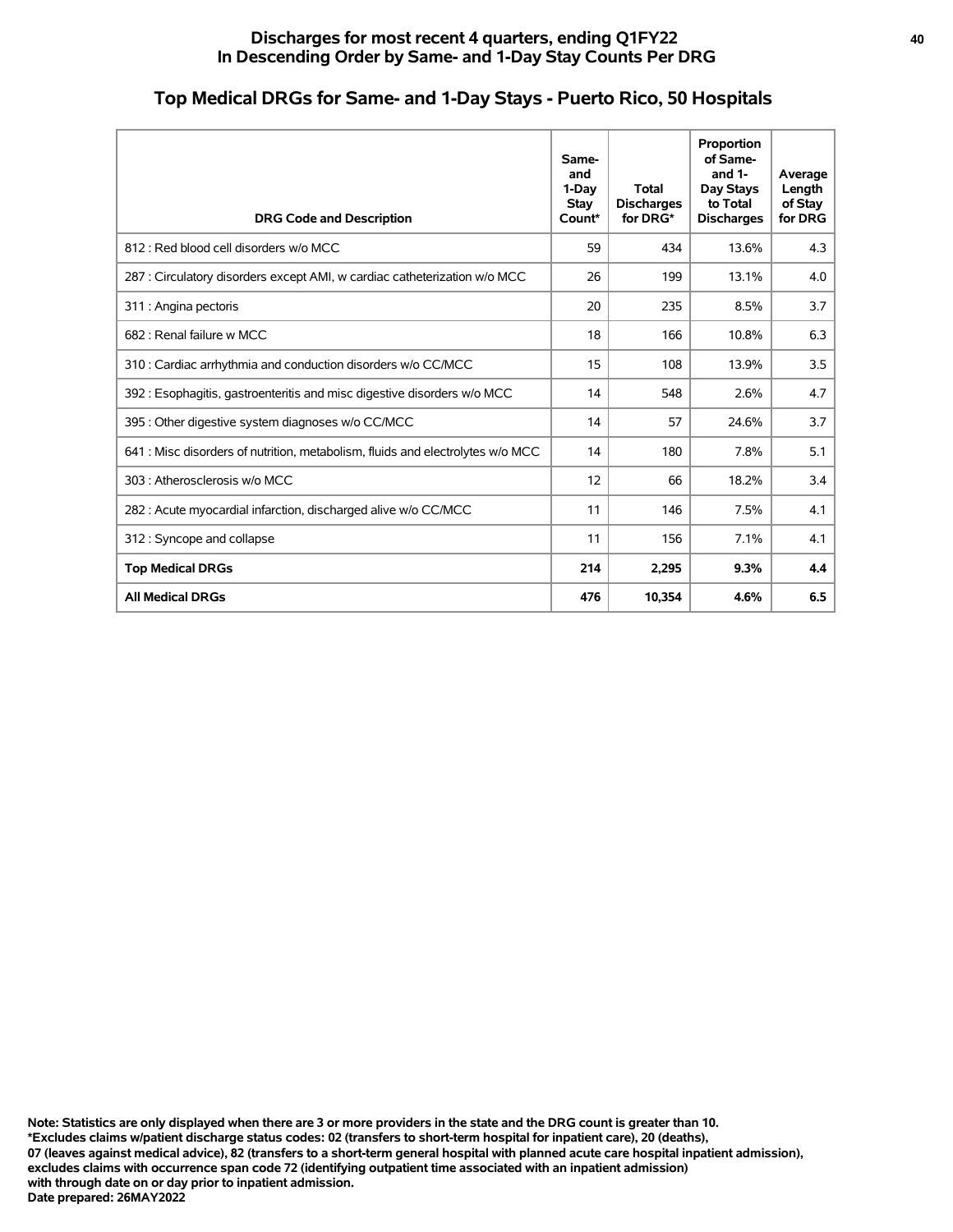## **Top Medical DRGs for Same- and 1-Day Stays - Rhode Island, 10 Hospitals**

| <b>DRG Code and Description</b>                                                    | Same-<br>and<br>1-Day<br>Stav<br>Count* | <b>Total</b><br><b>Discharges</b><br>for DRG* | Proportion<br>of Same-<br>and $1-$<br>Day Stays<br>to Total<br><b>Discharges</b> | Average<br>Length<br>of Stay<br>for DRG |
|------------------------------------------------------------------------------------|-----------------------------------------|-----------------------------------------------|----------------------------------------------------------------------------------|-----------------------------------------|
| 310 : Cardiac arrhythmia and conduction disorders w/o CC/MCC                       | 31                                      | 105                                           | 29.5%                                                                            | 2.4                                     |
| 392 : Esophagitis, gastroenteritis and misc digestive disorders w/o MCC            | 29                                      | 302                                           | 9.6%                                                                             | 3.8                                     |
| 291 : Heart failure and shock w MCC                                                | 28                                      | 992                                           | 2.8%                                                                             | 5.2                                     |
| 312 : Syncope and collapse                                                         | 26                                      | 156                                           | 16.7%                                                                            | 3.1                                     |
| 641 : Misc disorders of nutrition, metabolism, fluids and electrolytes w/o MCC     | 26                                      | 194                                           | 13.4%                                                                            | 3.3                                     |
| 177 : Respiratory infections and inflammations w MCC                               | 21                                      | 793                                           | 2.6%                                                                             | 7.3                                     |
| 066 : Intracranial hemorrhage or cerebral infarction w/o CC/MCC                    | 19                                      | 77                                            | 24.7%                                                                            | 2.4                                     |
| 871 : Septicemia or severe sepsis w/o MV >96 hours w MCC                           | 19                                      | 783                                           | 2.4%                                                                             | 7.4                                     |
| 287 : Circulatory disorders except AMI, w cardiac catheterization w/o MCC          | 17                                      | 69                                            | 24.6%                                                                            | 3.1                                     |
| 313 : Chest pain                                                                   | 17                                      | 48                                            | 35.4%                                                                            | 2.0                                     |
| 189 : Pulmonary edema and respiratory failure                                      | 15                                      | 178                                           | 8.4%                                                                             | 4.9                                     |
| 309 : Cardiac arrhythmia and conduction disorders w CC                             | 14                                      | 176                                           | 8.0%                                                                             | 3.1                                     |
| 563 : Fracture, sprain, strain and dislocation except femur, hip, pelvis and thigh | 14                                      | 74                                            | 18.9%                                                                            | 3.0                                     |
| 683 : Renal failure w CC                                                           | 14                                      | 216                                           | 6.5%                                                                             | 4.3                                     |
| 069 : Transient ischemia w/o thrombolytic                                          | 13                                      | 73                                            | 17.8%                                                                            | 2.8                                     |
| 190 : Chronic obstructive pulmonary disease w MCC                                  | 13                                      | 236                                           | 5.5%                                                                             | 4.4                                     |
| 640 : Misc disorders of nutrition, metabolism, fluids and electrolytes w MCC       | 13                                      | 168                                           | 7.7%                                                                             | 4.8                                     |
| 064 : Intracranial hemorrhage or cerebral infarction w MCC                         | 11                                      | 194                                           | 5.7%                                                                             | 6.6                                     |
| 065 : Intracranial hemorrhage or cerebral infarction w CC or tPA in 24 hours       | 11                                      | 214                                           | 5.1%                                                                             | 3.8                                     |
| 690 : Kidney and urinary tract infections w/o MCC                                  | 11                                      | 232                                           | 4.7%                                                                             | 3.5                                     |
| <b>Top Medical DRGs</b>                                                            | 362                                     | 5,280                                         | 6.9%                                                                             | 5.2                                     |
| <b>All Medical DRGs</b>                                                            | 818                                     | 13,918                                        | 5.9%                                                                             | 5.2                                     |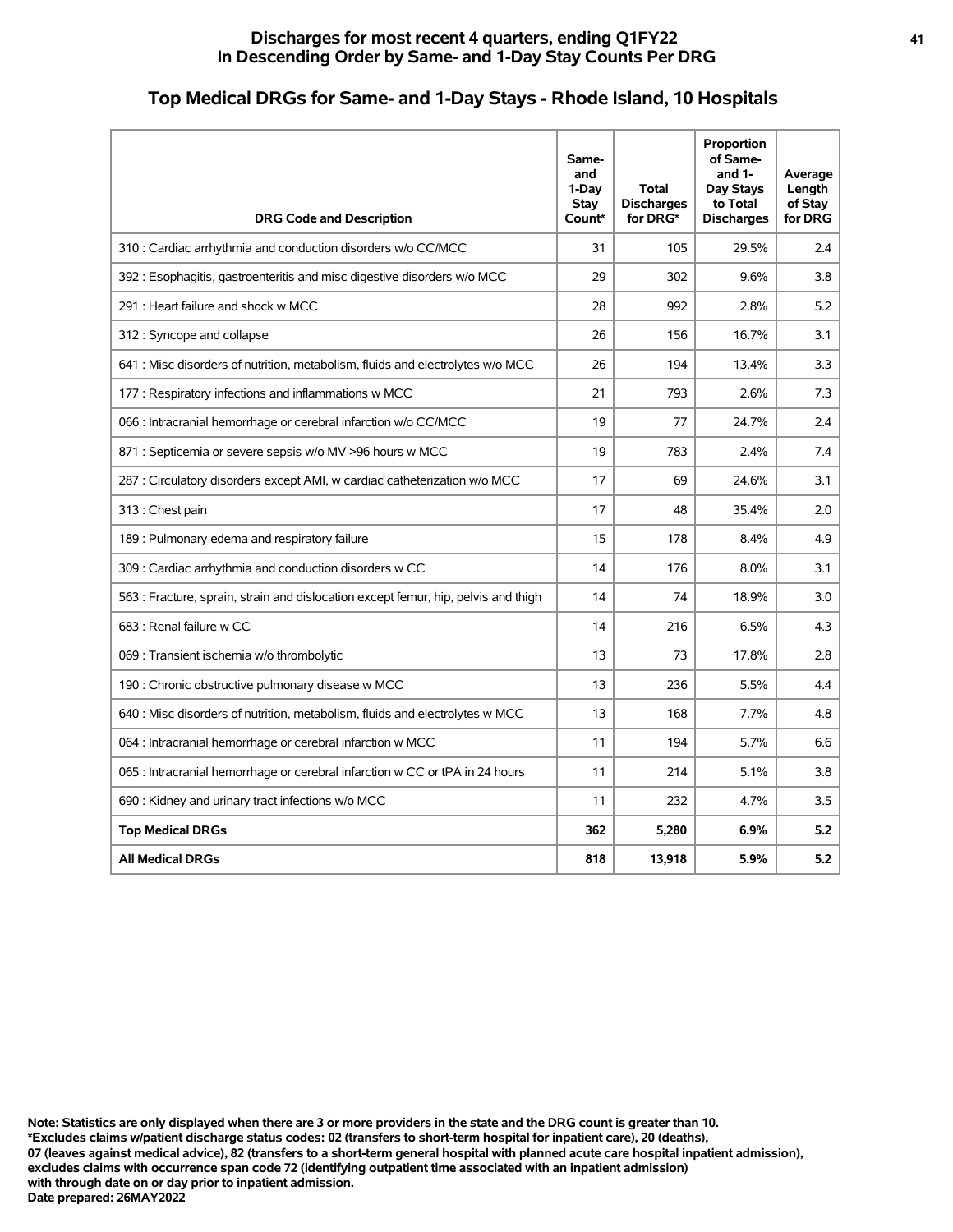#### **Discharges for most recent 4 quarters, ending Q1FY22 42 In Descending Order by Same- and 1-Day Stay Counts Per DRG**

## **Top Medical DRGs for Same- and 1-Day Stays - South Carolina, 53 Hospitals**

| <b>DRG Code and Description</b>                                                | Same-<br>and<br>1-Day<br>Stay<br>Count* | <b>Total</b><br><b>Discharges</b><br>for DRG* | Proportion<br>of Same-<br>and $1-$<br>Day Stays<br>to Total<br><b>Discharges</b> | Average<br>Length<br>of Stay<br>for DRG |
|--------------------------------------------------------------------------------|-----------------------------------------|-----------------------------------------------|----------------------------------------------------------------------------------|-----------------------------------------|
| 291 : Heart failure and shock w MCC                                            | 306                                     | 4,527                                         | 6.8%                                                                             | 5.2                                     |
| 177 : Respiratory infections and inflammations w MCC                           | 250                                     | 5,907                                         | 4.2%                                                                             | 7.1                                     |
| 310 : Cardiac arrhythmia and conduction disorders w/o CC/MCC                   | 195                                     | 749                                           | 26.0%                                                                            | 2.3                                     |
| 309 : Cardiac arrhythmia and conduction disorders w CC                         | 189                                     | 975                                           | 19.4%                                                                            | 3.1                                     |
| 871 : Septicemia or severe sepsis w/o MV >96 hours w MCC                       | 179                                     | 6.392                                         | 2.8%                                                                             | 7.3                                     |
| 065 : Intracranial hemorrhage or cerebral infarction w CC or tPA in 24 hours   | 170                                     | 1,353                                         | 12.6%                                                                            | 3.8                                     |
| 392 : Esophagitis, gastroenteritis and misc digestive disorders w/o MCC        | 136                                     | 1,109                                         | 12.3%                                                                            | 3.6                                     |
| 641 : Misc disorders of nutrition, metabolism, fluids and electrolytes w/o MCC | 135                                     | 991                                           | 13.6%                                                                            | 3.6                                     |
| 287 : Circulatory disorders except AMI, w cardiac catheterization w/o MCC      | 131                                     | 496                                           | 26.4%                                                                            | 2.7                                     |
| 683 : Renal failure w CC                                                       | 127                                     | 1,371                                         | 9.3%                                                                             | 4.1                                     |
| 640 : Misc disorders of nutrition, metabolism, fluids and electrolytes w MCC   | 117                                     | 1,156                                         | 10.1%                                                                            | 5.1                                     |
| 378 : Gastrointestinal hemorrhage w CC                                         | 113                                     | 1,497                                         | 7.5%                                                                             | 3.7                                     |
| 189 : Pulmonary edema and respiratory failure                                  | 109                                     | 1.455                                         | 7.5%                                                                             | 4.8                                     |
| 690 : Kidney and urinary tract infections w/o MCC                              | 109                                     | 1,219                                         | 8.9%                                                                             | 3.8                                     |
| 812 : Red blood cell disorders w/o MCC                                         | 107                                     | 712                                           | 15.0%                                                                            | 3.6                                     |
| 313 : Chest pain                                                               | 101                                     | 228                                           | 44.3%                                                                            | 2.3                                     |
| 312 : Syncope and collapse                                                     | 97                                      | 559                                           | 17.4%                                                                            | 3.3                                     |
| 066 : Intracranial hemorrhage or cerebral infarction w/o CC/MCC                | 92                                      | 333                                           | 27.6%                                                                            | 2.4                                     |
| 069 : Transient ischemia w/o thrombolytic                                      | 82                                      | 398                                           | 20.6%                                                                            | 2.8                                     |
| 305 : Hypertension w/o MCC                                                     | 74                                      | 283                                           | 26.1%                                                                            | 2.8                                     |
| <b>Top Medical DRGs</b>                                                        | 2.819                                   | 31,710                                        | 8.9%                                                                             | 5.3                                     |
| <b>All Medical DRGs</b>                                                        | 5,931                                   | 69,955                                        | 8.5%                                                                             | 5.3                                     |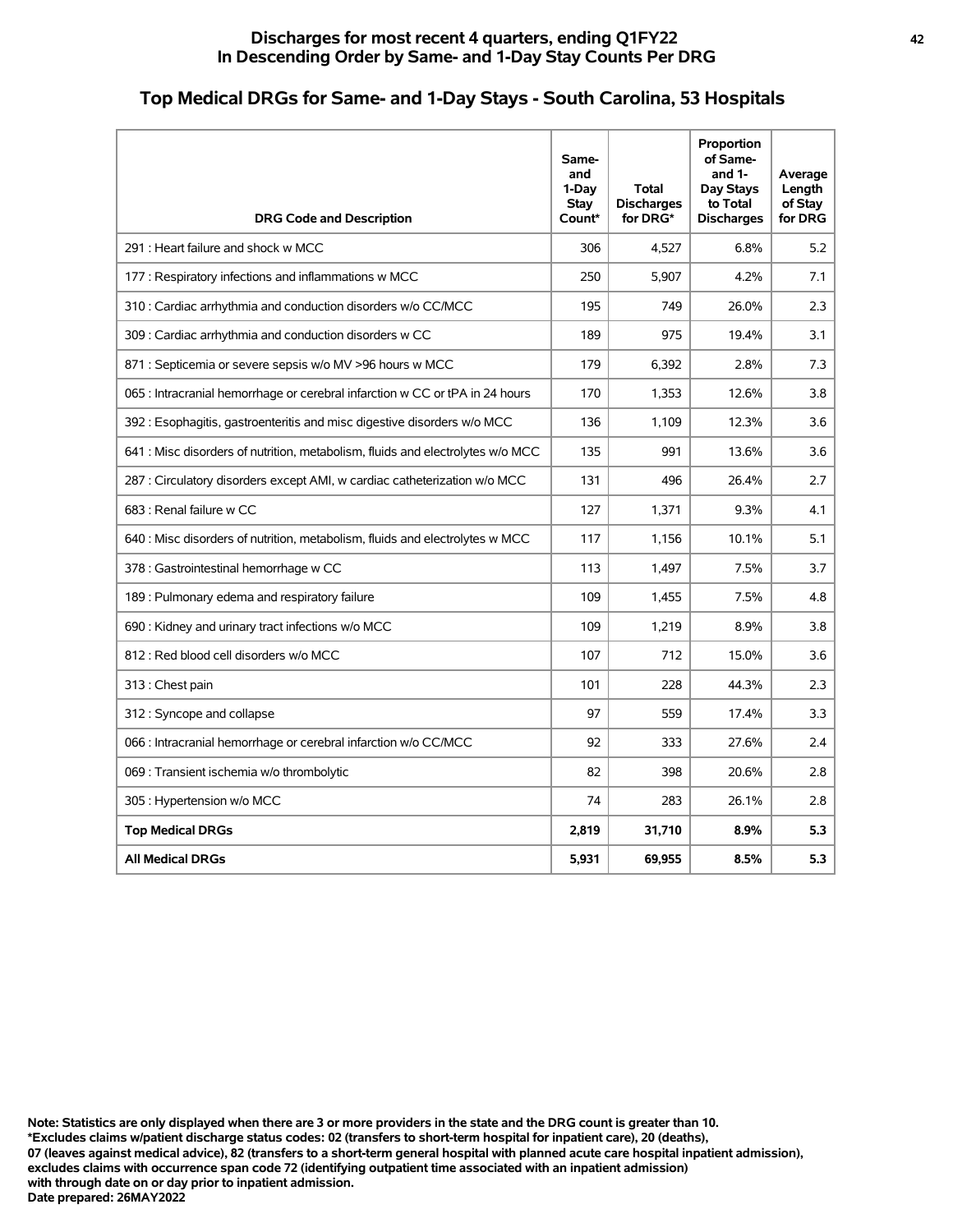#### **Discharges for most recent 4 quarters, ending Q1FY22 43 In Descending Order by Same- and 1-Day Stay Counts Per DRG**

## **Top Medical DRGs for Same- and 1-Day Stays - South Dakota, 19 Hospitals**

| <b>DRG Code and Description</b>                                                | Same-<br>and<br>1-Day<br>Stay<br>Count* | Total<br><b>Discharges</b><br>for DRG* | Proportion<br>of Same-<br>and $1-$<br>Day Stays<br>to Total<br><b>Discharges</b> | Average<br>Length<br>of Stay<br>for DRG |
|--------------------------------------------------------------------------------|-----------------------------------------|----------------------------------------|----------------------------------------------------------------------------------|-----------------------------------------|
| 885: Psychoses                                                                 | 79                                      | 621                                    | 12.7%                                                                            | 6.8                                     |
| 291 : Heart failure and shock w MCC                                            | 64                                      | 912                                    | 7.0%                                                                             | 5.1                                     |
| 065 : Intracranial hemorrhage or cerebral infarction w CC or tPA in 24 hours   | 54                                      | 338                                    | 16.0%                                                                            | 3.4                                     |
| 309 : Cardiac arrhythmia and conduction disorders w CC                         | 45                                      | 193                                    | 23.3%                                                                            | 2.5                                     |
| 287 : Circulatory disorders except AMI, w cardiac catheterization w/o MCC      | 42                                      | 133                                    | 31.6%                                                                            | 2.4                                     |
| 310 : Cardiac arrhythmia and conduction disorders w/o CC/MCC                   | 37                                      | 144                                    | 25.7%                                                                            | 2.0                                     |
| 177 : Respiratory infections and inflammations w MCC                           | 36                                      | 944                                    | 3.8%                                                                             | 6.8                                     |
| 189 : Pulmonary edema and respiratory failure                                  | 34                                      | 344                                    | 9.9%                                                                             | 4.6                                     |
| 641 : Misc disorders of nutrition, metabolism, fluids and electrolytes w/o MCC | 33                                      | 205                                    | 16.1%                                                                            | 3.2                                     |
| 871 : Septicemia or severe sepsis w/o MV >96 hours w MCC                       | 32                                      | 1,312                                  | 2.4%                                                                             | 6.5                                     |
| 392 : Esophagitis, gastroenteritis and misc digestive disorders w/o MCC        | 30                                      | 225                                    | 13.3%                                                                            | 3.2                                     |
| 390 : Gastrointestinal obstruction w/o CC/MCC                                  | 29                                      | 107                                    | 27.1%                                                                            | 2.5                                     |
| 066 : Intracranial hemorrhage or cerebral infarction w/o CC/MCC                | 26                                      | 88                                     | 29.5%                                                                            | 2.5                                     |
| 690 : Kidney and urinary tract infections w/o MCC                              | 26                                      | 229                                    | 11.4%                                                                            | 3.6                                     |
| 378 : Gastrointestinal hemorrhage w CC                                         | 25                                      | 455                                    | 5.5%                                                                             | 3.7                                     |
| 683 : Renal failure w CC                                                       | 24                                      | 247                                    | 9.7%                                                                             | 4.0                                     |
| 882 : Neuroses except depressive                                               | 22                                      | 66                                     | 33.3%                                                                            | 3.9                                     |
| 305 : Hypertension w/o MCC                                                     | 21                                      | 70                                     | 30.0%                                                                            | 2.9                                     |
| 389 : Gastrointestinal obstruction w CC                                        | 20                                      | 159                                    | 12.6%                                                                            | 3.4                                     |
| 640 : Misc disorders of nutrition, metabolism, fluids and electrolytes w MCC   | 20                                      | 156                                    | 12.8%                                                                            | 4.2                                     |
| <b>Top Medical DRGs</b>                                                        | 699                                     | 6.948                                  | 10.1%                                                                            | 5.0                                     |
| <b>All Medical DRGs</b>                                                        | 1,540                                   | 15,644                                 | 9.8%                                                                             | 5.0                                     |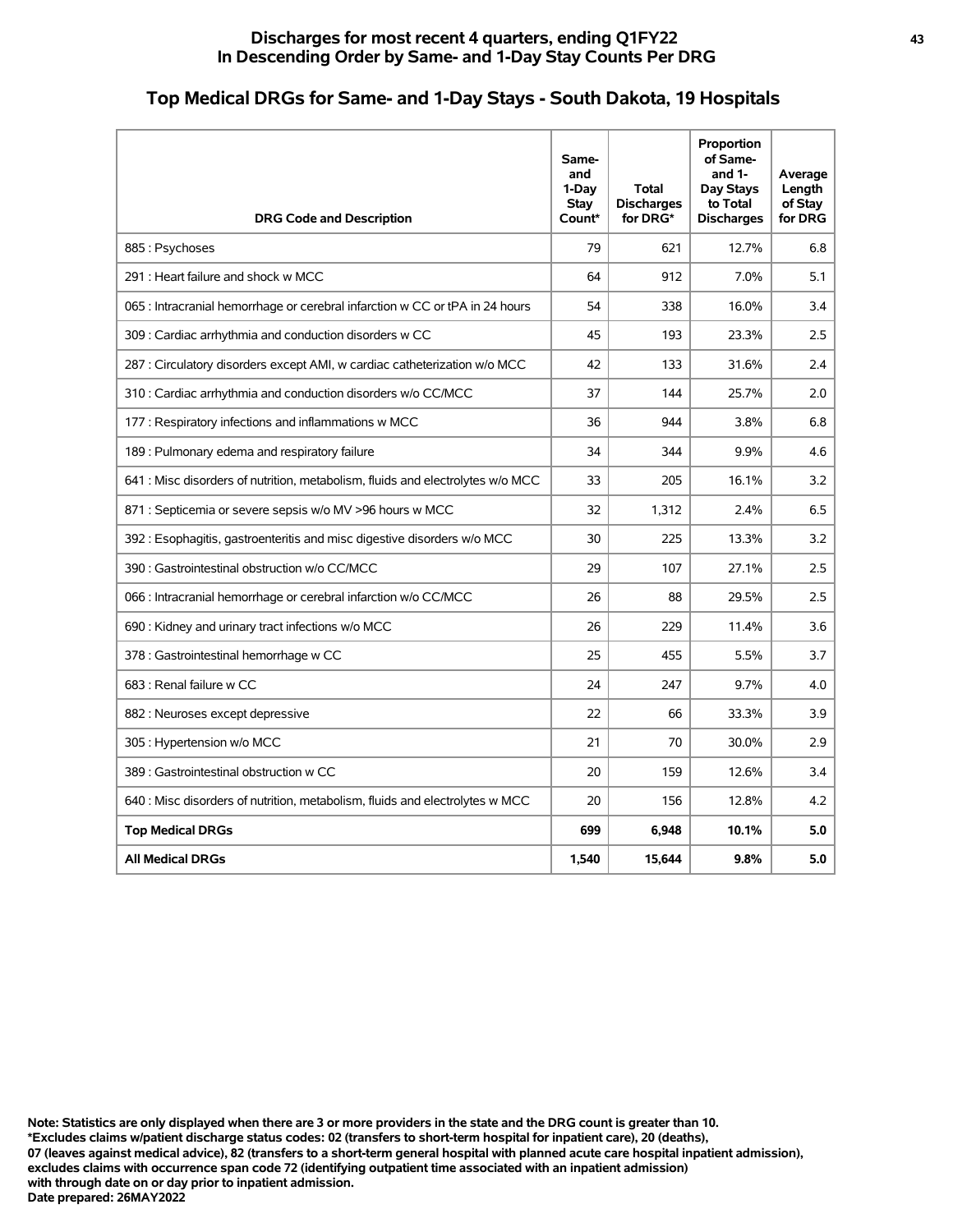#### **Discharges for most recent 4 quarters, ending Q1FY22 44 In Descending Order by Same- and 1-Day Stay Counts Per DRG**

#### **DRG Code and Description Sameand 1-Day Stay Count\* Total Discharges for DRG\* Proportion of Sameand 1- Day Stays to Total Discharges Average Length of Stay for DRG** 291 : Heart failure and shock w MCC 337 6,005 5.6% 5.3 177 : Respiratory infections and inflammations w MCC 299 6,946 4.3% 7.1 309 : Cardiac arrhythmia and conduction disorders w CC  $\vert$  265  $\vert$  1,273  $\vert$  20.8% 2.9 871 : Septicemia or severe sepsis w/o MV >96 hours w MCC 263 10,490 2.5% 7.2 392 : Esophagitis, gastroenteritis and misc digestive disorders w/o MCC  $\vert$  262  $\vert$  1,654 15.8% 3.3 310 : Cardiac arrhythmia and conduction disorders w/o CC/MCC  $\begin{array}{|c|c|c|c|c|c|c|c|c|} \hline 251 & 803 & 31.3\% & 2.1\ \hline \end{array}$ 065 : Intracranial hemorrhage or cerebral infarction w CC or tPA in 24 hours  $\vert$  230 1, 1,903 1, 12.1% 3.7 287 : Circulatory disorders except AMI, w cardiac catheterization w/o MCC  $\vert$  214  $\vert$  754  $\vert$  28.4% 2.9 312 : Syncope and collapse 207 | 207 | 207 | 208 | 22.1% 3.2 641 : Misc disorders of nutrition, metabolism, fluids and electrolytes w/o MCC | 200 | 1,276 | 15.7% | 3.4 690 : Kidney and urinary tract infections w/o MCC 177 | 1,678 | 10.5% 3.6 683 : Renal failure w CC 2008 10.0% 10.0% 3.9 378 : Gastrointestinal hemorrhage w CC 173 | 173 | 1,843 | 9.4% 3.5 189 : Pulmonary edema and respiratory failure 168 100 168 1,693 1,693 9.9% 4.6 313 : Chest pain 160 and 2.1 and 2.1 and 313 : Chest pain 160 and 2.1 and 38.6% 2.1 066 : Intracranial hemorrhage or cerebral infarction w/o CC/MCC | 157 | 464 33.8% | 2.2 281 : Acute myocardial infarction, discharged alive w CC 151 830 151 830 18.2% 3.0 069 : Transient ischemia w/o thrombolytic 146 2009 : 146 336 27.2% 2.6 812 : Red blood cell disorders w/o MCC 125 125 125 125 125 19.2% 19.2% 3.2 305 : Hypertension w/o MCC 2.6 123 | 471 | 26.1% 2.6 **Top Medical DRGs 4,083 42,371 9.6% 5.2 All Medical DRGs 9,340 101,999 9.2% 5.2**

## **Top Medical DRGs for Same- and 1-Day Stays - Tennessee, 78 Hospitals**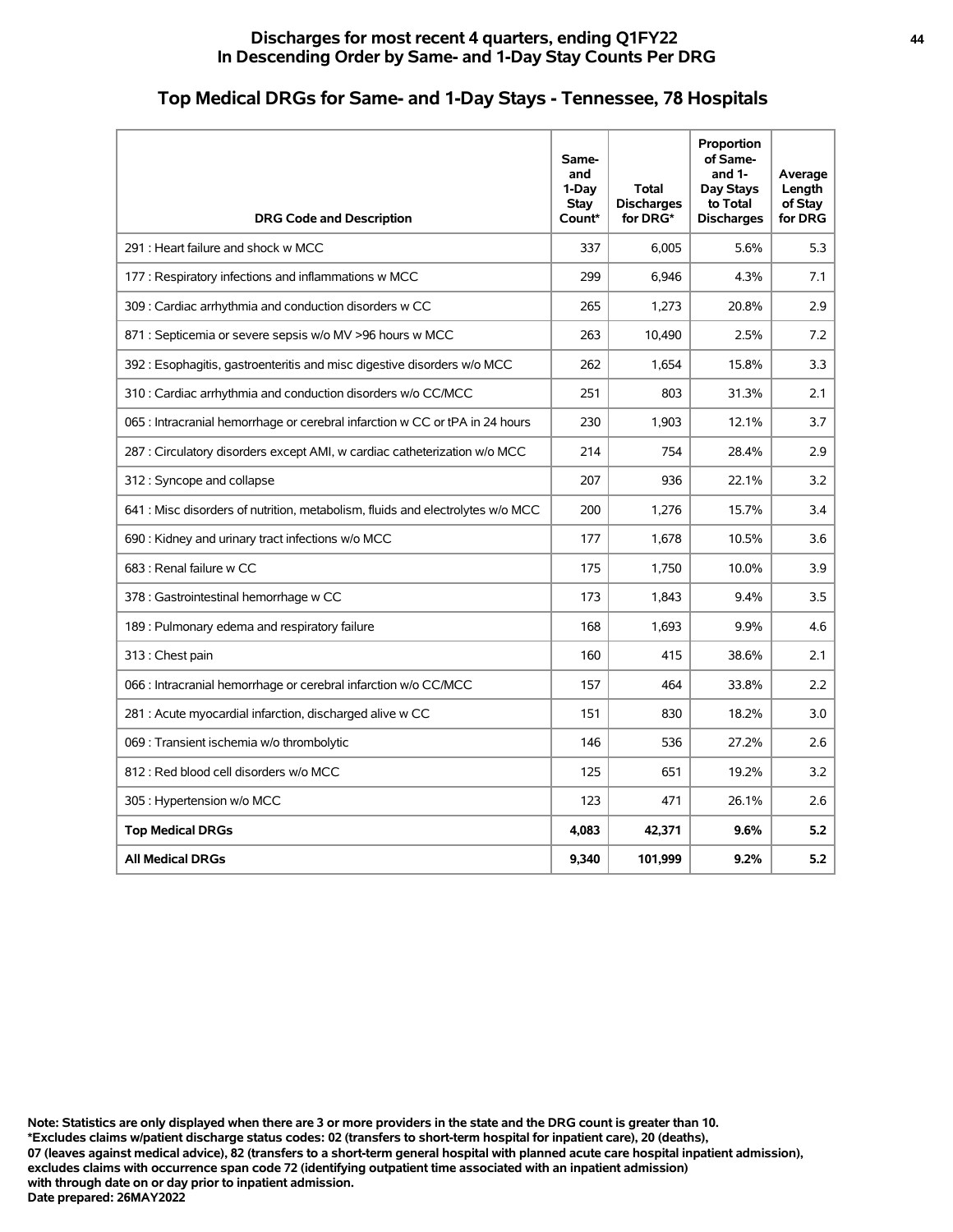#### **Discharges for most recent 4 quarters, ending Q1FY22 45 In Descending Order by Same- and 1-Day Stay Counts Per DRG**

| <b>DRG Code and Description</b>                                                | Same-<br>and<br>1-Day<br>Stav<br>Count* | <b>Total</b><br><b>Discharges</b><br>for DRG* | Proportion<br>of Same-<br>and $1-$<br>Day Stays<br>to Total<br><b>Discharges</b> | Average<br>Length<br>of Stay<br>for DRG |
|--------------------------------------------------------------------------------|-----------------------------------------|-----------------------------------------------|----------------------------------------------------------------------------------|-----------------------------------------|
| 291 : Heart failure and shock w MCC                                            | 1,045                                   | 17,930                                        | 5.8%                                                                             | 5.1                                     |
| 871 : Septicemia or severe sepsis w/o MV >96 hours w MCC                       | 1,016                                   | 33,577                                        | 3.0%                                                                             | 6.9                                     |
| 177 : Respiratory infections and inflammations w MCC                           | 1,000                                   | 23,751                                        | 4.2%                                                                             | 6.8                                     |
| 392 : Esophagitis, gastroenteritis and misc digestive disorders w/o MCC        | 694                                     | 4,829                                         | 14.4%                                                                            | 3.4                                     |
| 640 : Misc disorders of nutrition, metabolism, fluids and electrolytes w MCC   | 690                                     | 5,564                                         | 12.4%                                                                            | 4.4                                     |
| 309 : Cardiac arrhythmia and conduction disorders w CC                         | 668                                     | 3,043                                         | 22.0%                                                                            | 2.9                                     |
| 310 : Cardiac arrhythmia and conduction disorders w/o CC/MCC                   | 665                                     | 1.763                                         | 37.7%                                                                            | 2.0                                     |
| 312 : Syncope and collapse                                                     | 558                                     | 2,579                                         | 21.6%                                                                            | 3.0                                     |
| 065 : Intracranial hemorrhage or cerebral infarction w CC or tPA in 24 hours   | 557                                     | 4,873                                         | 11.4%                                                                            | 3.7                                     |
| 641 : Misc disorders of nutrition, metabolism, fluids and electrolytes w/o MCC | 543                                     | 3,380                                         | 16.1%                                                                            | 3.2                                     |
| 313 : Chest pain                                                               | 542                                     | 1,313                                         | 41.3%                                                                            | 2.1                                     |
| 690 : Kidney and urinary tract infections w/o MCC                              | 539                                     | 4,968                                         | 10.8%                                                                            | 3.5                                     |
| 683 : Renal failure w CC                                                       | 460                                     | 4,835                                         | 9.5%                                                                             | 3.8                                     |
| 069 : Transient ischemia w/o thrombolytic                                      | 439                                     | 1,637                                         | 26.8%                                                                            | 2.6                                     |
| 378 : Gastrointestinal hemorrhage w CC                                         | 413                                     | 4,942                                         | 8.4%                                                                             | 3.5                                     |
| 189 : Pulmonary edema and respiratory failure                                  | 412                                     | 4.652                                         | 8.9%                                                                             | 4.7                                     |
| 287 : Circulatory disorders except AMI, w cardiac catheterization w/o MCC      | 412                                     | 1.850                                         | 22.3%                                                                            | 3.2                                     |
| 812 : Red blood cell disorders w/o MCC                                         | 339                                     | 2,037                                         | 16.6%                                                                            | 3.4                                     |
| 305 : Hypertension w/o MCC                                                     | 329                                     | 1,318                                         | 25.0%                                                                            | 2.6                                     |
| 682 : Renal failure w MCC                                                      | 328                                     | 5,444                                         | 6.0%                                                                             | 5.4                                     |
| <b>Top Medical DRGs</b>                                                        | 11,649                                  | 134,285                                       | 8.7%                                                                             | 5.2                                     |
| <b>All Medical DRGs</b>                                                        | 25,781                                  | 295,007                                       | 8.7%                                                                             | 5.1                                     |

## **Top Medical DRGs for Same- and 1-Day Stays - Texas, 291 Hospitals**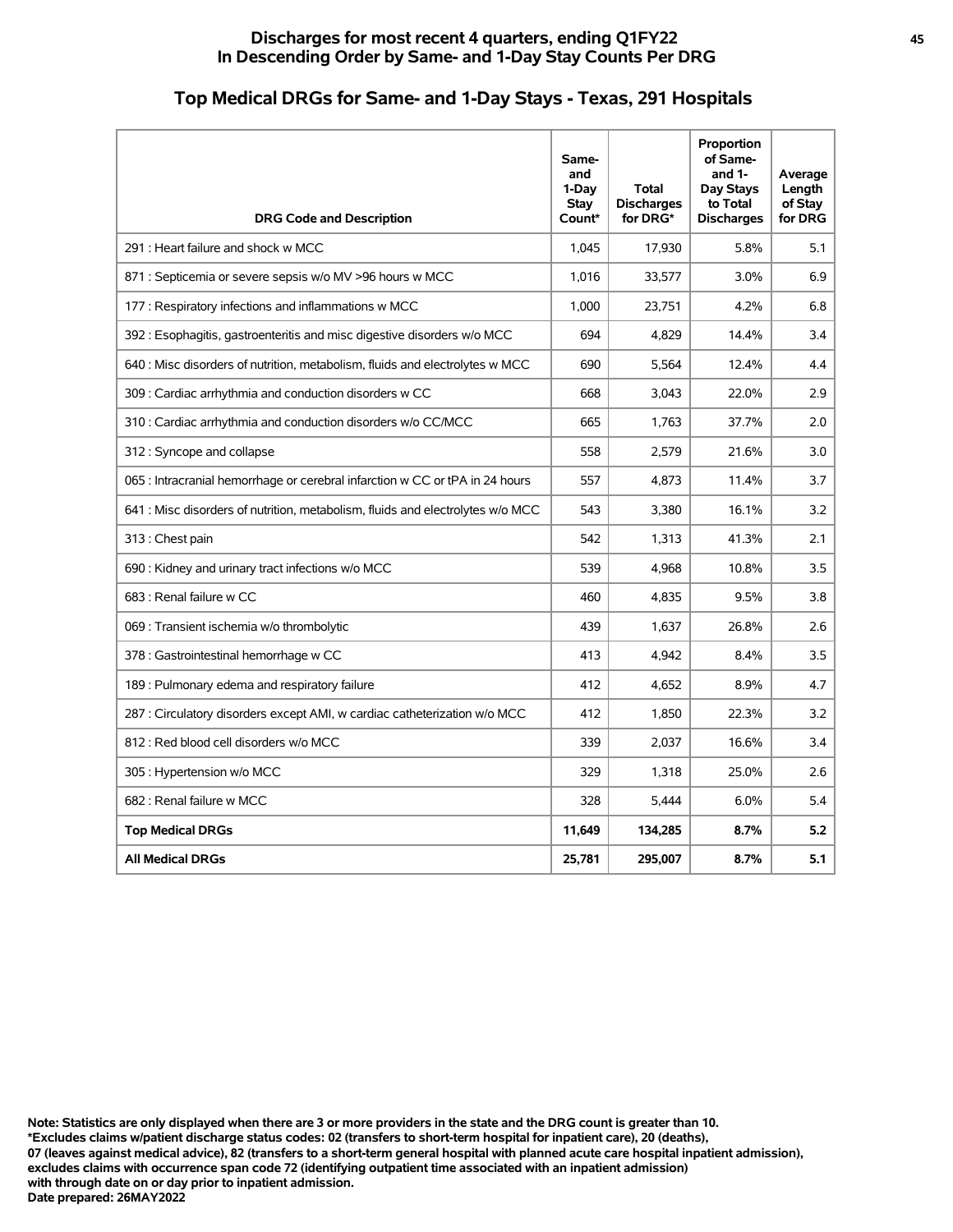#### **Discharges for most recent 4 quarters, ending Q1FY22 46 In Descending Order by Same- and 1-Day Stay Counts Per DRG**

| <b>DRG Code and Description</b>                                                | Same-<br>and<br>1-Dav<br>Stay<br>Count* | <b>Total</b><br><b>Discharges</b><br>for DRG* | Proportion<br>of Same-<br>and $1-$<br>Day Stays<br>to Total<br><b>Discharges</b> | Average<br>Length<br>of Stay<br>for DRG |
|--------------------------------------------------------------------------------|-----------------------------------------|-----------------------------------------------|----------------------------------------------------------------------------------|-----------------------------------------|
| 177 : Respiratory infections and inflammations w MCC                           | 257                                     | 2,166                                         | 11.9%                                                                            | 5.0                                     |
| 871 : Septicemia or severe sepsis w/o MV >96 hours w MCC                       | 192                                     | 2.784                                         | 6.9%                                                                             | 4.9                                     |
| 291 : Heart failure and shock w MCC                                            | 131                                     | 1.174                                         | 11.2%                                                                            | 4.0                                     |
| 065 : Intracranial hemorrhage or cerebral infarction w CC or tPA in 24 hours   | 109                                     | 456                                           | 23.9%                                                                            | 2.8                                     |
| 378 : Gastrointestinal hemorrhage w CC                                         | 95                                      | 464                                           | 20.5%                                                                            | 2.7                                     |
| 641 : Misc disorders of nutrition, metabolism, fluids and electrolytes w/o MCC | 89                                      | 341                                           | 26.1%                                                                            | 2.6                                     |
| 872 : Septicemia or severe sepsis w/o MV >96 hours w/o MCC                     | 86                                      | 737                                           | 11.7%                                                                            | 3.2                                     |
| 193 : Simple pneumonia and pleurisy w MCC                                      | 79                                      | 474                                           | 16.7%                                                                            | 3.5                                     |
| 392 : Esophagitis, gastroenteritis and misc digestive disorders w/o MCC        | 79                                      | 332                                           | 23.8%                                                                            | 2.9                                     |
| 309 : Cardiac arrhythmia and conduction disorders w CC                         | 73                                      | 219                                           | 33.3%                                                                            | 2.2                                     |
| 389 : Gastrointestinal obstruction w CC                                        | 64                                      | 233                                           | 27.5%                                                                            | 2.8                                     |
| 281 : Acute myocardial infarction, discharged alive w CC                       | 60                                      | 173                                           | 34.7%                                                                            | 2.2                                     |
| 683 : Renal failure w CC                                                       | 59                                      | 395                                           | 14.9%                                                                            | 3.1                                     |
| 189 : Pulmonary edema and respiratory failure                                  | 57                                      | 321                                           | 17.8%                                                                            | 3.8                                     |
| 390 : Gastrointestinal obstruction w/o CC/MCC                                  | 57                                      | 142                                           | 40.1%                                                                            | 2.1                                     |
| 066 : Intracranial hemorrhage or cerebral infarction w/o CC/MCC                | 54                                      | 119                                           | 45.4%                                                                            | 1.9                                     |
| 175 : Pulmonary embolism w MCC or acute cor pulmonale                          | 51                                      | 274                                           | 18.6%                                                                            | 3.2                                     |
| 310 : Cardiac arrhythmia and conduction disorders w/o CC/MCC                   | 50                                      | 87                                            | 57.5%                                                                            | 1.6                                     |
| 690 : Kidney and urinary tract infections w/o MCC                              | 48                                      | 304                                           | 15.8%                                                                            | 2.8                                     |
| 640 : Misc disorders of nutrition, metabolism, fluids and electrolytes w MCC   | 46                                      | 315                                           | 14.6%                                                                            | 3.6                                     |
| <b>Top Medical DRGs</b>                                                        | 1,736                                   | 11,510                                        | 15.1%                                                                            | 3.9                                     |
| <b>All Medical DRGs</b>                                                        | 3.498                                   | 23,163                                        | 15.1%                                                                            | 4.0                                     |

## **Top Medical DRGs for Same- and 1-Day Stays - Utah, 33 Hospitals**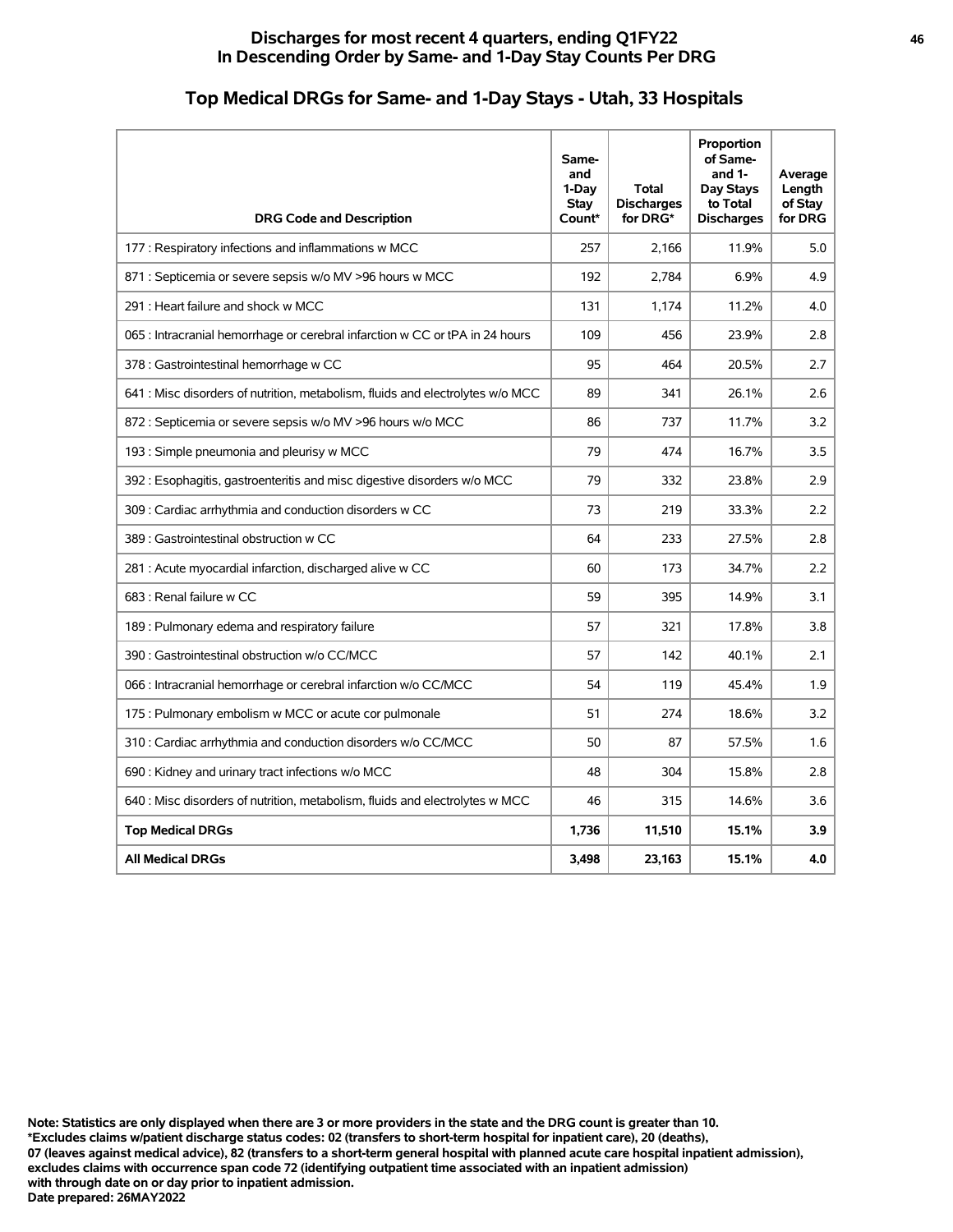#### **Discharges for most recent 4 quarters, ending Q1FY22 47 In Descending Order by Same- and 1-Day Stay Counts Per DRG**

| <b>DRG Code and Description</b>                                                | Same-<br>and<br>1-Dav<br>Stav<br>Count* | <b>Total</b><br><b>Discharges</b><br>for DRG* | Proportion<br>of Same-<br>and $1-$<br>Day Stays<br>to Total<br><b>Discharges</b> | Average<br>Length<br>of Stay<br>for DRG |
|--------------------------------------------------------------------------------|-----------------------------------------|-----------------------------------------------|----------------------------------------------------------------------------------|-----------------------------------------|
| 291 : Heart failure and shock w MCC                                            | 324                                     | 8,097                                         | 4.0%                                                                             | 5.3                                     |
| 871 : Septicemia or severe sepsis w/o MV >96 hours w MCC                       | 277                                     | 12,425                                        | 2.2%                                                                             | 7.2                                     |
| 309 : Cardiac arrhythmia and conduction disorders w CC                         | 276                                     | 1,552                                         | 17.8%                                                                            | 3.0                                     |
| 065 : Intracranial hemorrhage or cerebral infarction w CC or tPA in 24 hours   | 240                                     | 2,130                                         | 11.3%                                                                            | 3.8                                     |
| 177 : Respiratory infections and inflammations w MCC                           | 236                                     | 7,118                                         | 3.3%                                                                             | 7.3                                     |
| 310 : Cardiac arrhythmia and conduction disorders w/o CC/MCC                   | 214                                     | 886                                           | 24.2%                                                                            | 2.3                                     |
| 392 : Esophagitis, gastroenteritis and misc digestive disorders w/o MCC        | 180                                     | 1,602                                         | 11.2%                                                                            | 3.6                                     |
| 641 : Misc disorders of nutrition, metabolism, fluids and electrolytes w/o MCC | 175                                     | 1,305                                         | 13.4%                                                                            | 3.4                                     |
| 069 : Transient ischemia w/o thrombolytic                                      | 156                                     | 657                                           | 23.7%                                                                            | 2.6                                     |
| 066 : Intracranial hemorrhage or cerebral infarction w/o CC/MCC                | 147                                     | 521                                           | 28.2%                                                                            | 2.5                                     |
| 287 : Circulatory disorders except AMI, w cardiac catheterization w/o MCC      | 143                                     | 669                                           | 21.4%                                                                            | 3.2                                     |
| 378 : Gastrointestinal hemorrhage w CC                                         | 133                                     | 2,384                                         | 5.6%                                                                             | 3.7                                     |
| 312 : Syncope and collapse                                                     | 124                                     | 881                                           | 14.1%                                                                            | 3.4                                     |
| 683 : Renal failure w CC                                                       | 122                                     | 1,882                                         | 6.5%                                                                             | 4.1                                     |
| 189 : Pulmonary edema and respiratory failure                                  | 120                                     | 1,714                                         | 7.0%                                                                             | 4.9                                     |
| 313 : Chest pain                                                               | 120                                     | 347                                           | 34.6%                                                                            | 2.4                                     |
| 281 : Acute myocardial infarction, discharged alive w CC                       | 116                                     | 843                                           | 13.8%                                                                            | 3.4                                     |
| 640 : Misc disorders of nutrition, metabolism, fluids and electrolytes w MCC   | 115                                     | 1,443                                         | 8.0%                                                                             | 5.0                                     |
| 690 : Kidney and urinary tract infections w/o MCC                              | 114                                     | 1,504                                         | 7.6%                                                                             | 3.6                                     |
| 308 : Cardiac arrhythmia and conduction disorders w MCC                        | 102                                     | 1,474                                         | 6.9%                                                                             | 5.0                                     |
| <b>Top Medical DRGs</b>                                                        | 3,434                                   | 49,434                                        | 6.9%                                                                             | 5.4                                     |
| <b>All Medical DRGs</b>                                                        | 7,487                                   | 108,768                                       | 6.9%                                                                             | 5.3                                     |

## **Top Medical DRGs for Same- and 1-Day Stays - Virginia, 73 Hospitals**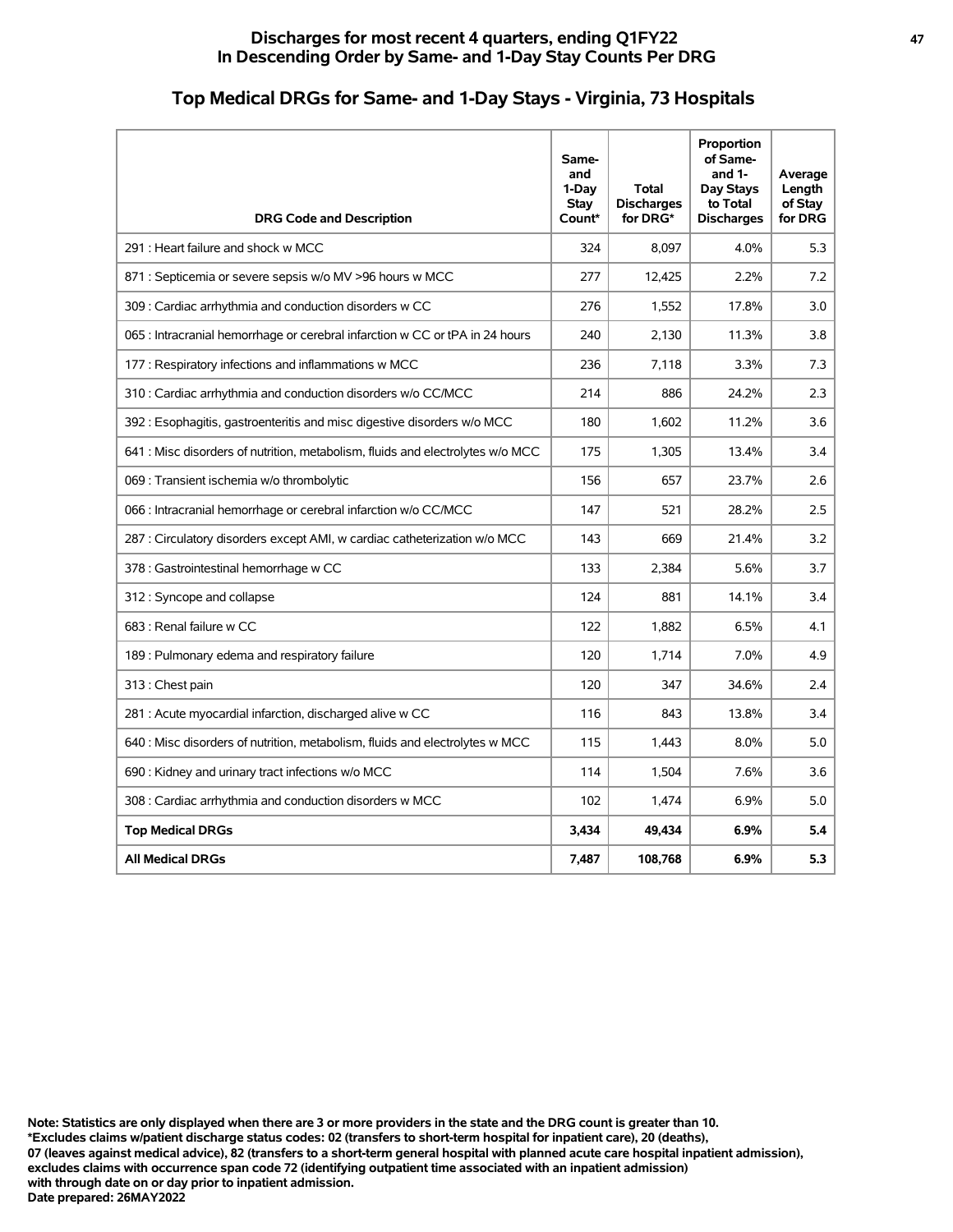| <b>DRG Code and Description</b>                                                | Same-<br>and<br>1-Day<br>Stay<br>Count* | <b>Total</b><br><b>Discharges</b><br>for DRG* | Proportion<br>of Same-<br>and $1-$<br>Day Stays<br>to Total<br><b>Discharges</b> | Average<br>Length<br>of Stay<br>for DRG |
|--------------------------------------------------------------------------------|-----------------------------------------|-----------------------------------------------|----------------------------------------------------------------------------------|-----------------------------------------|
| 291 : Heart failure and shock w MCC                                            | 30                                      | 504                                           | 6.0%                                                                             | 5.0                                     |
| 392 : Esophagitis, gastroenteritis and misc digestive disorders w/o MCC        | 30                                      | 168                                           | 17.9%                                                                            | 3.6                                     |
| 641 : Misc disorders of nutrition, metabolism, fluids and electrolytes w/o MCC | 28                                      | 156                                           | 17.9%                                                                            | 4.9                                     |
| 310 : Cardiac arrhythmia and conduction disorders w/o CC/MCC                   | 25                                      | 110                                           | 22.7%                                                                            | 2.4                                     |
| 683 : Renal failure w CC                                                       | 25                                      | 150                                           | 16.7%                                                                            | 4.0                                     |
| 065 : Intracranial hemorrhage or cerebral infarction w CC or tPA in 24 hours   | 22                                      | 177                                           | 12.4%                                                                            | 4.7                                     |
| 309 : Cardiac arrhythmia and conduction disorders w CC                         | 22                                      | 135                                           | 16.3%                                                                            | 3.0                                     |
| 312 : Syncope and collapse                                                     | 22                                      | 88                                            | 25.0%                                                                            | 3.6                                     |
| 871 : Septicemia or severe sepsis w/o MV >96 hours w MCC                       | 22                                      | 649                                           | 3.4%                                                                             | 7.2                                     |
| 177 : Respiratory infections and inflammations w MCC                           | 20                                      | 375                                           | 5.3%                                                                             | 7.3                                     |
| 280 : Acute myocardial infarction, discharged alive w MCC                      | 20                                      | 209                                           | 9.6%                                                                             | 5.0                                     |
| 281 : Acute myocardial infarction, discharged alive w CC                       | 20                                      | 104                                           | 19.2%                                                                            | 3.0                                     |
| 069 : Transient ischemia w/o thrombolytic                                      | 19                                      | 35                                            | 54.3%                                                                            | 2.2                                     |
| 190 : Chronic obstructive pulmonary disease w MCC                              | 19                                      | 208                                           | 9.1%                                                                             | 4.5                                     |
| 066 : Intracranial hemorrhage or cerebral infarction w/o CC/MCC                | 18                                      | 78                                            | 23.1%                                                                            | 2.8                                     |
| 378 : Gastrointestinal hemorrhage w CC                                         | 17                                      | 192                                           | 8.9%                                                                             | 3.7                                     |
| 189 : Pulmonary edema and respiratory failure                                  | 16                                      | 220                                           | 7.3%                                                                             | 6.7                                     |
| 101 : Seizures w/o MCC                                                         | 15                                      | 56                                            | 26.8%                                                                            | 3.1                                     |
| 872 : Septicemia or severe sepsis w/o MV >96 hours w/o MCC                     | 15                                      | 277                                           | 5.4%                                                                             | 4.3                                     |
| 603 : Cellulitis w/o MCC                                                       | 14                                      | 121                                           | 11.6%                                                                            | 3.7                                     |
| <b>Top Medical DRGs</b>                                                        | 419                                     | 4,012                                         | 10.4%                                                                            | 5.0                                     |
| <b>All Medical DRGs</b>                                                        | 988                                     | 9,376                                         | 10.5%                                                                            | 5.8                                     |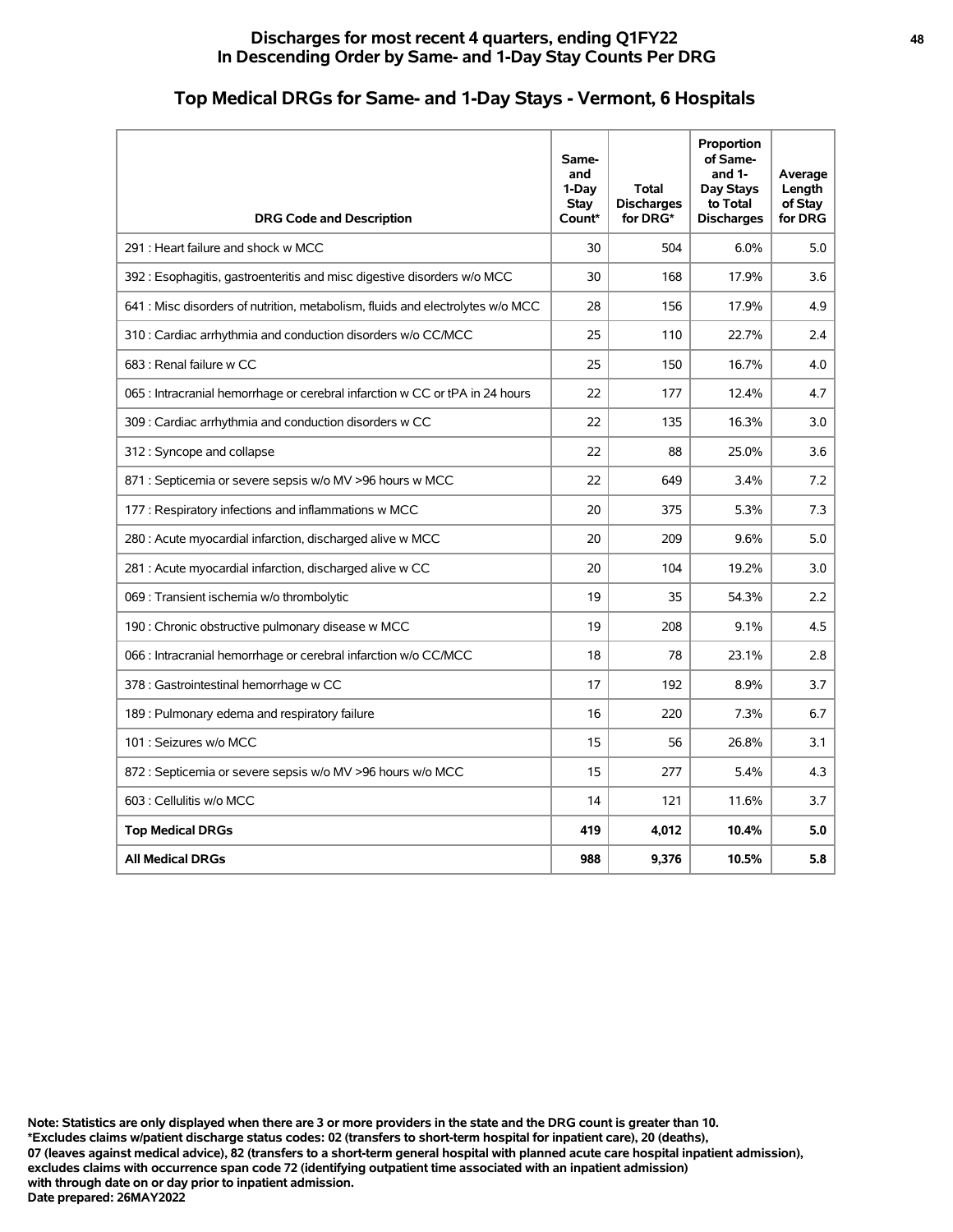## **Top Medical DRGs for Same- and 1-Day Stays - Washington, 47 Hospitals**

| <b>DRG Code and Description</b>                                                | Same-<br>and<br>1-Day<br><b>Stay</b><br>Count* | Total<br><b>Discharges</b><br>for DRG* | Proportion<br>of Same-<br>and $1-$<br>Day Stays<br>to Total<br><b>Discharges</b> | Average<br>Length<br>of Stay<br>for DRG |
|--------------------------------------------------------------------------------|------------------------------------------------|----------------------------------------|----------------------------------------------------------------------------------|-----------------------------------------|
| 291 : Heart failure and shock w MCC                                            | 249                                            | 4.880                                  | 5.1%                                                                             | 5.5                                     |
| 065 : Intracranial hemorrhage or cerebral infarction w CC or tPA in 24 hours   | 189                                            | 1,595                                  | 11.8%                                                                            | 4.2                                     |
| 378 : Gastrointestinal hemorrhage w CC                                         | 167                                            | 1,670                                  | 10.0%                                                                            | 3.4                                     |
| 309 : Cardiac arrhythmia and conduction disorders w CC                         | 155                                            | 775                                    | 20.0%                                                                            | 3.0                                     |
| 871 : Septicemia or severe sepsis w/o MV >96 hours w MCC                       | 148                                            | 6,564                                  | 2.3%                                                                             | 7.4                                     |
| 177 : Respiratory infections and inflammations w MCC                           | 141                                            | 3.853                                  | 3.7%                                                                             | 7.5                                     |
| 885: Psychoses                                                                 | 132                                            | 640                                    | 20.6%                                                                            | 15.4                                    |
| 641 : Misc disorders of nutrition, metabolism, fluids and electrolytes w/o MCC | 122                                            | 747                                    | 16.3%                                                                            | 3.8                                     |
| 066 : Intracranial hemorrhage or cerebral infarction w/o CC/MCC                | 117                                            | 396                                    | 29.5%                                                                            | 2.4                                     |
| 189 : Pulmonary edema and respiratory failure                                  | 117                                            | 1,351                                  | 8.7%                                                                             | 4.8                                     |
| 313 : Chest pain                                                               | 117                                            | 213                                    | 54.9%                                                                            | 1.9                                     |
| 281 : Acute myocardial infarction, discharged alive w CC                       | 116                                            | 631                                    | 18.4%                                                                            | 3.1                                     |
| 392 : Esophagitis, gastroenteritis and misc digestive disorders w/o MCC        | 116                                            | 875                                    | 13.3%                                                                            | 3.4                                     |
| 312 : Syncope and collapse                                                     | 111                                            | 456                                    | 24.3%                                                                            | 3.4                                     |
| 310 : Cardiac arrhythmia and conduction disorders w/o CC/MCC                   | 106                                            | 380                                    | 27.9%                                                                            | 2.3                                     |
| 683 : Renal failure w CC                                                       | 102                                            | 1,102                                  | 9.3%                                                                             | 4.3                                     |
| 690 : Kidney and urinary tract infections w/o MCC                              | 96                                             | 908                                    | 10.6%                                                                            | 3.8                                     |
| 640 : Misc disorders of nutrition, metabolism, fluids and electrolytes w MCC   | 95                                             | 1,025                                  | 9.3%                                                                             | 5.5                                     |
| 069 : Transient ischemia w/o thrombolytic                                      | 92                                             | 299                                    | 30.8%                                                                            | 2.6                                     |
| 872 : Septicemia or severe sepsis w/o MV >96 hours w/o MCC                     | 92                                             | 1,692                                  | 5.4%                                                                             | 4.5                                     |
| <b>Top Medical DRGs</b>                                                        | 2,580                                          | 30,052                                 | 8.6%                                                                             | 5.6                                     |
| <b>All Medical DRGs</b>                                                        | 5,930                                          | 67,590                                 | 8.8%                                                                             | 5.8                                     |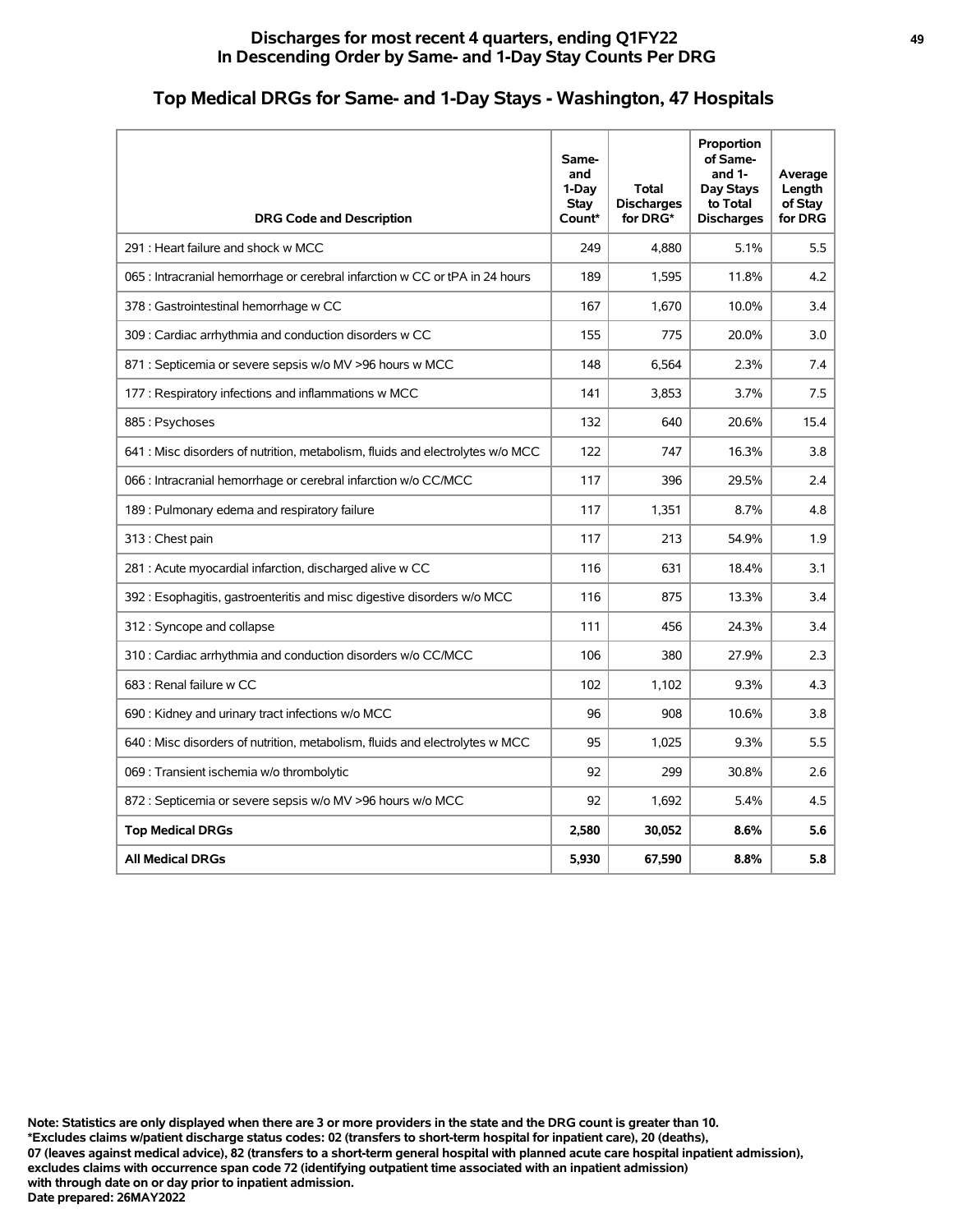#### **Discharges for most recent 4 quarters, ending Q1FY22 50 In Descending Order by Same- and 1-Day Stay Counts Per DRG**

## **Top Medical DRGs for Same- and 1-Day Stays - Wisconsin, 66 Hospitals**

| <b>DRG Code and Description</b>                                                | Same-<br>and<br>1-Day<br>Stay<br>Count* | <b>Total</b><br><b>Discharges</b><br>for DRG* | Proportion<br>of Same-<br>and $1-$<br>Day Stays<br>to Total<br><b>Discharges</b> | Average<br>Length<br>of Stay<br>for DRG |
|--------------------------------------------------------------------------------|-----------------------------------------|-----------------------------------------------|----------------------------------------------------------------------------------|-----------------------------------------|
| 291 : Heart failure and shock w MCC                                            | 250                                     | 4.293                                         | 5.8%                                                                             | 5.0                                     |
| 065 : Intracranial hemorrhage or cerebral infarction w CC or tPA in 24 hours   | 190                                     | 1,075                                         | 17.7%                                                                            | 4.0                                     |
| 871 : Septicemia or severe sepsis w/o MV >96 hours w MCC                       | 177                                     | 5.839                                         | 3.0%                                                                             | 6.9                                     |
| 177 : Respiratory infections and inflammations w MCC                           | 170                                     | 3,888                                         | 4.4%                                                                             | 7.0                                     |
| 309 : Cardiac arrhythmia and conduction disorders w CC                         | 143                                     | 771                                           | 18.5%                                                                            | 2.9                                     |
| 378 : Gastrointestinal hemorrhage w CC                                         | 138                                     | 1,390                                         | 9.9%                                                                             | 3.4                                     |
| 641 : Misc disorders of nutrition, metabolism, fluids and electrolytes w/o MCC | 129                                     | 789                                           | 16.3%                                                                            | 3.4                                     |
| 392 : Esophagitis, gastroenteritis and misc digestive disorders w/o MCC        | 127                                     | 896                                           | 14.2%                                                                            | 3.4                                     |
| 310 : Cardiac arrhythmia and conduction disorders w/o CC/MCC                   | 122                                     | 495                                           | 24.6%                                                                            | 2.2                                     |
| 189 : Pulmonary edema and respiratory failure                                  | 115                                     | 1,173                                         | 9.8%                                                                             | 4.9                                     |
| 690 : Kidney and urinary tract infections w/o MCC                              | 114                                     | 974                                           | 11.7%                                                                            | 3.5                                     |
| 281 : Acute myocardial infarction, discharged alive w CC                       | 101                                     | 538                                           | 18.8%                                                                            | 2.9                                     |
| 287 : Circulatory disorders except AMI, w cardiac catheterization w/o MCC      | 101                                     | 395                                           | 25.6%                                                                            | 2.9                                     |
| 640 : Misc disorders of nutrition, metabolism, fluids and electrolytes w MCC   | 92                                      | 811                                           | 11.3%                                                                            | 5.3                                     |
| 872 : Septicemia or severe sepsis w/o MV >96 hours w/o MCC                     | 91                                      | 1.730                                         | 5.3%                                                                             | 4.1                                     |
| 066 : Intracranial hemorrhage or cerebral infarction w/o CC/MCC                | 90                                      | 249                                           | 36.1%                                                                            | 2.2                                     |
| 683 : Renal failure w CC                                                       | 89                                      | 933                                           | 9.5%                                                                             | 4.1                                     |
| 312 : Syncope and collapse                                                     | 88                                      | 411                                           | 21.4%                                                                            | 3.7                                     |
| 280 : Acute myocardial infarction, discharged alive w MCC                      | 71                                      | 1.065                                         | 6.7%                                                                             | 5.5                                     |
| 190 : Chronic obstructive pulmonary disease w MCC                              | 63                                      | 659                                           | 9.6%                                                                             | 4.2                                     |
| <b>Top Medical DRGs</b>                                                        | 2.461                                   | 28,374                                        | 8.7%                                                                             | 5.1                                     |
| <b>All Medical DRGs</b>                                                        | 5,455                                   | 61,670                                        | 8.8%                                                                             | 5.2                                     |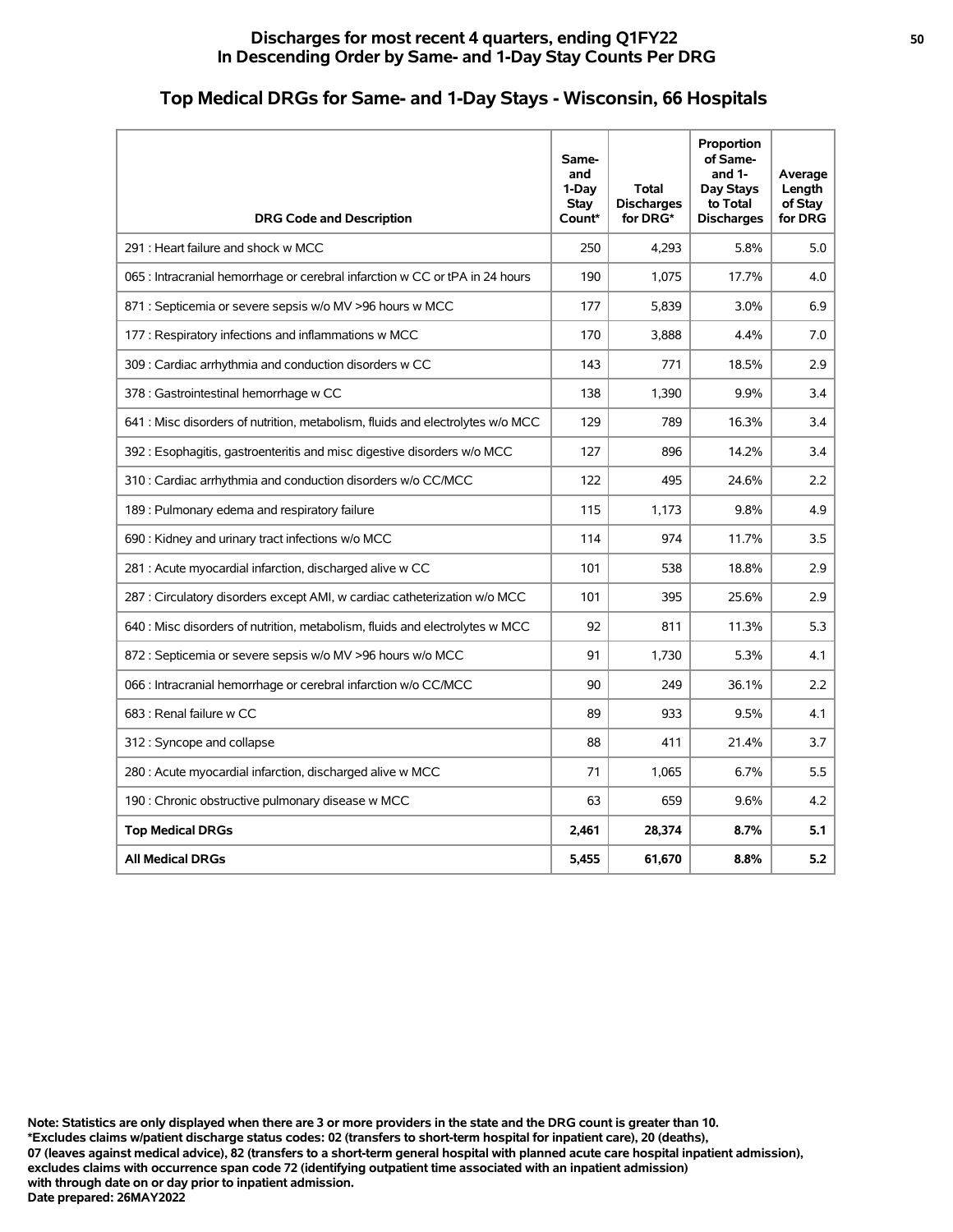## **Top Medical DRGs for Same- and 1-Day Stays - West Virginia, 24 Hospitals**

| <b>DRG Code and Description</b>                                                | Same-<br>and<br>1-Day<br>Stay<br>Count* | Total<br><b>Discharges</b><br>for DRG* | Proportion<br>of Same-<br>and $1-$<br>Day Stays<br>to Total<br><b>Discharges</b> | Average<br>Length<br>of Stay<br>for DRG |
|--------------------------------------------------------------------------------|-----------------------------------------|----------------------------------------|----------------------------------------------------------------------------------|-----------------------------------------|
| 287 : Circulatory disorders except AMI, w cardiac catheterization w/o MCC      | 119                                     | 433                                    | 27.5%                                                                            | 2.9                                     |
| 291 : Heart failure and shock w MCC                                            | 107                                     | 2,066                                  | 5.2%                                                                             | 5.5                                     |
| 392 : Esophagitis, gastroenteritis and misc digestive disorders w/o MCC        | 96                                      | 691                                    | 13.9%                                                                            | 3.6                                     |
| 177 : Respiratory infections and inflammations w MCC                           | 87                                      | 2,605                                  | 3.3%                                                                             | 7.3                                     |
| 310 : Cardiac arrhythmia and conduction disorders w/o CC/MCC                   | 86                                      | 343                                    | 25.1%                                                                            | 2.3                                     |
| 309 : Cardiac arrhythmia and conduction disorders w CC                         | 81                                      | 530                                    | 15.3%                                                                            | 3.4                                     |
| 281 : Acute myocardial infarction, discharged alive w CC                       | 76                                      | 427                                    | 17.8%                                                                            | 3.4                                     |
| 690 : Kidney and urinary tract infections w/o MCC                              | 75                                      | 800                                    | 9.4%                                                                             | 3.8                                     |
| 871 : Septicemia or severe sepsis w/o MV >96 hours w MCC                       | 74                                      | 3,166                                  | 2.3%                                                                             | 7.6                                     |
| 312 : Syncope and collapse                                                     | 72                                      | 388                                    | 18.6%                                                                            | 3.2                                     |
| 065 : Intracranial hemorrhage or cerebral infarction w CC or tPA in 24 hours   | 71                                      | 561                                    | 12.7%                                                                            | 4.0                                     |
| 313 : Chest pain                                                               | 71                                      | 242                                    | 29.3%                                                                            | 2.4                                     |
| 641 : Misc disorders of nutrition, metabolism, fluids and electrolytes w/o MCC | 71                                      | 527                                    | 13.5%                                                                            | 3.6                                     |
| 683 : Renal failure w CC                                                       | 64                                      | 733                                    | 8.7%                                                                             | 4.1                                     |
| 189 : Pulmonary edema and respiratory failure                                  | 54                                      | 876                                    | 6.2%                                                                             | 5.4                                     |
| 066 : Intracranial hemorrhage or cerebral infarction w/o CC/MCC                | 51                                      | 161                                    | 31.7%                                                                            | 2.5                                     |
| 190 : Chronic obstructive pulmonary disease w MCC                              | 51                                      | 675                                    | 7.6%                                                                             | 4.4                                     |
| 812 : Red blood cell disorders w/o MCC                                         | 47                                      | 346                                    | 13.6%                                                                            | 3.5                                     |
| 378 : Gastrointestinal hemorrhage w CC                                         | 45                                      | 710                                    | 6.3%                                                                             | 4.2                                     |
| 872 : Septicemia or severe sepsis w/o MV >96 hours w/o MCC                     | 45                                      | 777                                    | 5.8%                                                                             | 4.8                                     |
| <b>Top Medical DRGs</b>                                                        | 1.443                                   | 17,057                                 | 8.5%                                                                             | 5.3                                     |
| <b>All Medical DRGs</b>                                                        | 3,137                                   | 36,908                                 | 8.5%                                                                             | 5.3                                     |